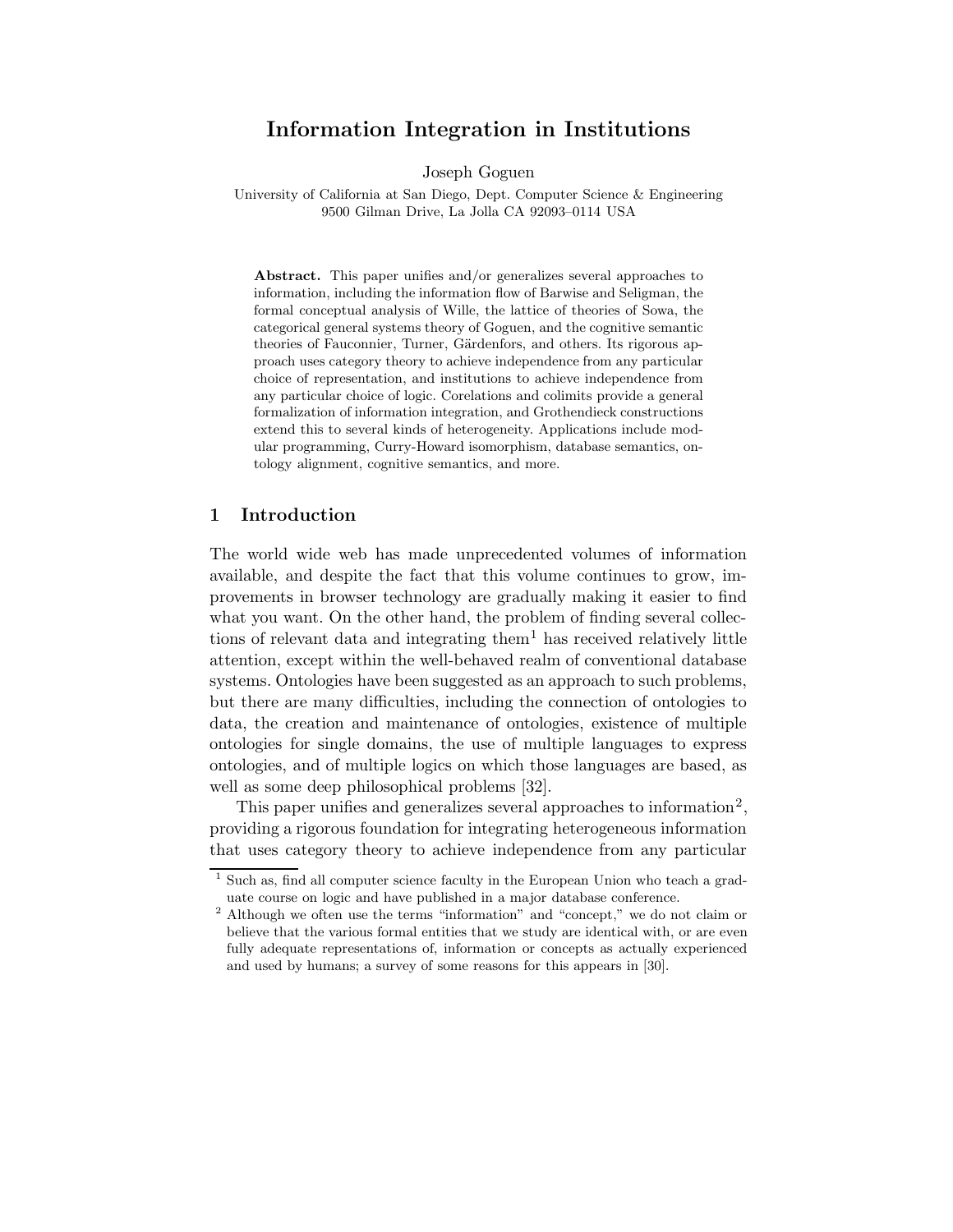choice of representation, and institutions to achieve independence from any particular choice of logic<sup>3</sup>. Corelations, cocones, and colimits over arbitrary diagrams, provide a very general formalization of information integration that includes many examples from databases, cognitive linguistics, information flow, ontologies, and other areas. In addition, we argue that "triads," which are 3-ary relations of "satisfaction," "denotation," or "classification," connecting concepts and percepts, or logical and geometrical entities, are particularly appropriate models for many situations in cognitive science<sup>4</sup>.

Barwise and Seligman have developed a philosophical theory called information flow or channel theory [3], to describe how information about one thing (or several things) can convey information about something else, i.e., how information can "flow" through "channels" to convey new information. Kent [51, 53, 52] uses this for integrating distributed ontologies. This paper generalizes information flow to any logic by using institutions, and following the lead of Kent [51], also combines it with the formal concept analysis of Wille [75, 19] and the lattice of theories approach of Sowa [70]. In addition, it draws on the categorical general systems theory of Goguen [21, 22, 26] for further generalization.

We let "IF" abbreviate "information flow" and also use it as a prefix designating concepts in the IF approach; similarly, we let "FCA" abbreviate "formal concept analysis" as in [19] (originating with Wille circa 1980 [75]), we let "IFF" abbreviate "Information Flow Framework" as in the IEEE Standard Upper Ontology project of Kent [53, 52], we let "LOT" abbreviate the lattice of theories approach of Sowa, we let "CGST" abbreviate the categorical general systems theory of Goguen, and we let "BT" abbreviate the blending theory of Fauconnier and Turner [16]. Applications to ontologies, as in [4, 50, 53], and to databases, as in [33], were a major inspiration for much of this paper, and are discussed in Section 3.6 and Appendix C.

The greater generality of institutions over classifications, local logics, concept lattices, etc. not only allows information integration over arbitrary logics, but also allows an elegant treatment of many interesting examples in which part of a situation is fixed while another part is allowed to vary, e.g., non-logical symbols can vary, while the logical symbols and rules of deduction are fixed. Intuitively, institutions parameterize a

<sup>3</sup> Readers who are not very familiar with category theory and institutions will find a definition of institution that uses no category theory in Appendix A, followed by a brief exposition of some basic notions on category theory.

<sup>4</sup> This name was chosen to honor Charles Sanders Peirce.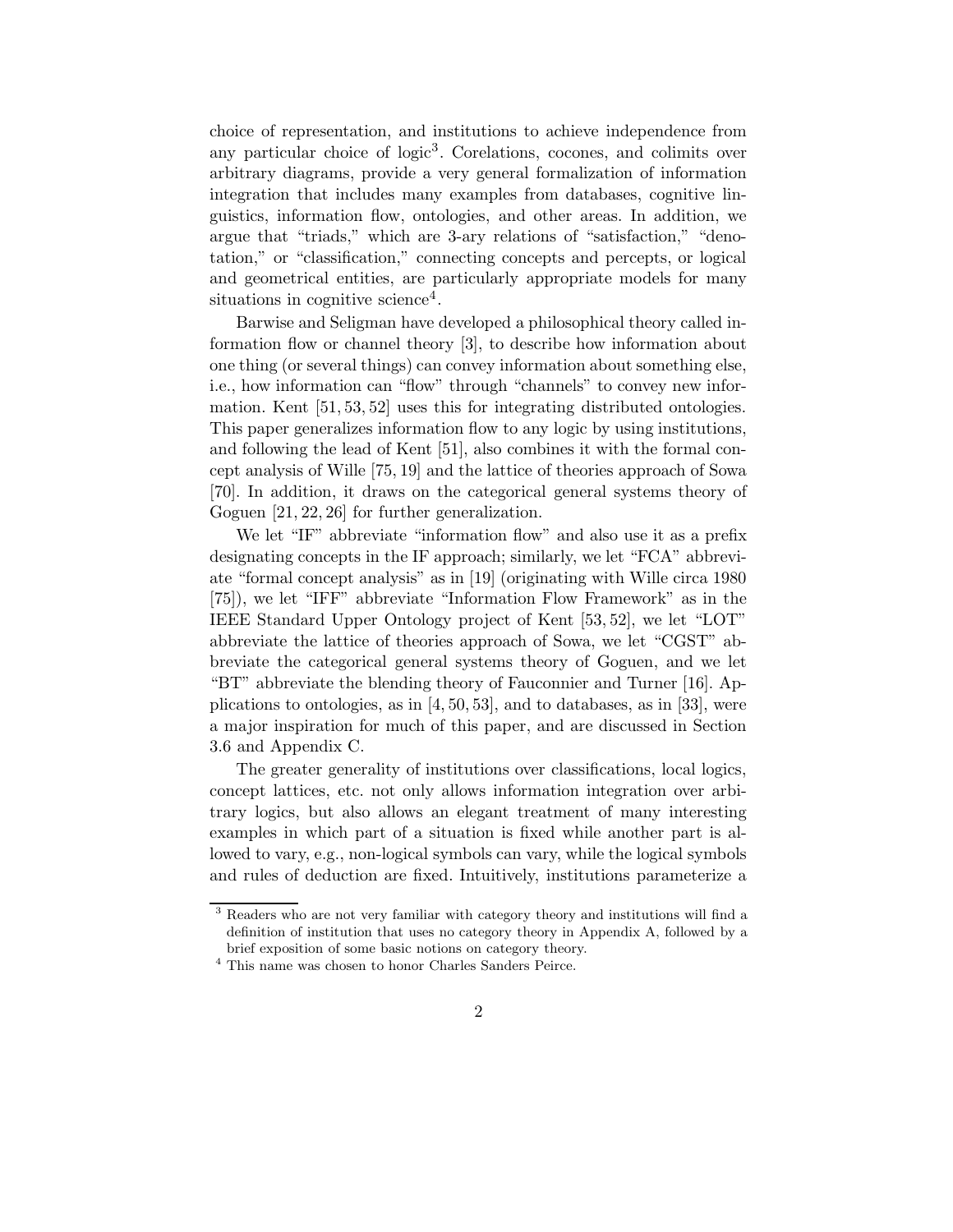basic judgement of satisfaction, and all the theory that rests upon it, by this kind of variation. The paper takes a philosophical stance that is unusual in computer science: inspired by Peirce's pragmatics and semiotics, it rejects reductionist and realist views of information, claiming that mathematical models are just models, useful to varying extents for various applications. A philosophical motivation for parameterizing satisfaction (i.e., for using triads) also follows arguments of Peirce against dyadic theories of meaning, and in favor of meaning being triadic, where the third ingredient between signs (such as formulae) and meanings is an "*interpretant*" that supplies a context in which interpretation is done; thus institutions formalize a key insight of Peirce's semiotics, as discussed further in Section 3.6 and Appendix C.

Unfortunately, no easy introduction to institutions as yet exists, but a short summary is given in Appendix A, including institution morphisms and comorphisms, triads, the category of theories, and some motivation. Institutions not only have great generality and elegant theory, but they also support a powerful framework for modularization and maintenance of complex theories (such as ontologies), as shown in Example 1. Triads make it easier to explain institutions, especially their variant and multivalued generalizations, and also support integration in situations that involve both syntactic and semantic information, such as Gurevich's evolving algebra [46] (Example 2 in Section 2), and the use of triad blending to align populated ontologies in Unified Concept Theory (abbreviated UCT) [30] (Example 7 in Section 3.7).

The use of categories in this paper goes well beyond the pervasive but implicit use of category theoretic ideas in IF [3]; for those readers who are less familiar with category theory, Appendix A provides a condensed introduction, but of course there are many other sources, such as [18, 44]. We show not only that many important IF structures are the objects of categories with the relevant morphisms, but also that they are the models or theories of interesting institutions, and moreover that some of the most important IF structures actually are very special kinds of institutions. In addition, we prove many new results using known methods and results from category, institution, or CGST theories; some are new even for the special cases of traditional IF, including Propositions 3 and 5, and Theorems 5, 6 and 7. The Grothendieck flattening construction supports heterogeneity at several different levels, including the lifting of triads to form institutions.

IF, FCA, IFF, LOT, and BT are unified and generalized in Section 3; the Galois connections of institutions play a key role here. Section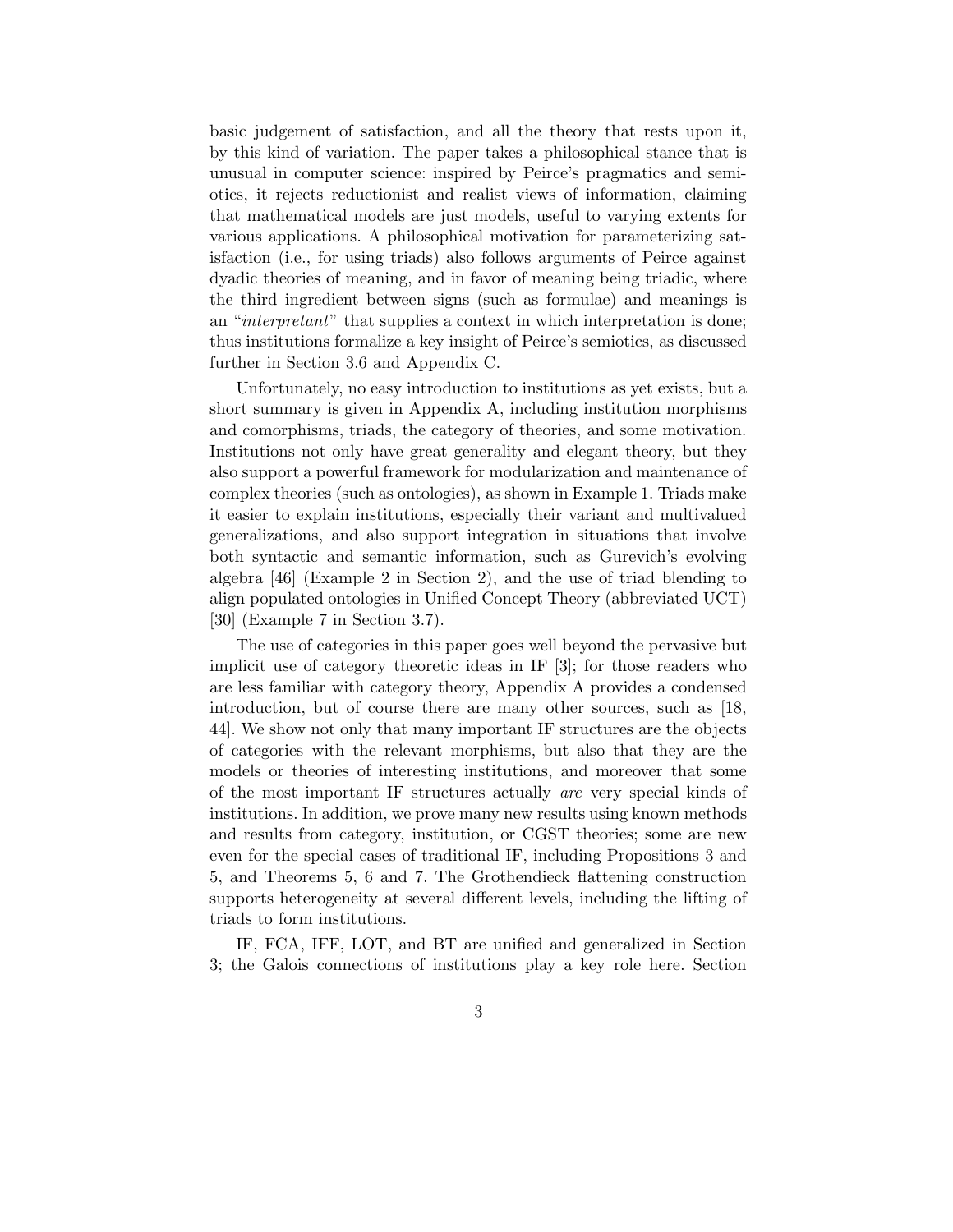3.1 introduces IF classifications, constraints and theories, showing that these are special cases of institutional concepts, and then generalizing them. Section 3.2 generalizes aspects of FCA to arbitrary institutions, particularly the concept lattice construction, and Example 3 applies it to the Curry-Howard isomorphism. Section 3.3 discusses IF channels and distributed systems; corelations are used to formalize information integration, with IF channels, database local-as-view systems, cognitive linguistic blends, and software architectures all as special cases. Section 3.4 discusses CGST, including the Interconnection Theorem, a result that is both new to and relevant for IF and FCA. Local logics are discussed in Section 3.5. Data, schema, and ontology integration are discussed in Section 3.6, including a very general way to integrate ontologies with databases in Example 4, several ways to view database systems as institutions, and a new approach to mereology<sup>5</sup> in Example 5, unifying inheritance (is-a) and constituency (part-of) relations in databases and ontologies, based on order sorted algebra. Applications to cognitive semantics are discussed in Section 3.7, especially the use of triads to unify conceptual spaces in the senses of Fauconnier and Gärdenfors, and to generalize both (see Examples 6 and 7). Some conclusions are given in Section 4. Appendix B explains the Grothendieck construction. Appendix C illustrates the flexibility of institutions by formalizing databases so that satisfaction says whether an answer satisfies a query in the context of a given database, inspired by the triadic semiosis of Peirce [65].

Familiarity is assumed with basics of category theory, including category, opposite category, functor, natural transformation, limit, colimit, and the categories Set of sets and Cat of categories; places to learn this material include  $[18, 66, 24, 56]$ . We use ";" for the composition of morphisms. Some mathematicians have expressed aversion to category theory, presumably due to their professional orientation towards difficult proofs of specific results in traditional areas, whereas category theory is oriented towards easy proofs of very general results; but the latter is precisely what is needed for the goals of this paper. There are no difficult new theorems here; instead, this paper integrates previously disconnected areas by applying old results in new ways, to help solve important practical problems. Although most proofs are omitted, they can be found in the references and/or reconstructed as exercises to test understanding of the material.

<sup>&</sup>lt;sup>5</sup> Sometimes also called "partology," this refers to the formal study of the "part-of" or "constituency" relation, also called the has-a relation.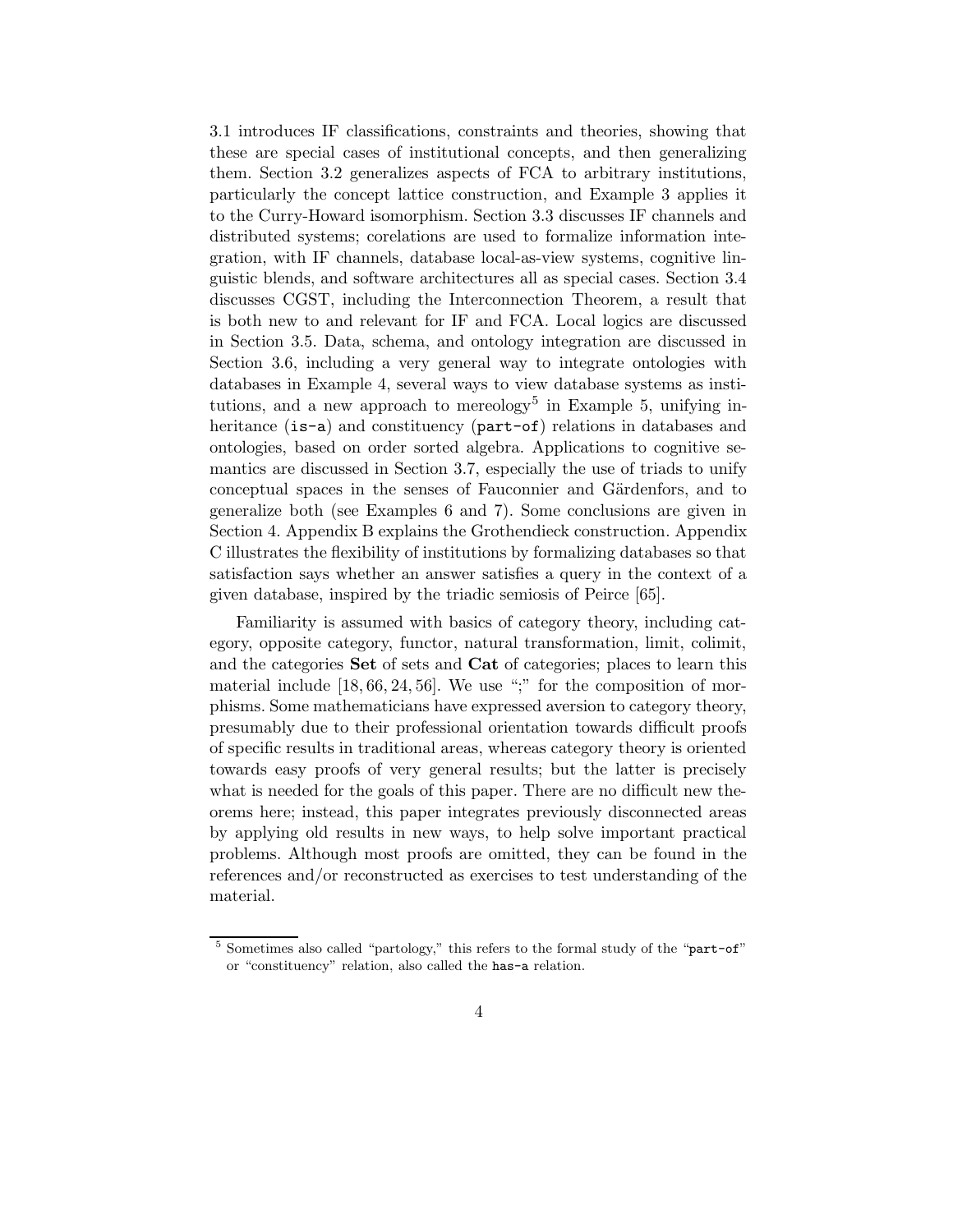This paper is dedicated to the memory of Jon Barwise, with whom I had the pleasure of working for several years at the Center for the Study of Language and Information at Stanford University. Jon was exceptional in both the depth and breadth of his vision of logic as far more than foundations for mathematics, and he is much missed.

Thanks to Robert Kent, Till Mossakowski, and Marco Schorlemmer for valuable comments on drafts, and to the participants in Dagstuhl Seminar 04391, Semantic Interoperability and Integration, for their enthusiasm and comments; of course, any remaining bugs are my own fault. This work is partially supported by the National Science Foundation under Grant No. ITR 0225676, the Science Environment for Ecological Knowledge (SEEK) project, the goal of which is to provide an integrated information infrastructure to support a distributed community of 24 sites doing long term ecological research.

## 2 Institutions and their Morphisms

Institutions<sup>6</sup> arose at the end of the 1970s in response to the enormous expansion of logical systems used in computer science, and the need for a uniform way to structure theories in them. Early applications included module systems for specification and knowledge representation languages; the approach was later extended to programming languages (see [42] for a general discussion), and is here further extended to ontologies and databases. The basic reference for institutions is [35], and the latest version of basic definitions appears in [40], which focuses on variants of the institution morphism notion. Many logical systems have been shown to be institutions, including first order logic (with first order structures as models, denoted FOL), many sorted equational logic (with abstract algebras as models, denoted  $\mathbf{EQL}$ ), Horn clause logic (denoted  $\mathbf{HCL}$ ), many versions of higher order and modal logic, and much more; it seems that essentially any logical system has a corresponding institution, as explored in detail in [60]. There are now hundreds of papers that study and/or apply institutions. A recent contribution is Mossakowski's Heterogeneous

 $6$  The name "institution" was inspired by the solidly institutional status of first order logic, and to a lesser extent, of other well established logics, such as modal, intuitionistic, (higher order) type theory, and classical second order logic. Rod Burstall and I thought of the Bank of England, or the US Treasury, as models of such stability, and considered the name somewhat ironic, an implicit criticism of the tendency to downplay the importance of developing and using specialized logics (e.g., in computer science) for specialized tasks.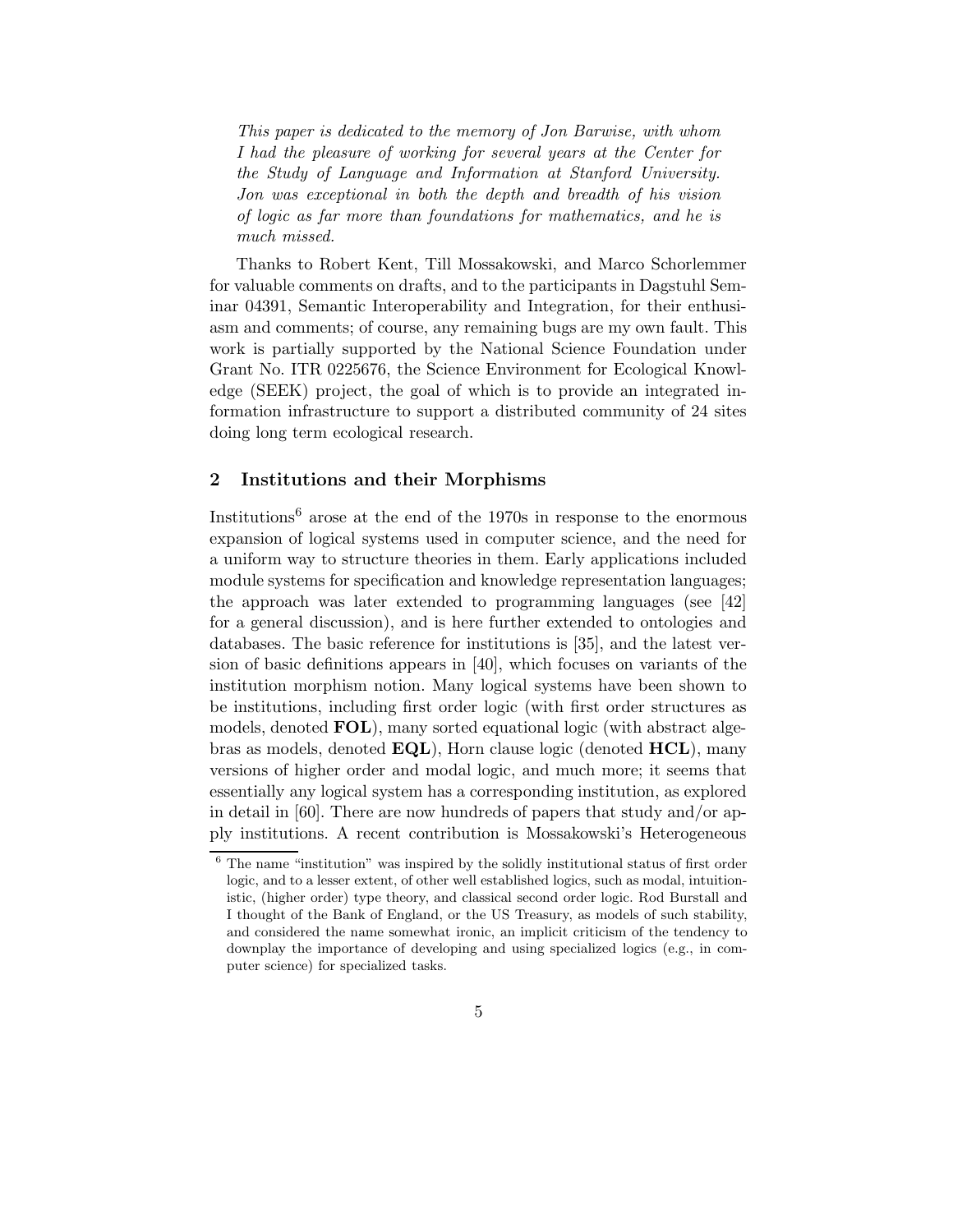Tool Set [59], an extension of CASL [62] which supports verification over multiple logics, based in part on the approach to heterogeneity described in Appendix B.

Institutions abstract and generalize Tarski's "semantic definition of truth" [72], the most significant ingredient of which is a relation of sat*isfaction* between models and sentences, denoted  $\models$ . For example, Tarski defined the semantics of conjunction with a formula like

 $M \models (P \text{ and } Q) \text{ iff } (M \models P) \& (M \models Q)$ 

where (just for the moment) "and" is syntactic conjunction, " $&$ " is semantic conjunction,  $M$  is a model, and  $P, Q$  are formulae. Institutions generalize by parameterizing satisfaction by "context," which in many applications is a vocabulary, since many applications of logic require the vocabulary from which sentences are constructed (such as predicate and function symbols) to vary from one situation to another in such a way that truth is invariant under the induced changes of notation. It may be illuminating to think of this in terms of Peirce's semiotics, which extended meaning from dyadic to triadic relations [65].



Fig. 1. Structure of an Institution

Institutions use category theory to formalize the notions of context (e.g., vocabulary) and translation among contexts, as well as the effects of such translations on sentences and on models, each of which is parameterized by abstract objects called signatures or contexts, and by abstract mappings called signature (or context) morphisms, which form a category denoted Sign. Parameterization of sentences is then given by an assignment of a set  $Sen(\Sigma)$  of sentences to each signature  $\Sigma$ , and a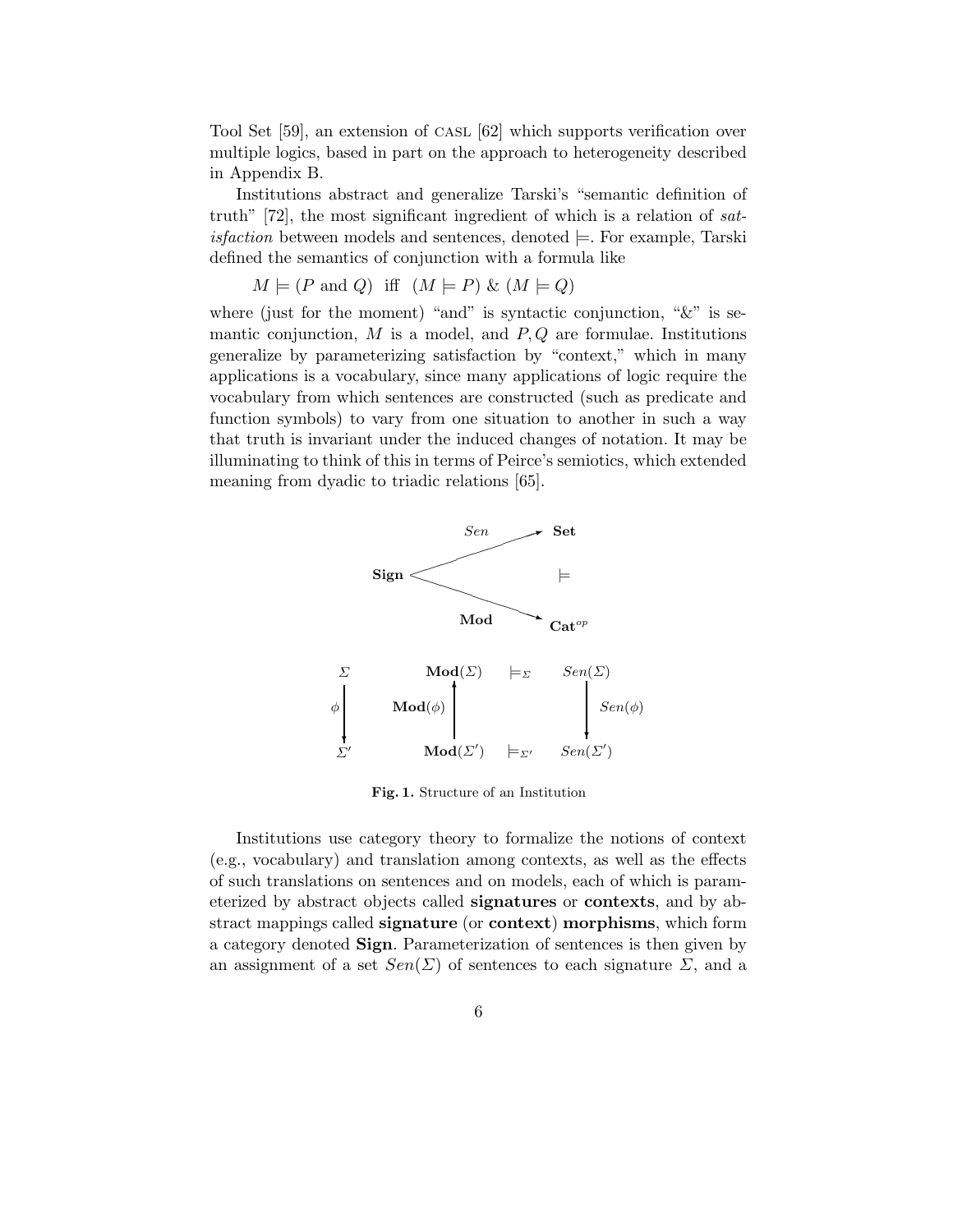translation  $Sen(f)$  from  $Sen(\Sigma)$  to  $Sen(\Sigma')$  for each signature morphism  $f: \Sigma \to \Sigma'$ , while the parameterization of models by signatures is given by an assignment of a class  $Mod(\Sigma)$  of models for each signature  $\Sigma$ , and a translation  $Mod(\Sigma') \to Mod(\Sigma)$  for each  $f: \Sigma \to \Sigma'$ ; both Sen and Mod are functors, but notice that Mod is contravariant; see Figure 1.

Definition 1: An institution consists of an abstract category Sign, the objects of which are called signatures, a functor  $Sen:$  **Sign**  $\rightarrow$  **Set**, and a functor  $Mod:$  Sign<sup>op</sup>  $\rightarrow$  Set (technically, we might uses classes instead of sets here). **Satisfaction** is then a parameterized relation  $\models_{\Sigma}$  between  $Mod(\Sigma)$  and  $Sen(\Sigma)$ , such that the following **Satisfaction Condition** holds, for any signature morphism  $f: \Sigma \to \Sigma'$ , any  $\Sigma'$ -model M', and any  $\Sigma$ -sentence  $e$ 

 $M' \models_{\Sigma'} f(e)$  iff  $f(M') \models_{\Sigma} e$ 

where  $f(e)$  abbreviates  $Sen(f)(e)$  and  $f(M')$  abbreviates  $Mod(f)(M')$ ; this expresses the invariance of truth under change of notation<sup>7</sup>.  $\Box$ 

General concepts from model theory generalize, e.g., we can define, for T is a set of *Σ*-sentences,  $M \models_{\Sigma} T$  iff  $M \models_{\Sigma} \varphi$  for all  $\varphi \in T$ , and  $T \models_{\Sigma} \varphi$ iff  $M \models_{\Sigma} T$  implies  $M \models_{\Sigma} \varphi$ , for all  $\Sigma$ -models M. Similarly, if V is a class of models, let  $V \models_{\Sigma} T$  iff  $M \models_{\Sigma} T$  for all M in V.

Some of the earliest and most useful results about institutions concern a duality between theories and model classes. A  $\Sigma$ -theory is a set of  $\Sigma$ sentences, and a  $\Sigma$ -model class is a class of  $\Sigma$ -models. Every  $\Sigma$ -theory T determines a  $\Sigma$ -model class  $T^*$ , consisting of all  $\Sigma$ -models that satisfy all its sentences, and every  $\Sigma$ -model class V determines an  $\Sigma$ -theory  $V^*$ , consisting of all  $\Sigma$ -sentences satisfied by all the models in V. These two operations define the kind of duality between model classes and theories known as a Galois connection [5] (for those who know the concept, it is also an adjoint functor situation). Many simple results are known to hold in such situations, some of which we now discuss.

A theory is closed iff it equals its closure; intuitively, a closed theory already contains all the consequences of its sentences; the closure of a theory T is the theory  $T^{**}$ , while the **closure** of a model class V is V ∗∗ . The closure of a closed theory (or model class) equals itself (in fact,  $T = T^{**}$  iff T is closed), and  $(T_1 \cup T_2)^* = T_1^* \cap T_2^*$ <sup>2</sup><sup>\*</sup>; many more such results for arbitrary institutions are given in Propositions 3 and 4, and Lemmas 6 and 7, of [35]. The following result is less trivial, but still well known for

<sup>7</sup> This includes adding new symbols and identifying old symbols, as well as just renaming.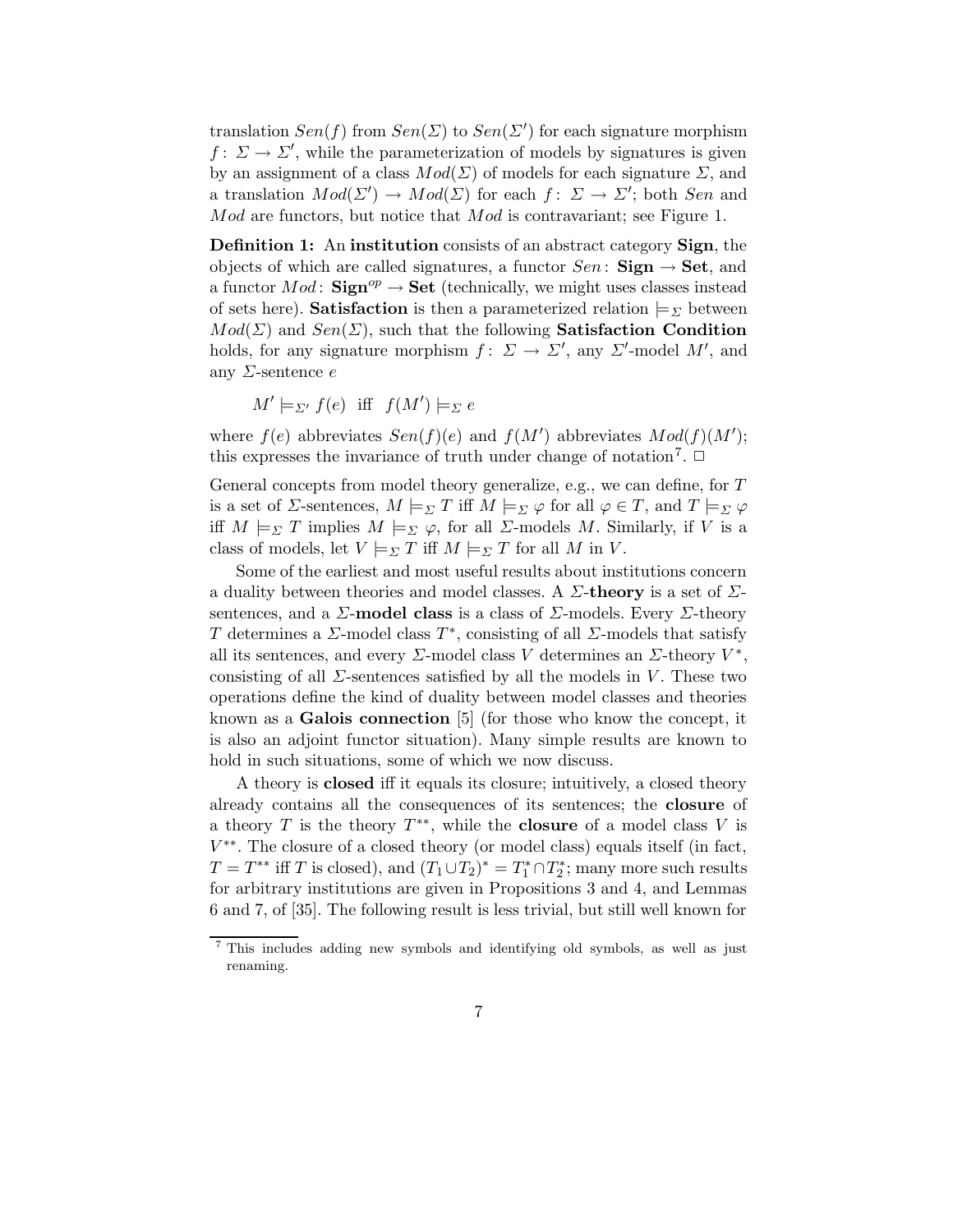Galois connections; Section 3.1 shows how it helps to greatly generalize some results in [19].

**Proposition 1:** For any institution **I** and signature  $\Sigma$ , the closed  $\Sigma$ theories, and the closed  $\Sigma$ -model classes, are complete lattices under inclusion. Moreover, there is a dual isomorphism between these complete lattices.

**Proof Sketch:** Given a family  $T_i$  for  $i \in I$  of closed theories,  $(\bigcup_i T_i)^{**}$  is clearly the least closed that contains all  $T_i$ . Existence of arbitrary least upper bounds implies a complete lattice. A similar argument works for the closed model classes. The two isomorphisms are the two  $*$  maps, which are dual because  $T \leq T'$  iff  $T^* \leq T'^*$ . Functorial adjointness gives continuity of the isomorphisms.  $\Box$ 

The collections of all theories and of all model classes over a given signature are also lattices, with  $T \leq T'$  iff  $T^* \subseteq T'^*$ . This is exactly the "lattice of theories" of Sowa [70], when the institution is first order logic (FOL, but Sowa uses an elegant Peircean syntax). Note that LOT and also IFF, use the opposite ordering relation, which seems more intuitive for many purposes; in addition, [70] also proposes a number of set theoretic operations for navigating the lattice of theories. However, I believe it is more useful to consider all the theories over all the signatures of an institution as a single *category*, as in the following from [35], because this makes several more general operations available, such as renaming operation symbols, and slicing theories.

**Definition 2:** Let the category  $Th(I)$  have as its objects pairs  $(\Sigma, T)$ where  $\Sigma$  is a signature of **I** and T is an  $\Sigma$ -theory of **I**, and as its morphisms semantic consequence preserving signature morphisms, i.e.,  $f: (\Sigma, T) \rightarrow$  $(\Sigma', T')$  is  $f: \overline{\Sigma} \to \Sigma'$  such that if t is in T then  $T' \models f(t)$ , in the sense that  $M' \models T'$  implies  $M' \models f(t)$  for all M', or equivalently,  $t \in T$  implies  $f(t) \in T'^{**}$ .  $\Box$ 

Such heteromorphisms between theories with different signatures are needed, for example, for integrating data from domains that have different ontologies (since ontologies are theories); see [49] for a useful survey of ontology mappings. Category theory also supports many useful operations on theories (see the discussion following Theorem 1 below).

Definition 2 is a special case of the Grothendieck construction described in Appendix B, which the reader may consult for a general definition of the composition of heteromorphisms. Some results similar to the above are proved for the special case of many sorted first order logic in [52], using the fibration formulation of the Grothendieck construc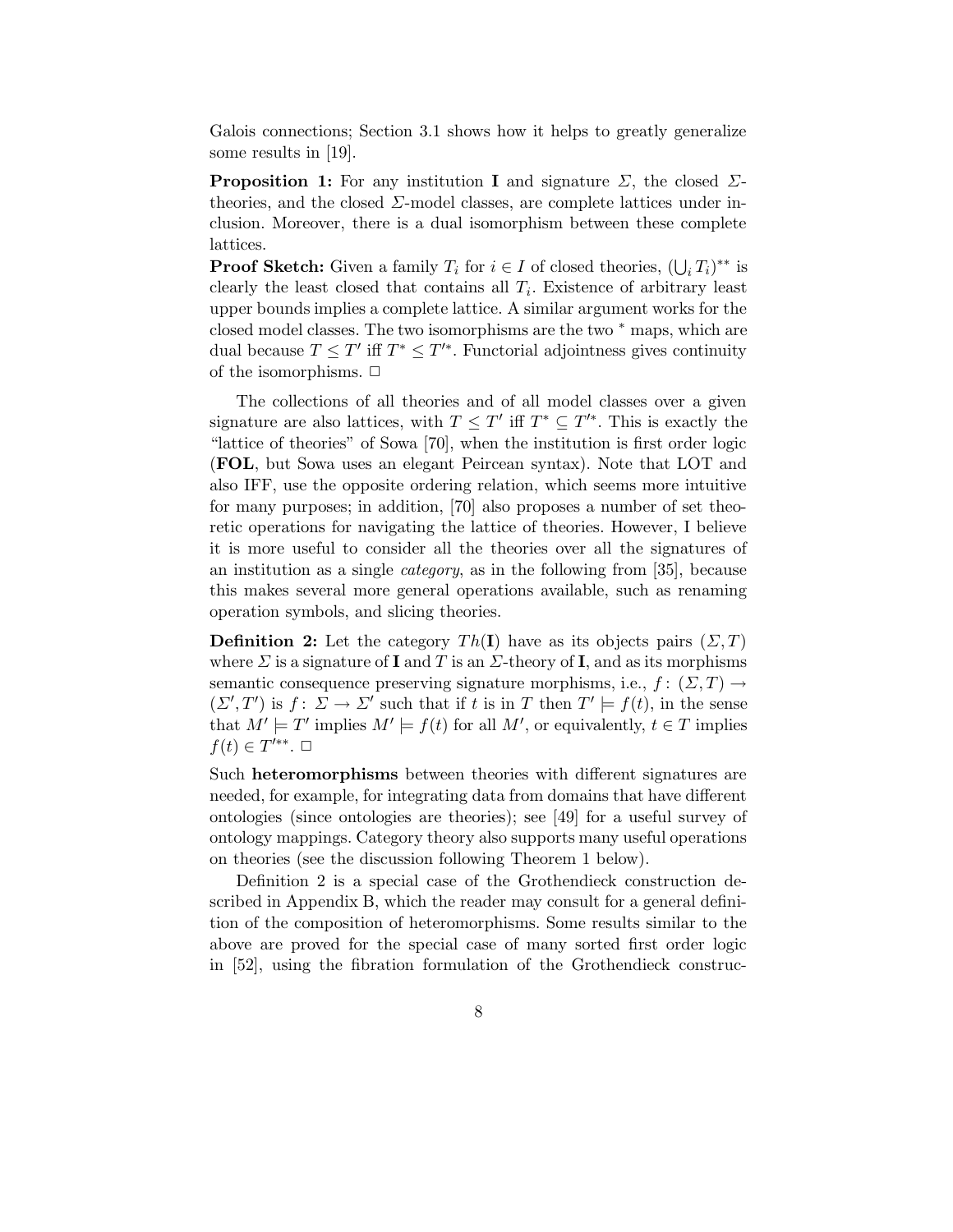tion, though without benefit of the unifying and generalizing notions and results of institution theory; [35] also proves the following (actually, a stronger result):

**Theorem 1:**  $Th(I)$  has whatever colimits and limits the signature category of the institution **I** has.  $\Box$ 

Colimits can be used to integrate theories over different signatures, and of course such theories could in particular be ontologies<sup>8</sup>. As discussed in [35, 23], and other publications beginning with [6], colimits enable powerful methods for structuring and combining theories, including inheritance, sums over shared subtheories, renaming parts of theories, and (best of all) parameterizing and instantiating theories. This goes far beyond the (generalized) Boolean operations of FCA and LOT; moreover, it provided the basis for the powerful module system of the ML programming language, with its so called signatures, structures and functors [58], though ML does not provide all the functionality defined in [23] and implemented under the name "parameterized programming" in the OBJ language family, which includes CafeOBJ [13], Maude [8, 7], BOBJ [38], OBJ3 [43], and cast [62]; these ideas also influenced the module systems of  $C_{++}$ , Ada, and LOTOS, and are the basis for new approaches to software architecture, such as the CommUnity of Fiadeiro [18].

**Example 1: Parameterized Programming:** The category  $Th(I)$ was invented to support flexible modularity for knowledge representation and software specification for the Clear specification language [35]. The most interesting constructions are for parameterized theories and their instantiation. An example from numerical software is  $CPX[X]$ : RING], which constructs the complex integers, CPX [INT], the ordinary complexes,  $CPX[REL]$ , etc., where RING is the theory of rings, which serves as an in*terface theory*, in effect a "type" for modules<sup>9</sup>, declaring that any theory with a ring structure can serve as an argument to CPX. For another example, if TRIV is the trivial one sort theory, an interface that allows any sort of any theory as an argument, then LIST[X :: TRIV] denotes a parameterized theory of lists, which can be instantiated with a theory of natural numbers, LIST[NAT], of Booleans, LIST[BOOL], etc. Instantiation is given by the categorical pushout construction (a special case of colim-

<sup>8</sup> According to [24], in many practical cases, colimits capture the notion of "putting together" objects to form larger objects, in a way that takes proper account of shared substructures.

 $9$  This idea is elaborated in  $[25]$ .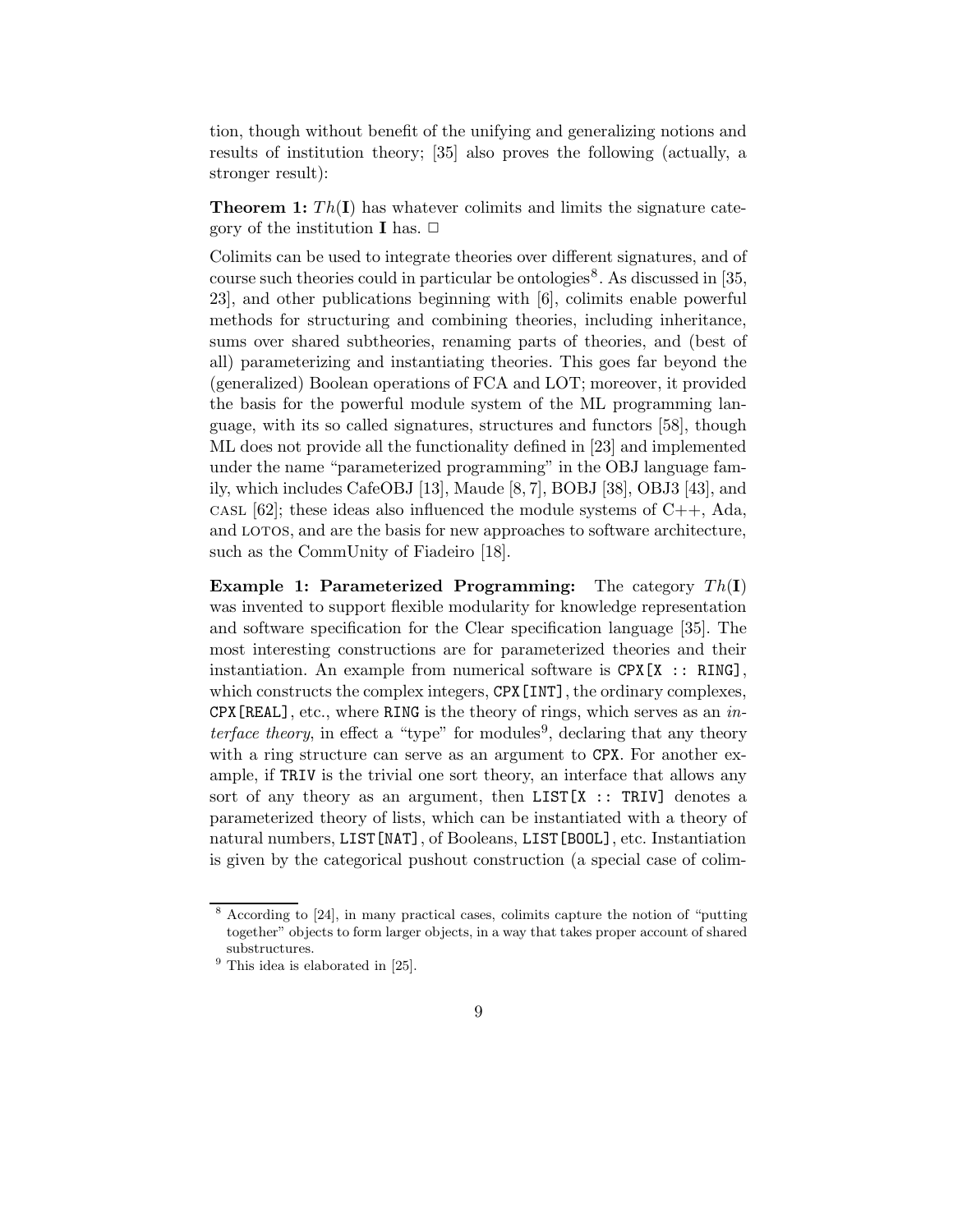its) in  $Th(\mathbf{I})$ , where  $\mathbf{I}$  is an institution suitable for specification theories, such as order sorted algebra, or else for programs as in [42].

Other operations on theories include renaming (e.g., renaming sorts, relations, functions) and sum; thus, compound "module expressions," such as NAT + LIST[LIST[CPX[INT]]] are also supported, and can be used to describe, and when "executed," to actually construct, complex software systems [74, 42]; this is the basis for the most important practical applications of parameterized programming. Colimits give the semantics of module expressions such as  $E = REAL + LIST[CPX[INT]]$ . Figure 2 illustrates this, with B the module expression E above,  $I_1 = \texttt{REAL}$ ,  $I_2 =$  LIST [CPX [INT]], and  $G =$  INT as a common subobject, noting that INT is a subtheory of REAL. This approach also applies to programming languages, viewed as providing programs as models for institutions with specifications as sentences [42].  $\Box$ 



Fig. 2. Information Integration over a Shared Subobject

If we restrict to a fixed signature  $\Sigma$  and also restrict to theory morphisms where f is the identity on  $\Sigma$ , then there is at most one morphism from any  $\Sigma$ -theory to any other, and the resulting category becomes a quasi-ordered set of  $\Sigma$ -theories, in which theories  $T, T'$  are **equivalent** iff  $T \leq T'$  and  $T' \leq T$ . If we identify equivalent theories, we again get the complete lattice of closed  $\Sigma$ -theories. The set of (not necessarily closed)  $\Sigma$ -theories is also a complete lattice under inclusion, but this is less interesting. Entirely similar constructions apply to model classes. However, as shown by ML and the other languages mentioned above, it is more useful to work with  $Th(I)$ .

A related construction is given in the following:

**Definition 3:** The derived institution  $Der(I)$  of an institution I has as its signatures and its models, those of **I**, but its  $\Sigma$ -sentences are  $\Sigma$ theories, with satisfaction as just after Definition 1. In essence, the  $\Sigma$ sentences of  $\textbf{Der}(\mathbf{I})$  are arbitrary conjunctions of  $\Sigma$ -sentences of  $\mathbf{I}$ .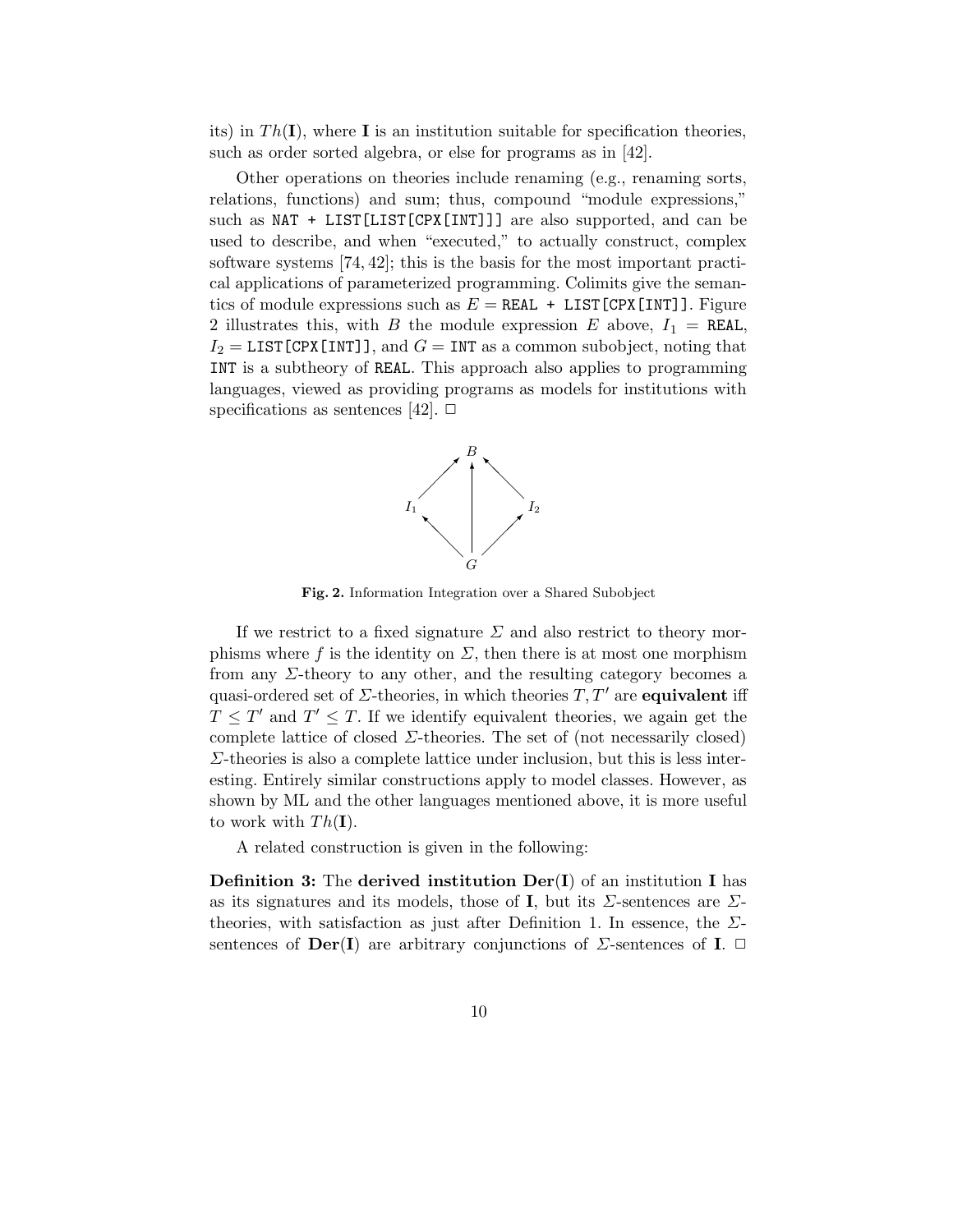While the material above provides a good foundation<sup>10</sup> for integrating theories (such as ontologies) over a fixed logic, it is not adequate for integrating theories over different logics, which is often needed in practice. For this, we need to be able to translate between logics, i.e., institutions. As discussed in [40], there are actually many different kinds of logic translation, useful for different purposes. The following (from [35]) is perhaps the most basic of these:

$$
Sen'(F(\Sigma)) \xrightarrow{a_{\Sigma}} Sen(\Sigma)
$$
  
\n
$$
Sen'(F(\phi)) \longrightarrow \text{Sen}(\Sigma)
$$
  
\n
$$
Sen'(F(\Sigma')) \longrightarrow \text{Sen}(\Sigma')
$$

Fig. 3. The Sentence Natural Transformation

$$
\begin{array}{ccc}\n\operatorname{Mod}(\varSigma') & \xrightarrow{b_{\varSigma'}} & \operatorname{Mod}'(F(\varSigma')) \\
\operatorname{Mod}(\phi) & & & \operatorname{Mod}'(F(\phi)) \\
\operatorname{Mod}(\varSigma) & \xrightarrow{b_{\varSigma}} & \operatorname{Mod}'(F(\varSigma))\n\end{array}
$$

Fig. 4. The Model Natural Transformation

Definition 4: An institution morphism from an institution I to another institution I' consists of a functor  $F:$  Sign  $\rightarrow$  Sign' and two natural transformations<sup>11</sup> a:  $F; Sen' \rightarrow Sen$  and  $b: Mod \rightarrow F; Mod'$ , such that, for any  $\Sigma$ -model M and  $F(\Sigma)$ -sentence  $e'$ 

 $M \models_{\Sigma} a_{\Sigma}(e')$  iff  $b_{\Sigma}(M) \models'_{\Sigma}$  $E(E)$   $e'$ .

Let **INS** denote the category with institutions as objects, and with these as morphisms.  $\Box$ 

Intuitively, institution morphisms are truth preserving translations from one logical system to another. More technically, for any signature  $\Sigma$ , then  $a_{\Sigma}$  maps  $F(\Sigma)$ -sentences to  $\Sigma$ -sentences, and  $b_{\Sigma}$  maps  $\Sigma$ -models to  $F(\Sigma)$ -models, in a way that is *consistent* with respect to the satisfaction relation. This consistency is enforced by the vertical maps in Figures 3 and 4 induced by  $\phi: \Sigma \to \Sigma'$ , which prevent arbitrary mappings.

For example, there is an institution morphism from first order logic with equality to equational logic, where  $F$  forgets predicates in signatures,

<sup>&</sup>lt;sup>10</sup> Although ignoring many practical issues, some of which are discussed, for example, in [1, 63, 32].

<sup>&</sup>lt;sup>11</sup> This notion is briefly explained in Appendix A.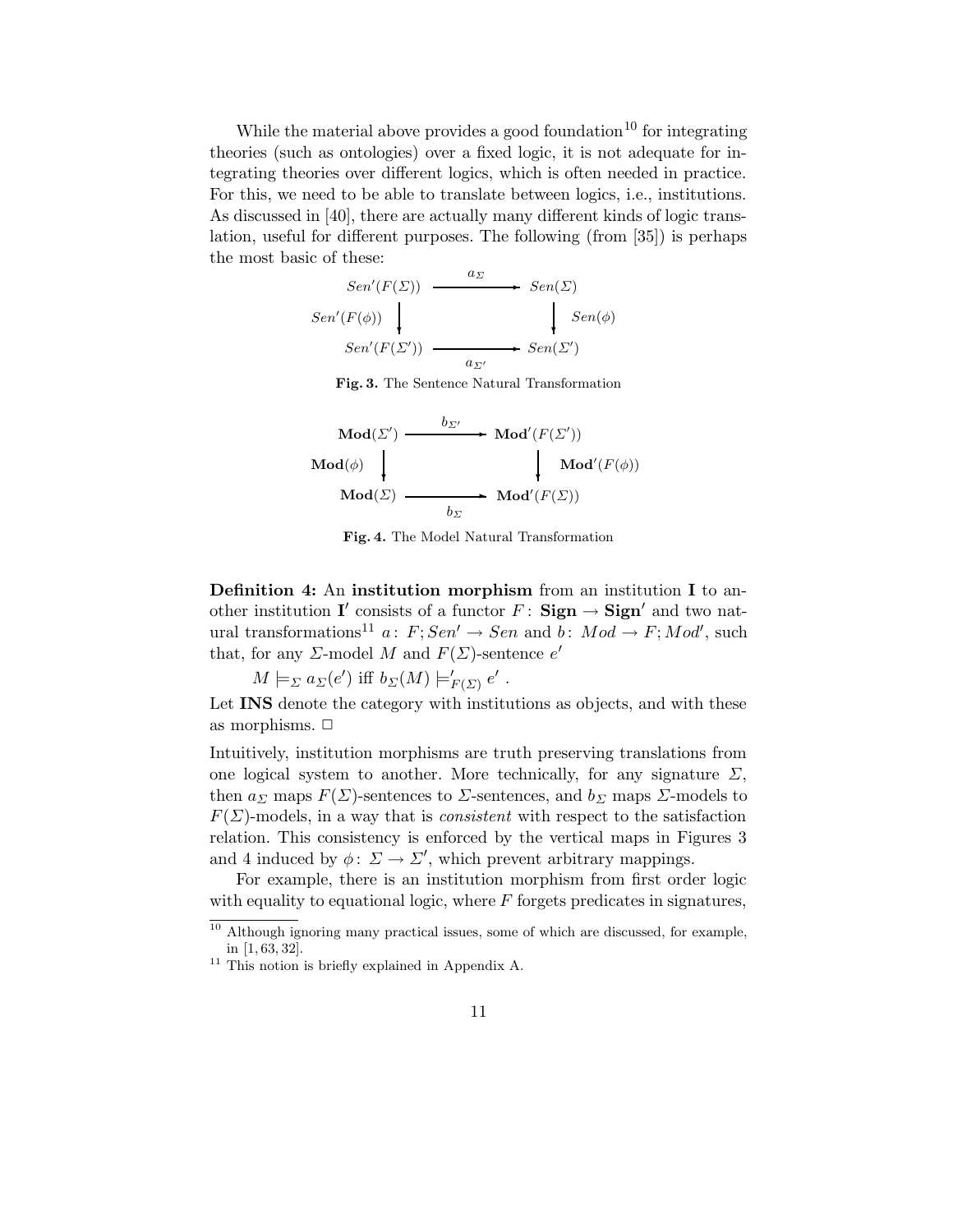where each  $a_{\Sigma}$  represents equations using the new equality predicate, and where each  $b_{\Sigma}$  forgets predicates in models. Among other variants of the institution morphism notion, perhaps the most natural is the following:

Definition 5: An institution comorphism from an institution I to another I' consists of a functor  $F: \mathbf{Sign} \rightarrow \mathbf{Sign}'$ , a natural transformation  $a: Sen \rightarrow F; Sen',$  and a natural transformation  $b: F; Mod' \rightarrow Mod,$ such that, for any  $F(\Sigma)$ -model M' and  $\Sigma$ -sentence e

$$
b_{\Sigma}(M') \models_{\Sigma} e \text{ iff } M' \models'_{F(\Sigma)} a_{\Sigma}(e) .
$$

Let co**INS** denote the category with institutions as objects, and with institution comorphisms as morphisms.  $\Box$ 

One class of examples arises from subinstitutions, for which F and  $a_{\Sigma}$ are inclusions, and  $b_{\Sigma}$  is forgetful. For example, there is such a morphism from HCL to FOL. A more general notion allows F and the  $a_{\Sigma}$  to be injective. An example is the translation from (many sorted) EQL into (unsorted) FOL, in which equality is treated as a special relation. Of course, there are many other examples of subinstitutions, some of which are given below; and there are also many institution morphisms that are not subinstitution morphisms, some of which we will also see below.

It can be helpful to think of an institution comorphism as an institution morphism between the source and target co-institutions, where the co-institution of an institution replaces its signature category by its opposite, and then swaps its sentence and model functors. This transformation gives two functors that define an isomorphism between the categories of institutions with morphisms and institutions with comorphisms, thus formalizing this important duality, and giving many theorems for free.

Institution (co-)morphisms formalize logic translations, and can be used to provide a very general notion of what integration means in many different contexts; they also provide many useful results, such as that logic translations preserve the modular structure of an ontology under certain mild assumptions [35]. Many results from logic have been generalized to institutions, including the Craig interpolation, Robinson consistency, Beth definability, ultrafilter, and Herbrand universe theorems; the institutional versions apply to logics where the results were already known, and yield new results for many other logics [14, 10, 11].

An alternative definition of institution in [35] supports useful generalizations and easier proofs, based on the intuition that institutions provide particular ways to interpret things in particular contexts. Formally, a triad is a relation between expressions (sentences) and entities (models), and is therefore similar to the IF notion of classification and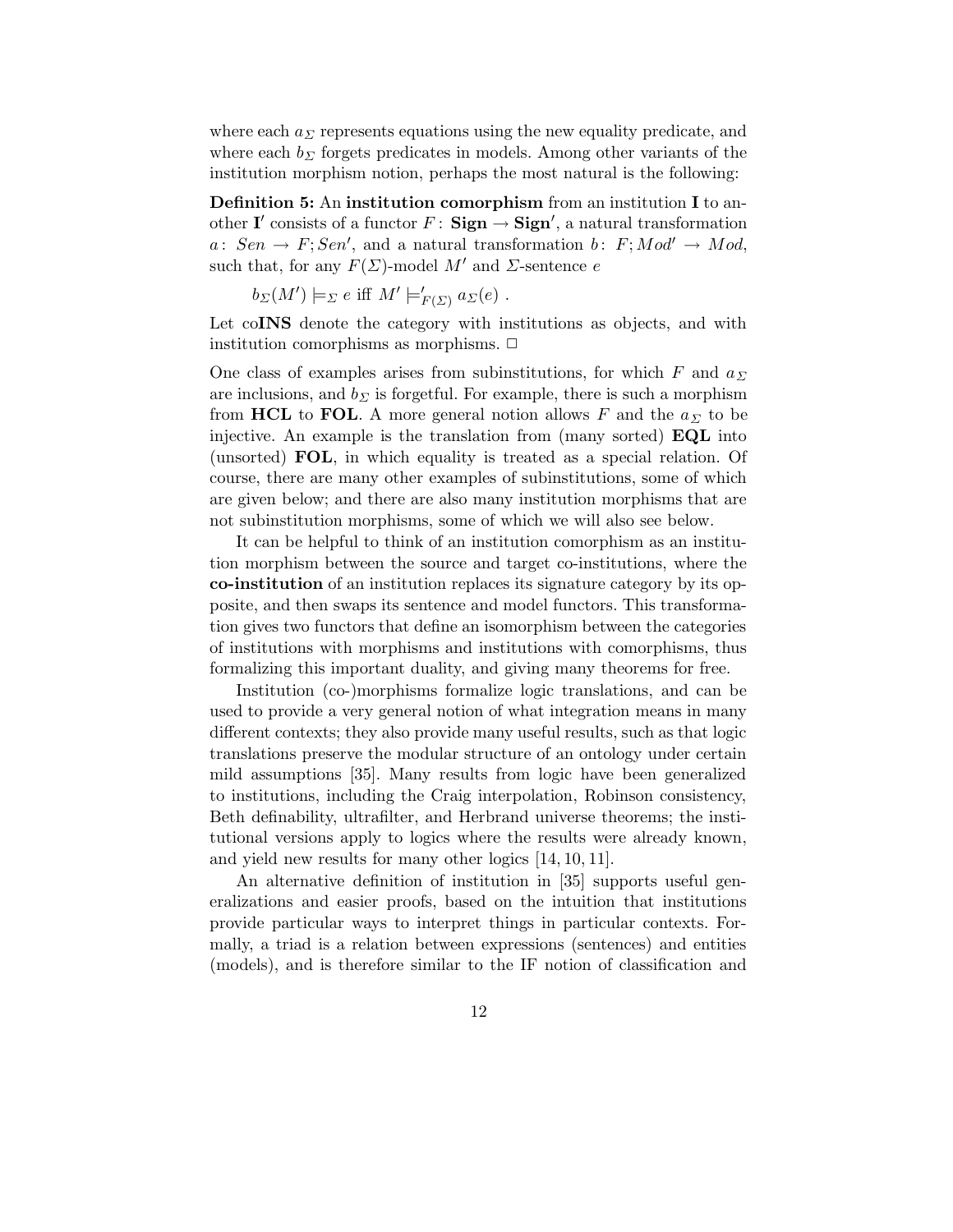the FCA notion of formal context, except for allowing internal structure for sentences and models<sup>12</sup>, and allowing variation over a "signature" parameter that represents context. These generalizations are made explicit in the category of triads and the definition of institution as a functor into that category. The first step is the category Rel of relations, which has sets as objects and relations as morphisms, seen as triples  $\langle A, R, B \rangle$ where  $R \subseteq A \times B$ , with the usual composition and with identity functions (i.e., diagonal relations) as identities. Next, the category of triads is the category Trel of "twisted relations," having triads  $\langle A, R, B \rangle$  as objects, and having as morphisms  $\langle A, R, B \rangle \to \langle A', R', B' \rangle$  pairs  $\langle f, g \rangle$  of functions where  $f: A' \to A$  and  $g: B \to B'$  such that the following commutes in Rel,



i.e., such that  $f; R = R'; g^{\sim}$ , where  $g^{\sim}$  denotes the converse of g. Then an institution is a functor I: Sign  $\rightarrow$  Trel.

The above covers the basic case where additional structure on models and sentences is not made explicit. It is generalized by allowing the sets and functions (but not relations) in Trel to be the images under forgetful functors, e.g., from Cat to Set. Let A and B be categories for model classes and sentences, respectively, with forgetful functors  $U: \mathbf{A} \to \mathbf{Set}$ and  $V: \mathbf{B} \to \mathbf{Set}$ , and let  $(U \downarrow / V \uparrow)$  denote the category<sup>13</sup> with objects  $\langle A, R, B \rangle$  where A is an object in **A**, B is an object in **B**, and R ⊆  $U(A) \times V(B)$ , and with morphisms  $\langle A, R, B \rangle \to \langle A', R', B' \rangle$  pairs  $\langle f, g \rangle$ of functions where  $f: A' \to A$  in **A** and  $g: B \to B'$  in **B** such that  $U(f); R = R'; V(g)^\sim$  in **Rel**. Then

**Definition 6:** A variant institution is a functor I:  $\text{Sign} \rightarrow (U \downarrow / V \uparrow),$ and is a close variant if  $A, B$  are either Set or Cat. We may also use the term  $(U, V)$ -triad for the objects in  $(U \downarrow / V \uparrow)$ .  $\Box$ 

The construction in [35] is more general, because relations are in a third category  $C$ , which allows e.g., the "generalized institutions" of [34] where satisfaction is "multi-valued," using  $V$ -valued relations where  $V$  is a structure such as a complete lattice.

<sup>&</sup>lt;sup>12</sup> Some interesting models have a geometrical structure, such as that of a sheaf [26] or of a manifold [30] (see Example 6).

<sup>&</sup>lt;sup>13</sup> The notation indicates that it is a comma category, but the details of this are not necessary here, though general properties of comma categories are what eases proofs, e.g., of limits and colimits for institution categories [35].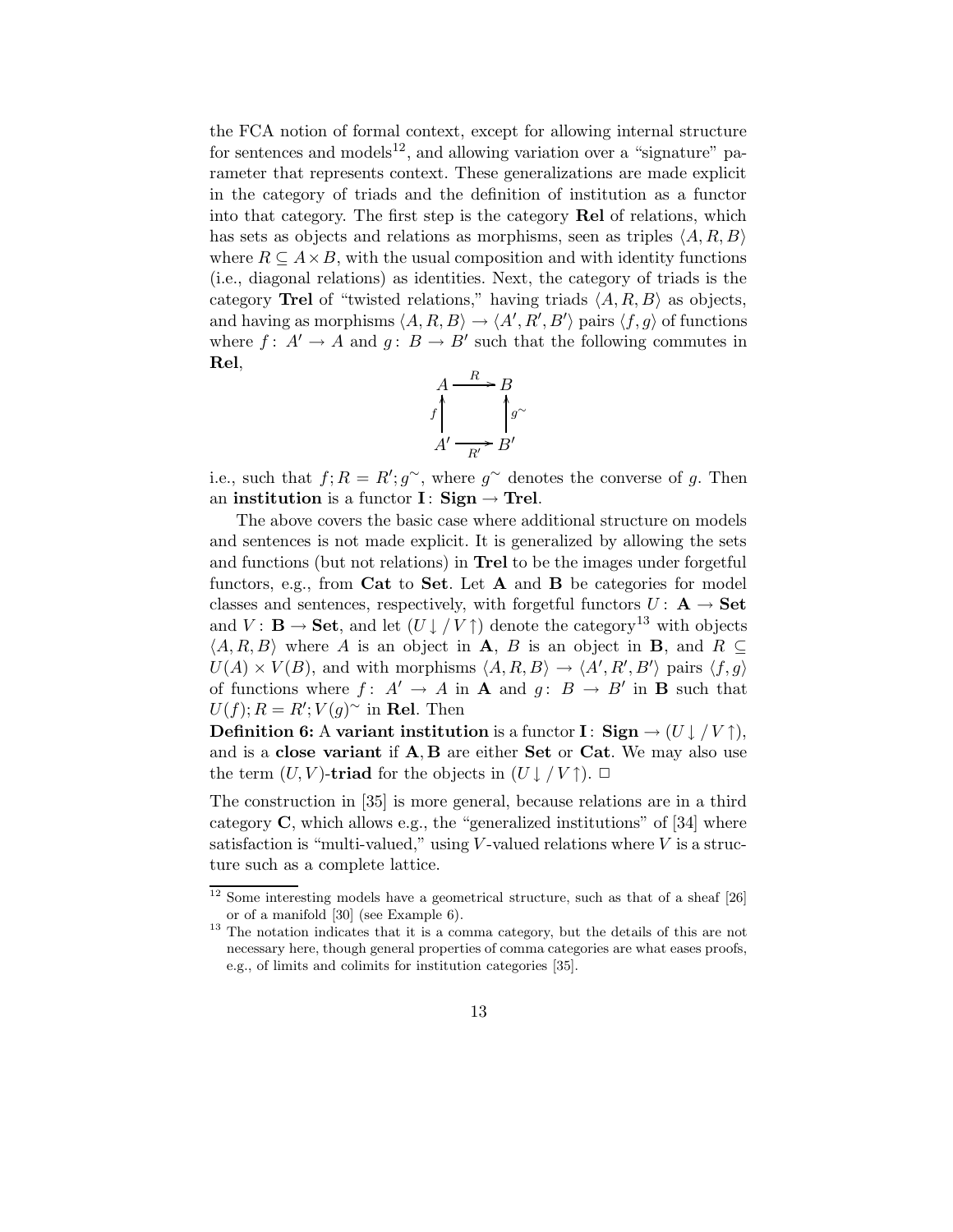Example 2: Evolving Algebras: The abstract state machines of Gurevich [46] (formerly called evolving algebras) can be seen as functors from N, the natural numbers with the usual order viewed as a category, to a category of triads consisting of algebras and their specifications, both covariant rather than contravariant; hence an evolving algebra is a variant institution. (We omit many details.)  $\Box$ 

This view of institutions as functors also gives rise to institution morphisms in a very natural way: for a fixed signature category, the institutions over that category form a functor category,  $[\textbf{Sign}, (U \downarrow V \uparrow)]$ and allowing signatures to vary gives a functor  $Cat \rightarrow Cat$ , which we can view as an indexed category and then flatten with the Grothendieck construction of Appendix B; this gives rise to the morphisms in Definition 4 and a category that we denote  $\text{INS}(U, V)$ . General results (e.g., Proposition E.4 of [40]) about comma categories and the Grothendieck construction now give the following:

**Theorem 2:** If **A**, **B** have (co-)limits and if  $U, V$  preserve (co-)limits, then  $(U \downarrow / V \uparrow)$  and **INS** $(U, V)$  also have (co-)limits.  $\Box$ 

It is perhaps surprising that institutions with the simplest possible (non-void) signatures play an important role:

**Definition 7:** A 1-institution is an institution where  $Sign = 1$ , the category having just one object  $\bullet$ , and just one morphism.  $\Box$ 

The morphism  $\bullet \rightarrow \bullet$  in Sign is necessarily the identity on  $\bullet$ , so the transformations  $Sen(1_{\bullet})$  and  $Mod(1_{\bullet})$  are both necessarily identity morphisms on a set, and so can be identified with that set. Thus 1-institutions are just triads, which therefore form the category Trel, with morphisms the same as their morphisms as institutions.

## 3 Information Flow in Institutions

"Information" is central to contemporary computer science, cognitive science and philosophy, but no definition is widely accepted, and no existing definition is adequate for all the intended applications. Both IF and FCA capture key aspects of information in their formalizations, though neither provides an explicit definition of information as such 14 . This section shows that many basic IF and FCA concepts are 1-institution concepts, and also shows that they generalize to arbitrary institutions.

<sup>&</sup>lt;sup>14</sup> My definition of information in [27] is broadly consistent with the Peircean pragmatism espoused by [70], though considerably more social.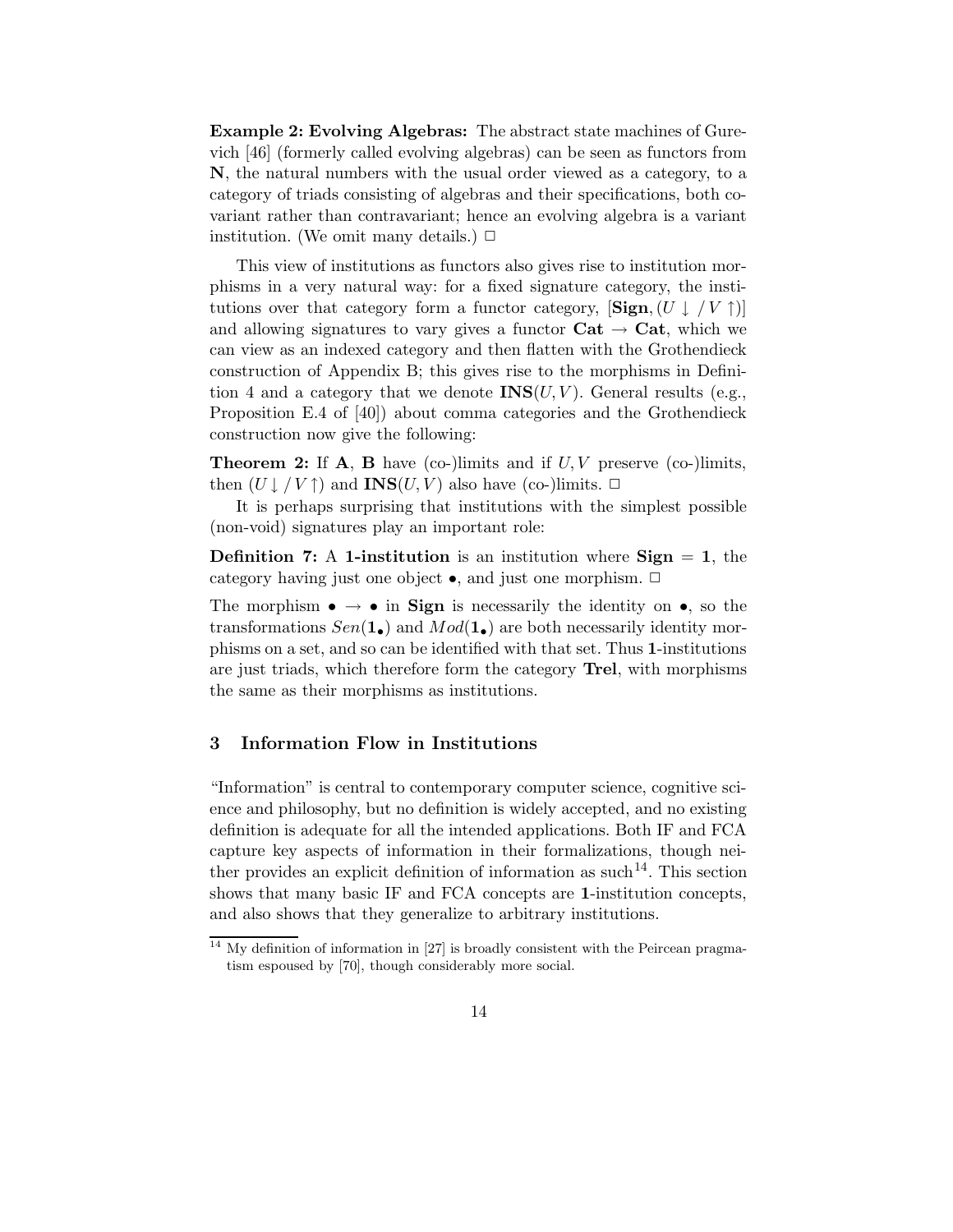#### 3.1 Basic Information Flow

Barwise and Seligman [3] give an account of what it means for one sign (they use the word "token") to "carry information" about another, or in a different metaphor, of how "information flows." The rigorous mathematical theory in [3] builds on the intuition that information flow is only possible in a stable distributed system, consisting of "channels" through which "information flows." This subsection gives a brief self-contained exposition of some basics of this theory.

A classification in the sense of  $[3]$  consists of a set K of **tokens**, a set P of types, and a relation  $\models$  between K and P, that tells whether a given token has a given type; we may call this an IF-classification for clarity. Classifications have often appeared in various literatures, e.g., [5] calls them "polarities," and [19] calls them "contexts;" they can be considered a primitive kind of ontology. According to [3], tokens carry information, and types represent the information that is carried. Given classifications  $(K, P, \models)$  and  $(K', P', \models')$ , an **infomorphism**  $(K, P, \models) \rightarrow$  $(K', P', \models')$  consists of functions  $f^{\vee} : K' \to K$  and  $f^{\wedge} : P \to P'$  such that  $f^{\vee}(k) \models t$  iff  $k \models' f^{\wedge}(t)$ , for all  $k \in K'$  and  $t \in P$ . Infomorphisms are the constituents of channels, which express the structure of distributed systems in IF theory. It is now easy to check the following, noting that the condition on  $f^{\vee}$  and  $f^{\wedge}$  is just the institutional Satisfaction Condition:

**Proposition 2:** A classification is a 1-institution where  $Mod(\bullet)$  is the set of tokens and  $Sen(\bullet)$  is the set of types. Moreover, infomorphisms are comorphisms of these institutions. Let IFC denote the resulting category of IF-classifications, which is the subcategory of coINS having the 1 institutions as its objects.  $\Box$ 

Alternatively, if we consider tokens as sentences and types as models (i.e., take the co-institution), then we can also view IFC as a subcategory of INS; though this may seem rather counter-intuitive, it immediately gives the following as a corollary of Theorem 2:

**Theorem 3: IFC** has limits and colimits of all (small) diagrams.  $\Box$ 

A more detailed discussion of this result is given in paragraphs just above Section 3.4 below. Note that IF-descriptions are also triads, and that IFC is a category of triads. The following gives still another formulation, along with some important additional IF concepts:

**Definition 8:** Given a set  $P$  of type symbols, a  $P$ -classification  $C$  is a set K of tokens plus a unary relation  $C(p)$  on K for each  $p \in P$ , i.e., a function  $C: P \to 2^K$  to subsets of K. By convention we write p for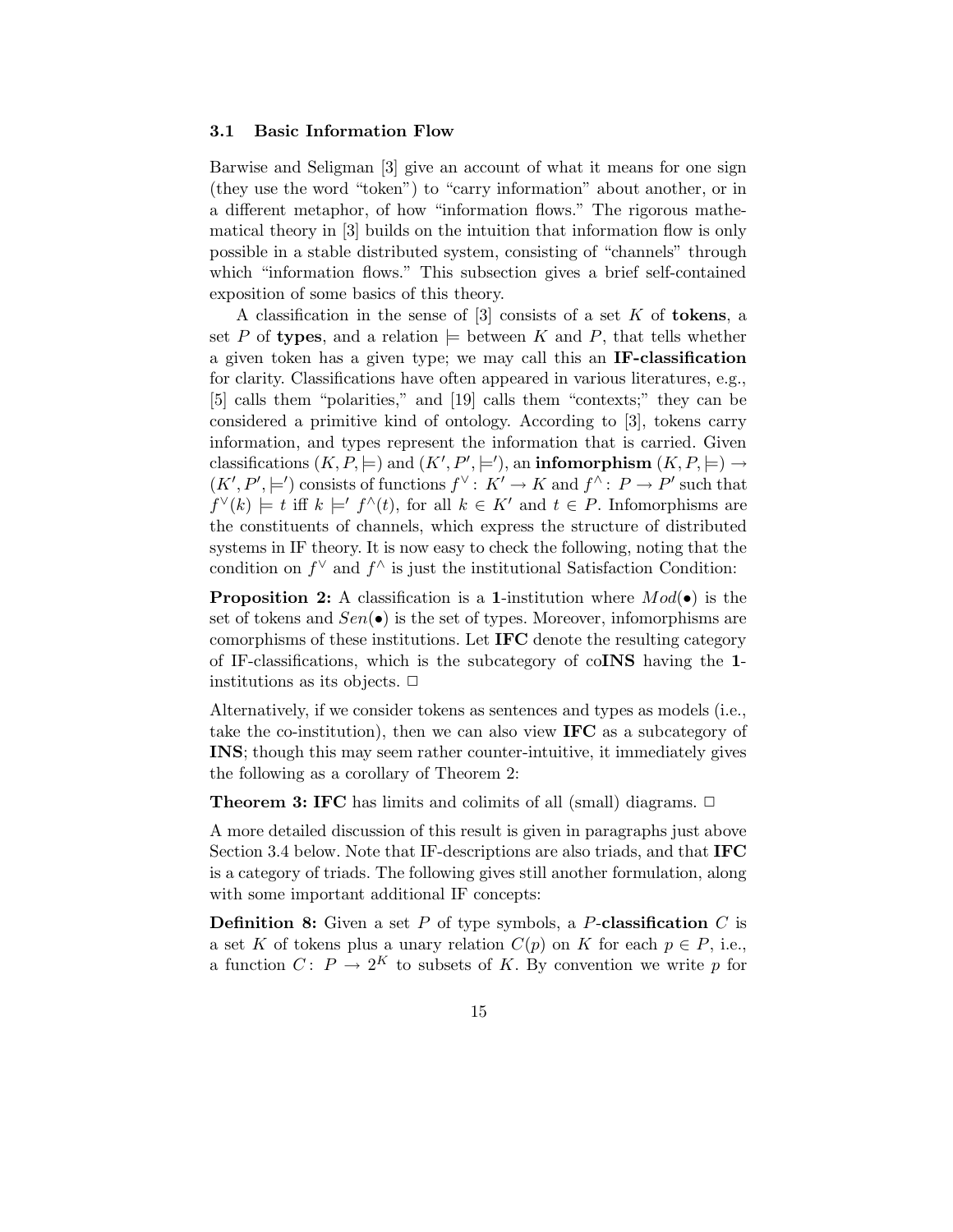$C(p)$ , and  $k \models p$  instead of  $p(k)$  or  $(C(p))(k)$ . A P-sequent is a pair of lists from P, written in the form  $\Gamma \vdash \Delta$ . A P-theory is a set E of P-sequents, called P-constraints in this context; an IF-constraint is a P-constraint for some P, an IF-theory is a P-theory for some P, and a P-classification C satisfies a P-constraint  $\Gamma \vdash \Delta$  iff for all tokens k of  $C, k \models q$  for every  $q \in \Gamma$  implies  $k \models p$  for some  $p \in \Delta$ .

Thus,  $P$ -classifications are IF-classifications with type set  $P$ ; they are also models of  $P$  in the usual sense of first order logic. From here on, we feel free to omit prefixes IF- and P- if they are clear from the context. A pretty little institution lurks in the above definitions: its signature category is Set, the objects of which are considered sets  $P$  of predicate symbols; its P-models are P-classifications; its P-sentences are P-sequents; and its satisfaction is as above. We let the reader define the translations of models and sentences under signature translations, and check the satisfaction condition. Let us denote this institution by IFS; it is easy to see that this "institution of 1-institutions" is a subinstitution of FOL. Moreover, by adding infomorphisms, the model classes become categories (of classifications), yielding an institution in the original sense of [35], which extends Definition 1 by allowing  $Mod$ :  $\text{Sign}^{op} \to \text{Cat}$ , i.e., we get a close variant institution with informorphisms as model homomorphisms. Here is a formal statement of the simpler form:

Definition 9: The institution IFS has Set as its category of signatures, with  $Mod(P)$  consisting of functions  $P \to 2^K$  from P to subsets of some set K, with  $Sen(P) = 2^P \times 2^P$  (the set of all pairs of subsets of P), written as sequents, and with  $\models p$  the usual satisfaction relation.  $\Box$ 

The above suggests generalizing IF to allow tokens that are terms built using arbitrary constructors<sup>15</sup>, and to allow first order sentences with non-unary predicates, instead of just sequents with unary predicates. The result is actually the familiar institution of first order logic with terms. But we can go further, and consider information flow theory over an arbitrary institution; also we can obtain a deeper understanding of the relation between classifications and theories by viewing it as a special case of the Galois connection between model classes and theories that holds in any institution. For this, we first review more material from [3]:

**Definition 10:** The theory of an IF-classification C, denoted  $Th(C)$ , has as its constraints all sequents that satisfy  $C$ . An IF-theory is regular

<sup>&</sup>lt;sup>15</sup> Although [3] says "... any suggestion that tokens must have something like 'syntax' is quite unwelcome," we claim that such structuring is precisely what is needed for many applications, including mereology for ontologies, as discussed in Section 3.6.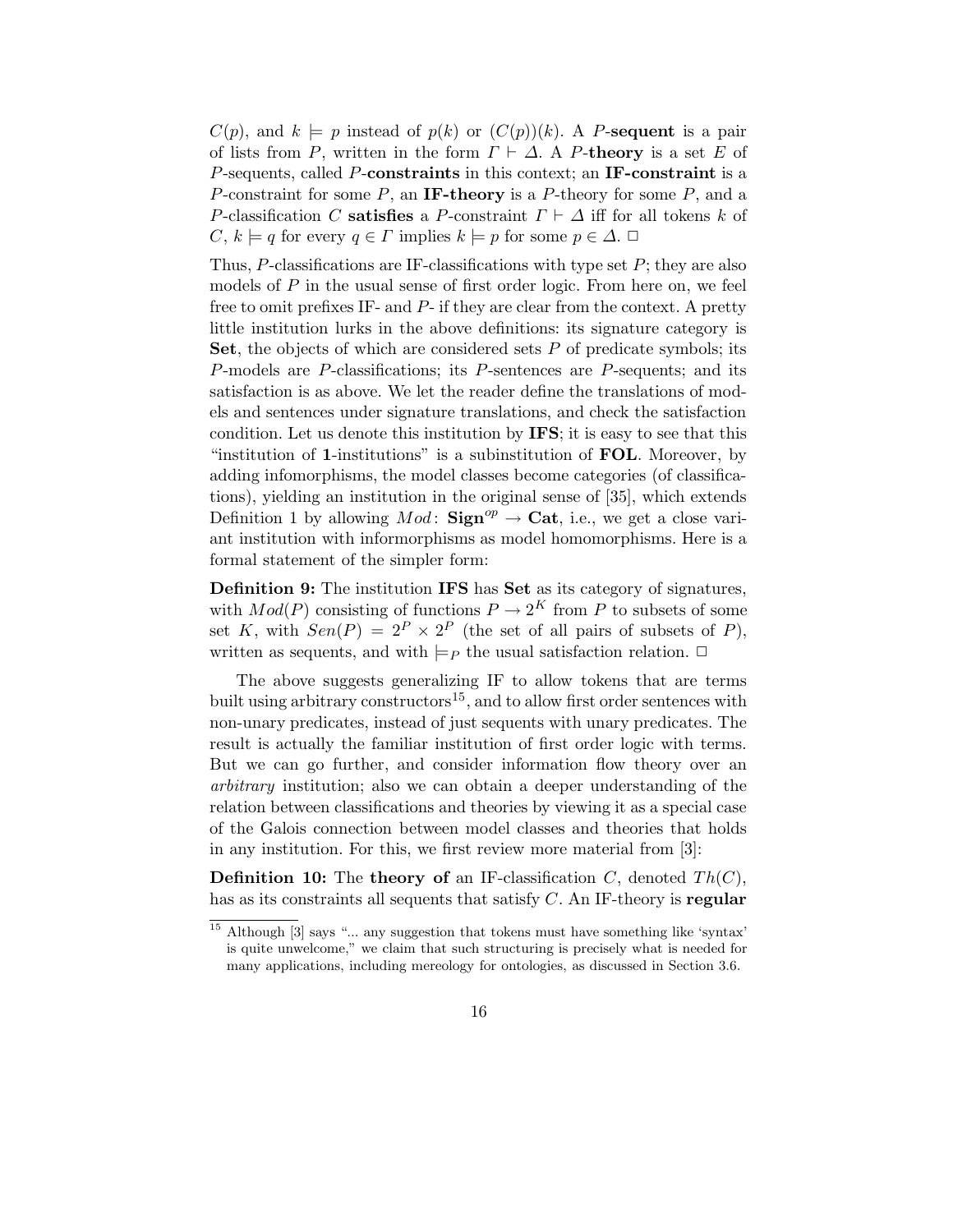iff it satisfies the identity, weakening, and global cut axioms given in [3], page 119. The **classification of** a regular theory  $T = (P, E)$ , denoted  $Cla(T)$ , is  $(P, K, \models)$ , where K is the set of all partitions  $(\Gamma, \Delta)$  of P that are not in E, and where  $(\Gamma, \Delta) \models p$  iff  $p \in \Gamma$ .

The following is proved in [3]:

**Theorem 4:**  $Th(Cla(T)) = T$  for any regular IF-theory  $T \square$ 

The above result is extended to a categorical equivalence in [51]. Using Theorem 4 and definitions in Section 2 gives a nice (and apparently new) result, for which we first extend Cla to non-regular theories by replacing E by  $E^{**}$  in Definition 10:

**Proposition 3:**  $Th(C) = C^*$  for any P-classification C, and an IF-theory is closed iff it is regular. Moreover,  $Cla(T) \in T^*$  for any P-theory T.  $\Box$ 

Although this formulation is particular to IFS, the Galois connection and its many consequences hold for every institution. In particular, we can now see that Theorem 4 is a special case of the general institutional result that  $T^{**} = T$  iff T is closed; what then becomes interesting is how the particular constructions Th and Cla relate to the Galois duality in this special case.

#### 3.2 Formal Concept Analysis

A formal context in FCA [19] is the same as an IF classification<sup>16</sup>, except that instances are called objects, types are called attributes, and classification relations are called incidence relations; thus formal contexts are also 1-institutions, as well as triads. It follows from Theorem 3 that, with the natural morphisms, formal contexts form a category FCA that has all limits and colimits.

The main notion of FCA is that of a formal concept in a formal context, defined to be a pair  $(T, V)$  such that  $T = V^*$  and  $V = T^*$ , for which FCA uses the terms **intent** and **extent**, respectively; note that  $T$  is a set of attributes, and V is a set of objects. Given a formal concept  $(T, V)$ of a formal context  $(K, P, \models)$ , it follows that both T and V are closed, and that they correspond under the dual isomorphism of Proposition 1. Thus the collection of all formal contexts forms a concrete complete lattice

<sup>&</sup>lt;sup>16</sup> Although for consistency we mainly use IF terminology, it should be noted that FCA originated around 1980 [75], and thus predates IF. Moreover, institutions go back to the late 1970s, and the notions of polarity (which is the same as FCA formal context and IF classification) can be found in the 1948 first edition of Birkhoff's classic book on lattice theory [5].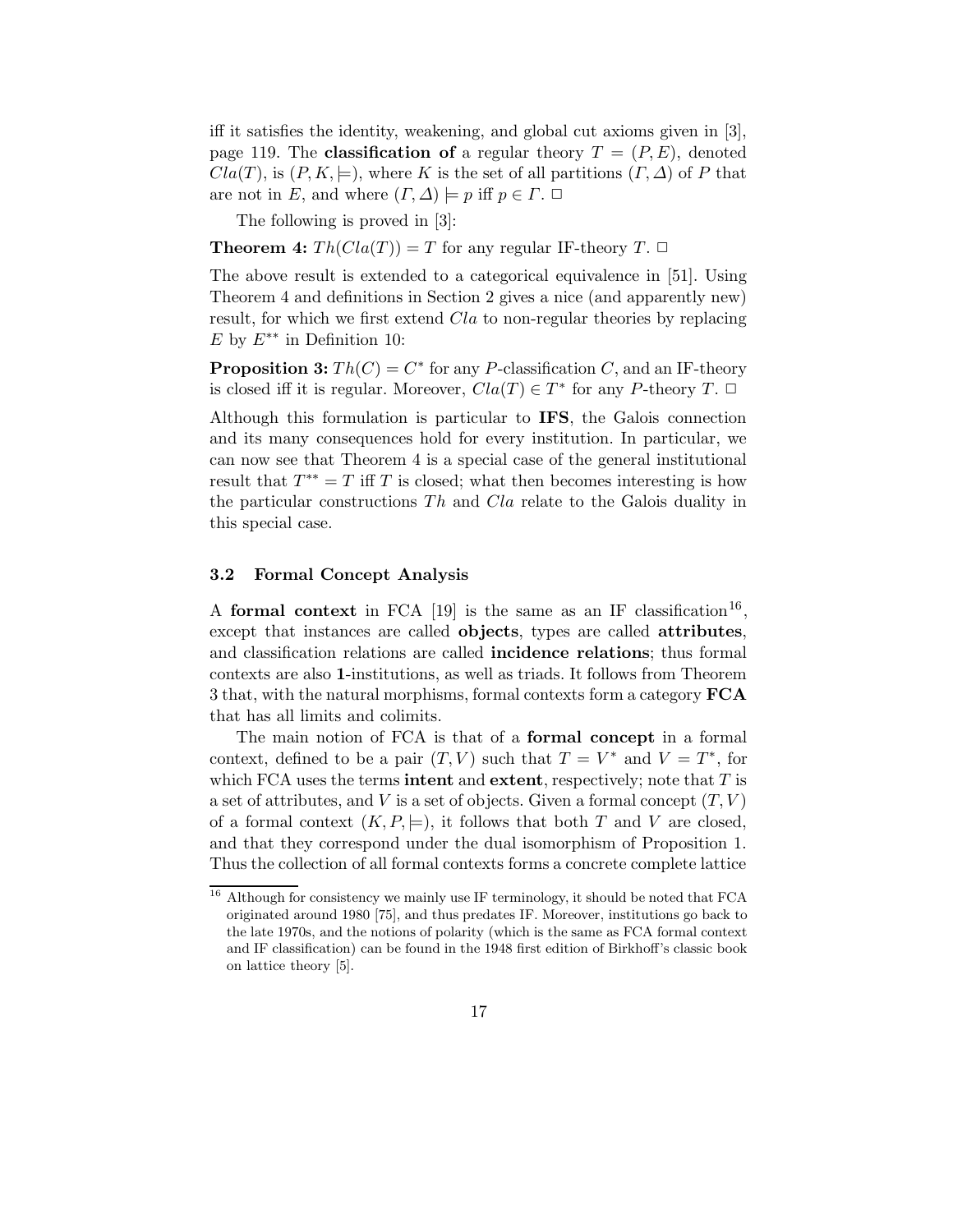under inclusion, of pairs of subsets; it is called the concept lattice, and we denote it  $CL(K, P, \models)$ . Conversely, given a lattice of formal concepts over sets K, P, we can define a classification by  $k \models p$  iff  $k \in \{p\}^*$ . It is now straightforward to verify the following version of the Basic Theorem of Concept Lattices [19]:

**Proposition 4:** Given sets  $P, K$ , there is a bijection between classifications over  $P, K$  and their concept lattices.  $\Box$ 

Intuitively, a concept lattice identifies tokens and types that cannot be distinguished by how they are used in a formal context. One appeal of FCA is the nice pictures that can be drawn of (sufficiently small) concept lattices; these pictures are called Hasse diagrams in lattice theory. It is natural to define concept lattice morphisms to be complete lattice homomorphisms, and then show that the above bijection is an equivalence of categories, as in [51]; many other nice categorical extensions of FCA can also be found in [51].

Formal concepts are easily defined for an arbitrary institution I, as pairs  $(T, V)$  such that  $T = V^*$  is a set of *Σ*-axioms (i.e., a *Σ*-theory), and  $V = T^*$  is a a set (or class) of  $\Sigma$ -models; as before, these form a complete lattice under inclusion, which we may again call a concept lattice, although for the logical systems usually considered in the literature on institutions, their Hasse diagrams are not finite. Intuitively, the closed theories (or model classes) of an institution at a given signature identify those theories (and model classes) that are indistinguishable with respect to satisfaction, and thus extract the meaningful "concepts" for that that signature over that institution.

Proposition 4 also extends to arbitrary institutions. Given an institution **I**, define a functor  $CL(\mathbf{I})$  on the signature category of **I**, with  $CL(\mathbf{I})(\Sigma)$  the complete lattice of  $\Sigma$ -concepts  $(T, V)$ , and with  $CL(\mathbf{I})(f)$ the map that sends  $(T, V)$  to  $(Sen(f)(T), Sen(f)(T)^*)$ . Let **CLA** denote the category of complete lattices. Then

Proposition 5: CL is an injective functor from INS to the comma category (Cat/CLA), and hence it induces an equivalence of its source and image categories.  $\Box$ 

**Definition 11:** Given an institution **I**, its **concept lattice institution**<sup>17</sup> CL(I) has signatures those of I,  $\Sigma$ -sentences the closed  $\Sigma$ -theories,  $\Sigma$ models the closed  $\Sigma$ -model classes, and  $\Sigma$ -satisfaction the bijection rela-

<sup>&</sup>lt;sup>17</sup> [33] calls  $CL(I)$  the Galoisification of I; this notion was stimulated by persistent questions in conversations with Erick and Linda von Schweber, and Liane Gabora.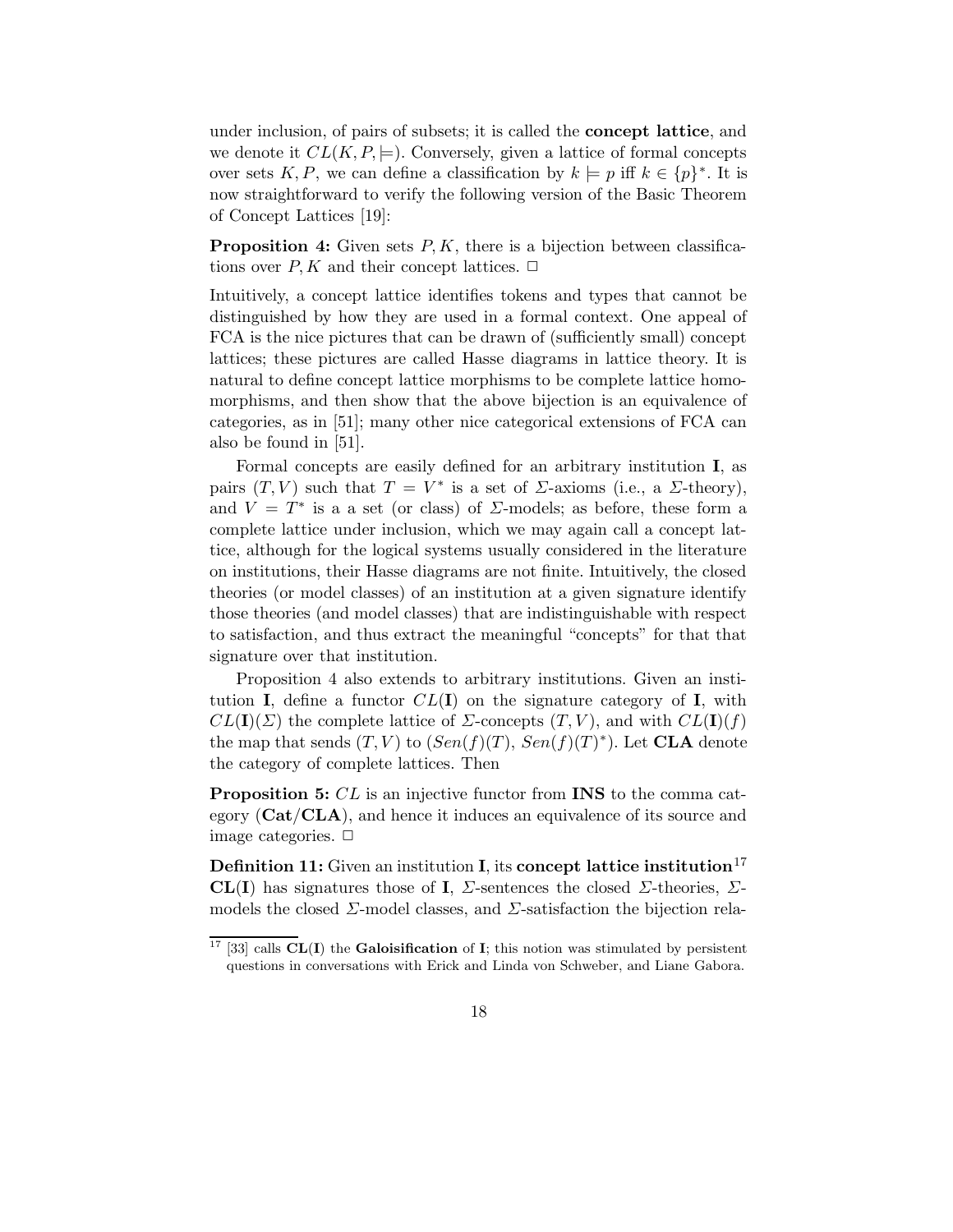tion between these given in Proposition 5.  $\Box$ 

Proposition 5 also implies that CL can be seen as an endofunctor on INS, which we may call the concept lattice functor.

In many cases, formal concepts can be considered the "natural concepts" for a context; for example, given sentences over an ontology and models that populate that ontology, the formal concepts help understand the meaning of these objects in this context; this can be useful, e.g., in constructing ontologies, as illustrated in [50, 30]. Unfortunately, real data is often too dirty for this to work well, which suggests that new ideas are needed to deal with the complex uncertainties of real world data.

A number of extensions of FCA have been proposed to improve its expressive power, several of which are discussed in [19]; these include power contexts, which support  $n$ -ary relations for a fixed  $n$ , and multi-valued contexts, which allow non-binary truth values for the incidence relation. Various "logic contexts" have also been proposed to extend attributes with syntax, e.g., [17]. In my view, none of these extensions are necessary, because institutions allow concept lattices over arbitrary logics (e.g., modal logics, description logics, higher order logics), generalized institutions allow arbitrary truth values, and the usual FCA results can all be obtained using the categorical machinery of variant institutions. In my opinion, the major advantage of the IF formalism over that of FCA is its emphasis on informorphisms and information "flow" via (co)limits.

Example 3: Curry-Howard Isomorphism: A perhaps surprising application of the concept lattice construction is an institutional formulation of the Curry-Howard isomorphism, one of the most beautiful results in logic that is connected to computer science (e.g., see [73]). Its basic form asserts an isomorphism between types "inhabited" by  $\lambda$ -terms (which can be thought of as programs) and intuitionistically valid Boolean formulae. We outline the simplest non-trivial case, which uses only the binary function type constructor  $\rightarrow$ , but the approach extends to more complex types; no proofs are given, the goal is just to get an elegant formulation that makes the semantic aspects of this result more explicit than usual.

The signature categories of all institutions we build are the full subcategory of finite subsets of some fixed countable set of propositional variable symbols (though any full subcategory of Set would do as well); we will use Greek letters for these variable symbols. Given a variable set  $V$ , let  $T(V)$  be the free type algebra on V, with elements propositions (built from just  $\rightarrow$  in this case) such as  $((\alpha \rightarrow \beta) \rightarrow (\beta \rightarrow \gamma)) \rightarrow (\alpha \rightarrow \gamma)$ , let  $B(V)$  be the free term algebra on V with elements (built from just  $\Rightarrow$  in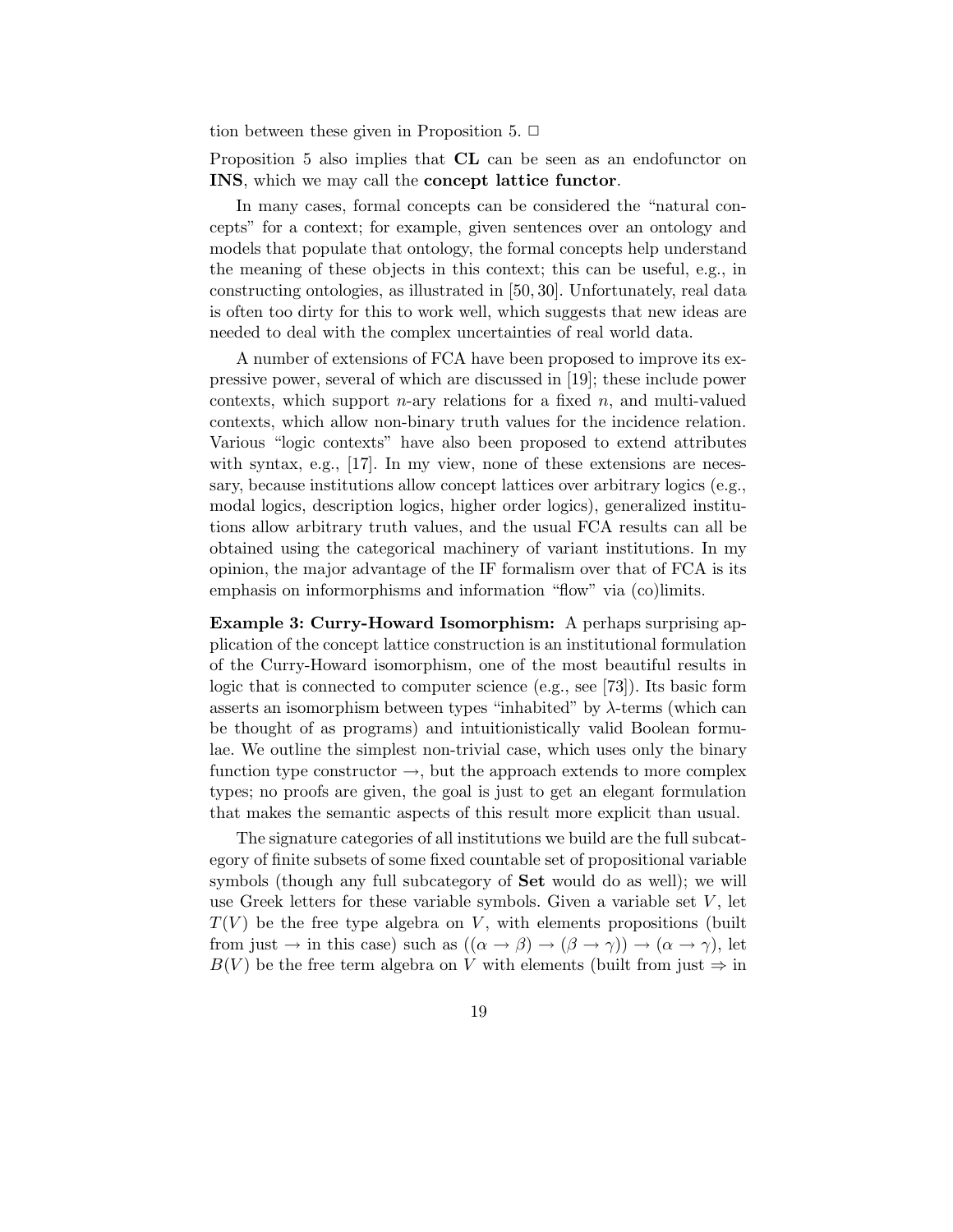this case) such as  $((\alpha \Rightarrow \beta) \Rightarrow (\beta \Rightarrow \gamma)) \Rightarrow (\alpha \Rightarrow \gamma)$ , let  $\Lambda(X)$  be the free algebra of lambda terms over X with elements such as  $\lambda x y z. x(y z)$ , and let  $\Lambda^{\bullet}(X)$  denote the closed  $\lambda$ -terms over X; whereas types use variables from  $V$ ,  $\lambda$ -terms use some other fixed countable set X of variable symbols. Next, for  $b \in B(V)$  let  $b^{\diamond}$  be the corresponding type in  $T(V)$ , obtained by replacing  $\Rightarrow$  by  $\rightarrow$ , and for  $t \in T(V)$  let  $t^{\diamond}$  be the corresponding term in  $B(V)$ ; note that  $\circ$  is an isomorphism.

The first institution, for a signature V has  $T(V)$  for its V-sentences, and has typed closed  $\lambda$ -terms as its V-models, i.e., pairs  $\langle f, a : X \to T(V) \rangle$ with  $f \in \Lambda^{\bullet}(X)$ . Satisfaction  $\langle f, a \rangle \models_V t$  holds iff f inhabits t with assignment a, i.e., iff  $\overline{a}(f) = t$  where  $\overline{a}$ :  $\Lambda^{\bullet}(X) \to T(V)$  is the free extension of a. Signature morphisms do nothing to  $\lambda$ -terms, but transform types by variable renaming. To obtain an institution, we take the opposite of the category of models, so that they transform contravariantly. Let  $\Lambda$  denote this institution.

The second institution, denoted **B**, for a signature V has  $B(V)$  for its V-sentences, and for its V-models has assignments  $h: V \to H$  where H is an arbitrary Heyting algebra<sup>18</sup>. Satisfaction  $h \models_V b$  holds iff  $\overline{h}(b) =$  $\top$  where  $\overline{h}$ :  $B(V) \rightarrow H$  is the free extension of h to H, i.e., iff the formula b is intuitionistically valid. Signature morphisms transform terms covariantly and models contravariantly in the obvious way.

These two institutions are not isomorphic or even equivalent, nor are their concept lattice institutions, but their concept lattices provide key structures for the Curry-Howard result. Concepts in  $CL(\Lambda)$  for a fixed V collect all  $\lambda$ -terms that inhabit a given type, since the extension  $\{t\}^*$ of a type t is  $\{\langle f, a \rangle | \overline{a}(f) = t\}$ , which we denote  $\Lambda(t)$ , and  $\{\langle f, a \rangle\}^* =$  ${\overline{a}(f)}$ , so that  ${t}^* = {t}$  and  ${\overline{\{f, a\}}^{**}} = {\overline{\{f', a'\}} \mid a'(\overline{f'}) = \overline{a}(f)\};$  this includes  $\lambda$ -terms that differ by only a bijective renaming  $\varphi: X \to X$  of their variables. The concept generated by a type  $t \in T(V)$  is  $\langle \{t\}^*, \{t\} \rangle$ , which is  $\langle \emptyset, \{t\} \rangle$  if t is uninhabited.

Concepts in  $CL(B)$  are terms with all the assignments into Heyting algebras that make them true, because  $\{b\}^{**} = \{b\}$ , and  $\{h\}^* = \{b\}$  $\overline{h}(b) = \top$ . Let  $tt(b)$  denote the assignments  $h: V \to H$  that makes b true; these can be thought of as generalized truth tables. We now express the Curry-Howard isomorphism for a fixed  $V$  as a bijection between the inhabited concepts  $\langle \Lambda(t), \{t\} \rangle$  in  $CL(\Lambda)$  and the elements of the concept  $\langle tt(T), \{T\}\rangle$  in  $CL(B)$  where T is any tautology, i.e., the intuitionistically

<sup>18</sup> Heyting algebras are needed instead of Boolean algebras in order to capture intuitionistic validity; Peirce's formula is a well known example b involving only  $\Rightarrow$  that is not intuitionistically valid.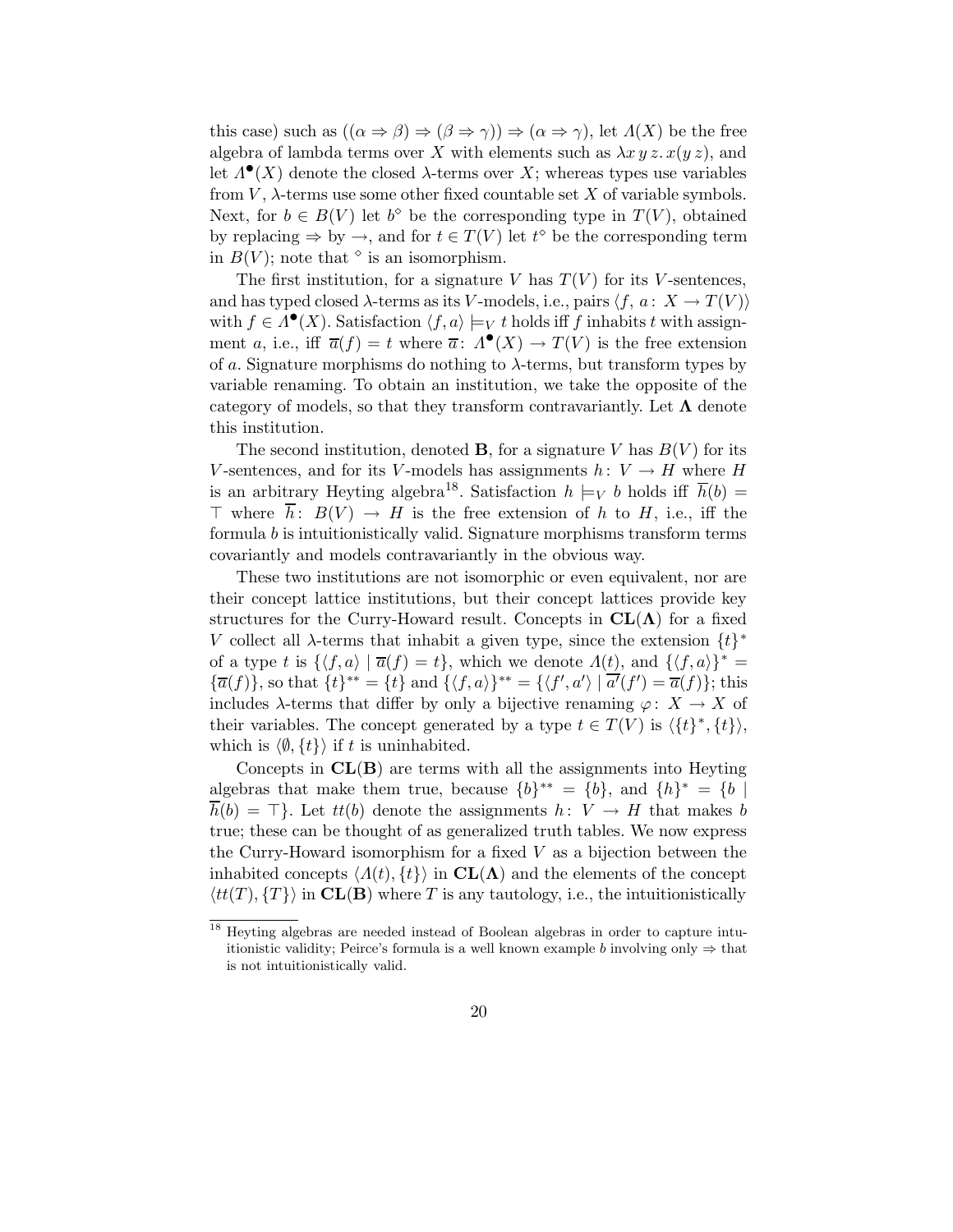valid formulae, i.e., those b where  $tt(b)$  includes all assignments to all Heyting algebras.

This institutional formulation makes the semantic aspects of the Curry-Howard isomorphism explicit, whereas the usual formulations are purely syntactic. The approach extends to richer types and more complex  $\lambda$ expressions. Some recent work in this direction appears in [61]; one relatively straightforward approach takes a syntactic view of models as proofs of habitability and validity in appropriate formal systems.  $\Box$ 

## 3.3 Channel Theory and Information Integration

There is a very general notion of a **relation** in a category  $C$ , as three objects, say  $A, B, R$ , and two morphisms, say  $p_1: R \to A$  and  $p_2: R \to B$ . If C is Set, then relations can be considered to consist of pairs  $\langle a, b \rangle$  with  $a \in A$  and  $b \in B$ , and with  $p_1, p_2$  the **projection** maps. Most of the usual theory of relations can be done in this very general setting (see below). There is also a dual notion of corelation, consisting of three objects  $A, B, C$  and two **injection** morphisms,  $f_1: A \rightarrow C$  and  $f_2: B \rightarrow C$ . These binary relations (and corelations) generalize to families  $p_i: R \to A_i$ (or  $f_i: A_i \to C$ ), which are *n*-ary relations (and corelations). We now give the categorical form of another basic concept of IF:

**Definition 12:** A channel is a corelation  $f_i: A_i \to C$  for  $i \in I$ , in the category IFC; C is called the core of the channel.  $\Box$ 

Looking at only the tokens, a channel yields a relation that "connects" each token c in its core to the tokens  $f_i^{\vee}$  $i_i^{\vee}(c)$  in its components  $A_i$ . A cover of a diagram is defined in [3] to be a channel over that diagram such that every triangle formed by an infomorphism in the diagram and the two injections, from the source and target of that infomorphism, commutes. This is just the general categorical notion of a cocone of a diagram, for the special case of a diagram in IFC; similarly, the "minimal covers" of [3] are the colimits in IFC, although [3] uses the term "limit" for this concept, perhaps because the tokens are more concrete than types (more technically, we might attribute it to the duality between morphisms and comorphisms). Extending the geometrical analogy, category theorists often use the term apex instead of "core" for both cones and cocones.

It is encouraging that corelations arise in many interesting examples, not just channel theory, but also local-as-view<sup>19</sup> data integration in

<sup>&</sup>lt;sup>19</sup> The dual global-as-view approach corresponds to relations in a category, but can also be formulated using corelations.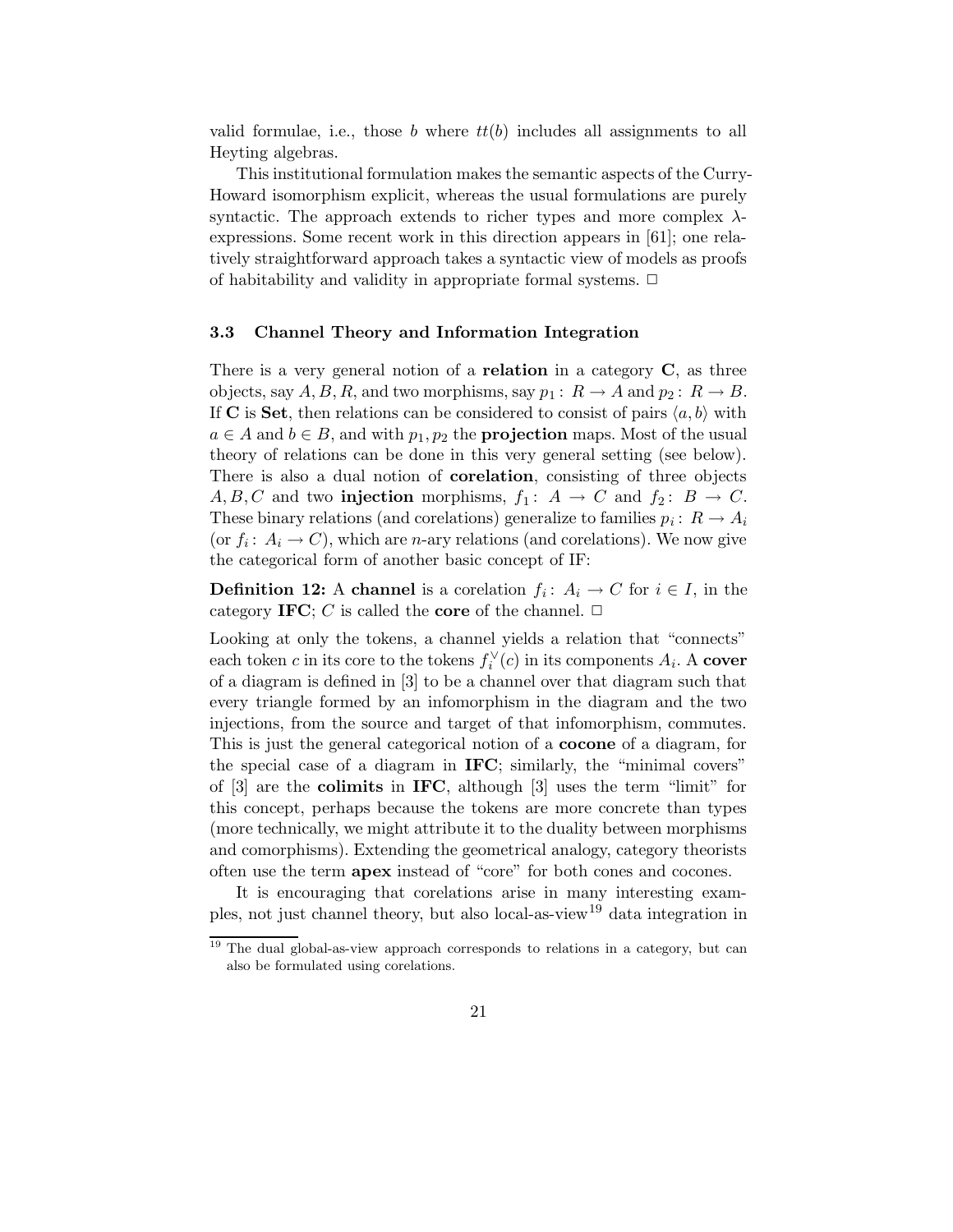database theory, blending in cognitive linguistics [16], module interconnection [42] and concurrent process interconnection [26, 18] in software engineering, and (following algebraic semiotics [29, 28]) the composition of subsigns to form interfaces in user interface design. It is therefore reasonable to suggest that corelations, cocones, and colimits provide one very reasonable notion for integration of the constituent objects [21, 24]. Note that in the case of channels, the integrated objects are classifications, or more generally, triads, not just theories.

Many information integration problems involve a subtheory of shared material. Diagrams with morphisms can describe complex sharing among objects, and colimits of such diagrams combine those objects in a way that optimally respects that sharing, in the usual universal sense. Given input theories  $I_1, I_2$  with a shared subobject G (as in Figure 2), the colimit (which is a pushout) gives such an optimal corelation B. However, in some practical situations, it is not realistic to expect this kind of optimality, because there are multiple feasible solutions, among which trade-offs must be negotiated; in such cases, one should consider pragmatic optimality criteria like those used in the cognitive linguistics notion of blending [16] discussed in Section 3.7 below. In [28], it is suggested that so called  $\frac{3}{2}$ -colimits in  $\frac{3}{2}$ -categories, which have an ordering relation on the morphisms between any two objects, have the necessary flexibility for applications to areas like cognitive linguistics and user interface design.

Relations in a category with pullbacks satisfy the usual calculus of set theoretic relations, i.e., composition, converse, union, intersection, etc., have their usual properties, e.g., composition is associative. The composition  $R; R'$  of binary relations  $R, R'$  is given by letting  $R; R'$  with its projection arrows be the pushout of the lower "M" shaped subdiagram of the following:



The dual calculus of corelations is less well known but is just as rich, and everything generalizes to  $n$ -ary relations and corelations. For example, the join of relations in database theory is a special case of composing two n-ary relations over projections to a common subrelation.

Theorem 3 implies that every IF-distributed system has a channel that best describes its flow of information. For the special case of IFC, the "core" of the colimit has as its types the colimit of the corresponding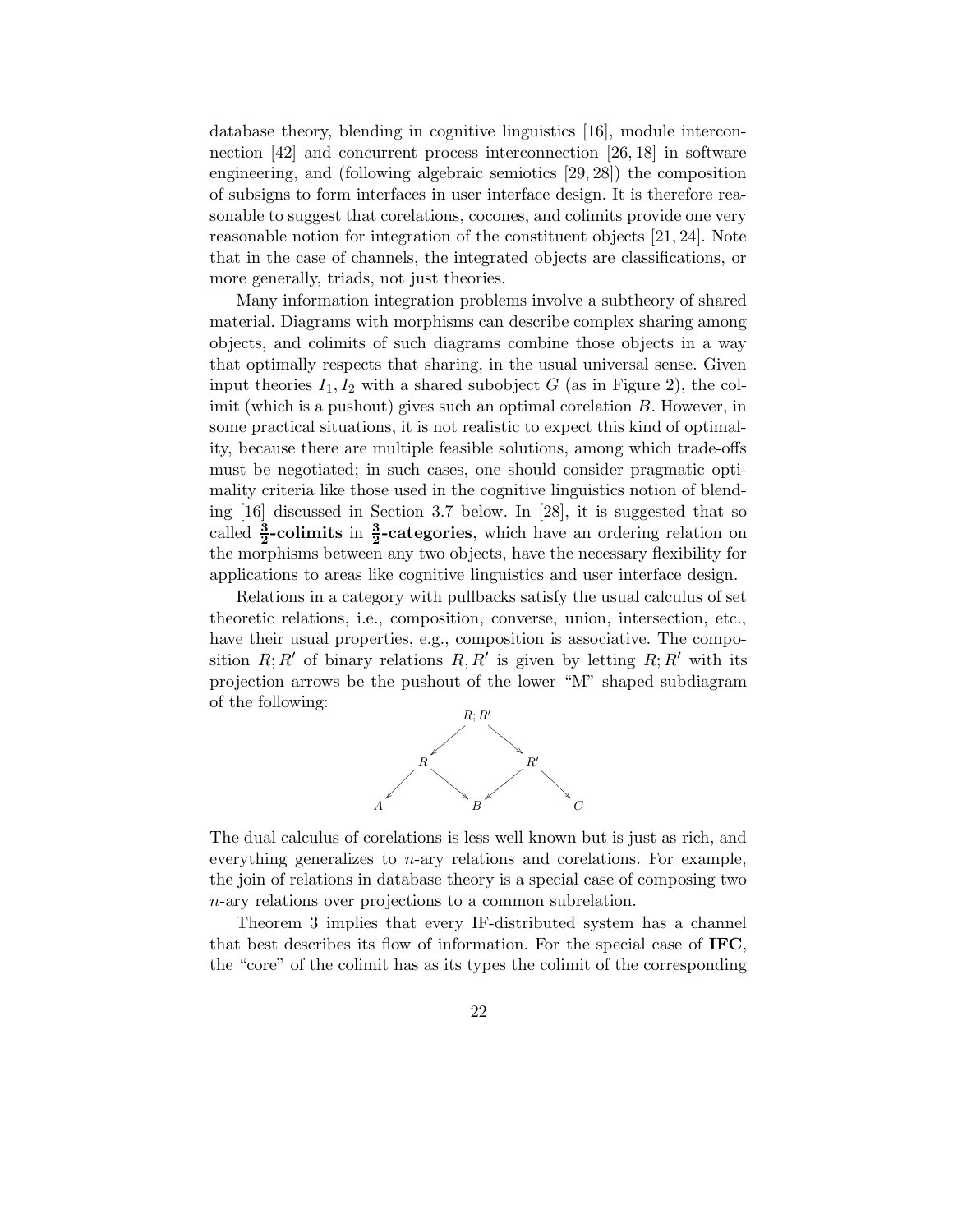diagram of type sets, and as its tokens the limit of the corresponding diagram of token sets, just as one might expect (e.g., from principles of [24] and of CGST described in Section 3.4). What IF calls the sum of a set of classifications is the special case where the system diagram is discrete, i.e., has no infomorphisms; here the token set is the product of the token sets of the components. Theorem 3 can be considered a generalization of the "Dretske Xerox Principle" discussed in [3], which asserts the "transitivity of information flow"<sup>20</sup>. In addition, it makes available the powerful structuring and integration mechanisms of parameterized programming that are discussed in Example 1 of Section 2.

The assertion in Theorem 3 that IFC has limits is not in [3]. The construction is dual to that for colimits: the type set of the limit object is the limit of the corresponding diagram of type sets, and its token set is the colimit of the corresponding diagram of token sets. In the special case where the diagram is discrete, its type set is the product of the type sets of its components, and its token set is the disjoint union of the token sets of its components.

Barwise and Seligman [3] cite Chu spaces (introduced in the appendix of [2]) for their proof that IFC has colimits; this is consistent with our approach, because Chu spaces with  $Z = \{0, 1\}$  are institutions with  ${\rm Sign} = 1$ ; moreover, general Chu spaces are subsumed (still using the trivial signature category) by the **generalized institutions**<sup>21</sup> of [34], in which satisfaction takes values in a suitable structure  $V$ ; the so called Chu transformations are of course the comorphisms of such institutions.

#### 3.4 Categorical General Systems Theory

In 1971, the categorical general system theory (CGST) of [21] proposed several of the same ideas as [3], including representing distributed systems as diagrams in a category, using relations to describe connections among components, and using limits to compute behavior; the latter can be considered an even further generalization of the Dretske Xerox Principle. CGST amounts to doing information flow and logical architecture in an arbitrary category. An important idea from [21] not in [3] is that the colimit of a diagram of systems computes the system that results from the

 $20$  This can be seen from the construction of limits (for tokens) in concrete categories such as Set, or more abstractly, from their construction using equalizers of products (e.g., see [22, 56]).

 $21$  This can be accomplished by allowing V-valued relations in the category of twisted relations; thus Chu spaces are variant institutions. See also the end of Section 2 of [71], which gives a better exposition of this than that in [34].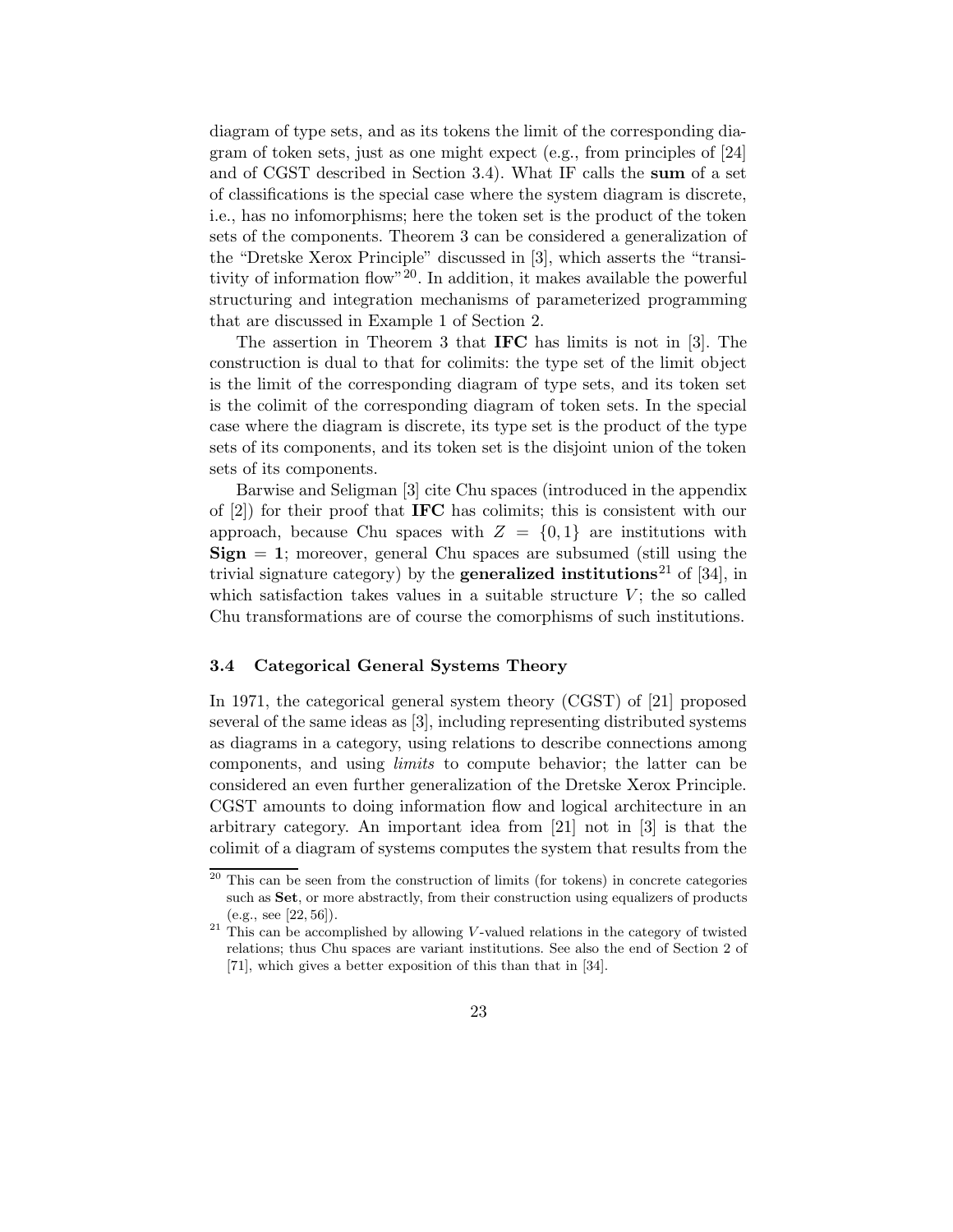interconnection. A main result, called the Interconnection Theorem [22], says that the behavior of an interconnection of systems is the limit of the diagram of behaviors of the component systems (but Theorem 3.11 of [26] provides a better exposition than that in [22]):

**Theorem 5:** For  $D$  a diagram of diagrams over a category  $C$  with limits, and  $Lim$  the limit computing functor on the category of diagrams of  $\mathbf{C}$ ,

 $Lim(colimD) = lim(D;Lim)$ .

 $\Box$ 

Specialized to IFC, this result is a useful addition to IF theory: it tells how to compute the core of an interconnection of distributed systems from the cores of its component systems. The CGST formalism of [21] is applied to various distributed systems in [26], which also treats object oriented concepts like inheritance, concurrency concepts like deadlock, and security concepts like non-interference. The use of sheaves in this work to capture the time varying behavior of components could also be useful for IF, FCA, and LOT, since their approaches to dynamics seem rather weak, and in particular seem unable to handle continuous time; it is also worth noting the logic for sheaves given by the internal logic of a topos in [26].

## 3.5 Local Logics

We begin with an extension of classifications from [3]:

**Definition 13:** A local classification is a classification  $(P, K, \models)$  together with a subset N of K, called its **normal tokens**.  $\Box$ 

Local classifications are not quite 1-institutions, but they are variant 1-institutions,  $(1_{\text{Set}} \downarrow / p_1 \uparrow)$  where  $p_1 : \text{SubSet} \rightarrow \text{Set}$  is the subset extracting functor, where SubSet is the category of subset inclusions with commutative squares as morphisms. Let us denote the category of local classifications by IFCL. The new result below again follows from Proposition E.4 of [40]; as before, it enables the structuring and integration mechanisms of parameterized programming.

**Theorem 6: IFCL** has both limits and colimits.  $\Box$ 

We now construct a category the objects of which are the **local logics** of [3], consisting of pairs  $(T, M)$  of a regular P-theory T and a local classification  $M$  that satisfies  $T$  when restricted to  $N$ ; this construction will also yield the so called logic infomorphisms of [3]. Given an institution **I**, we first define the functor  $Modth: Th(\mathbf{I})^{op} \to \mathbf{Cat}$  to map each theory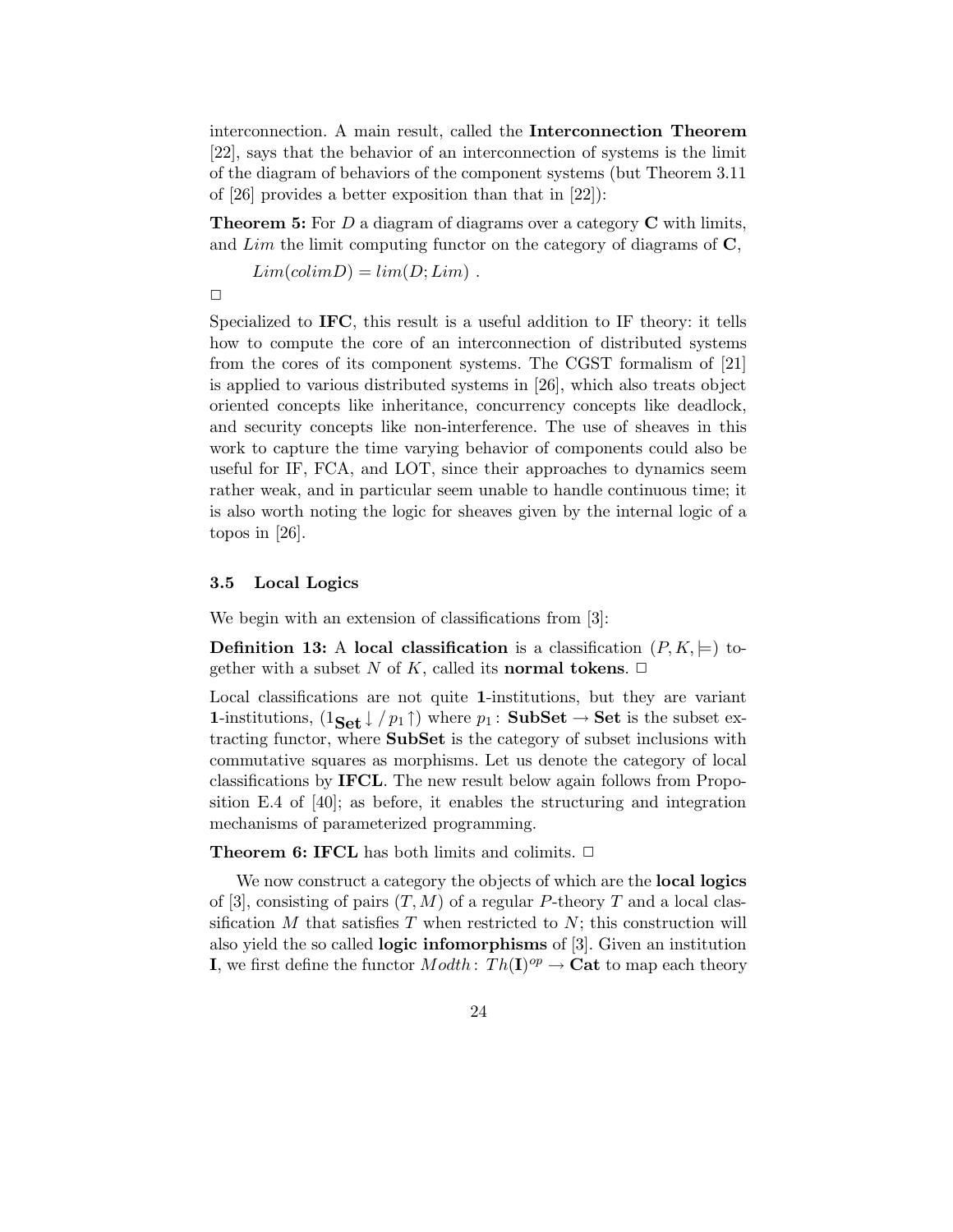to the category of all models that satisfy that theory, where  $Th(\mathbf{I})$  is the category of all theories of I, as in Definition 2. Next, we define a category  $\mathbf{Gr}(Modth)$  the objects of which are pairs  $(T, M)$  where T is a theory of I and M is a model of I that satisfies T, with morphisms  $(T, M) \rightarrow (T', M')$ pairs  $(h, f)$  where  $h: T \to T'$  is a theory morphism and  $f: M \to h(M')$ is a T-model morphism; this is a Grothendieck construction, as described in Appendix B, which the reader may wish to consult at this time. Finally, if we let  $I = IFS$ , then we get exactly the category of local logics in the sense of [3], which we denote by IFL. The Galois connection, concept lattice bijection, Interconnection Theorem, and many other results now follow automatically, including the following, which also seems new:

#### **Theorem 7: IFL** has both limits and colimits.  $\Box$

The proof applies general completeness results for the Grothendieck construction, e.g., in [40]. And again, it makes available the structuring and integration mechanisms of parameterized programming. Restricting to the closed theories and model classes of IFL for a fixed signature, we can construct concept lattices for local classifications just as above for IFCL; we conjecture that the resulting category of local concept lattices is equivalent to the category of local classifications.

It is natural to consider further examples in the style of IFC, IFS, etc., such as institutions with non-trivial term constructors and constants (so that terms serve as descriptors for complex tokens), and with non-unary predicates, including a binary equality predicate that is interpreted as identity in models; these form an institution, IFE, for which the same results follow in the same uniform way; we can even add subsets of normal tokens. Horn clause logic is an alternative for which inference is easier, and description logics go even further in this direction.

#### 3.6 Data, Schema, and Ontology Integration

Information integration over distributed databases, such as the world wide web, is a significant application for ideas discussed in this paper, but it is very challenging, requiring integration of both schemas and ontologies with data. General categorical principles [24] say that because schemas and ontologies are theories, they should be combined using colimits. But because different signatures are involved, the category of theories over a fixed signature is inadequate; therefore we extend it using the Grothendieck construction of Appendix B. (Of course, this only addresses a few of the many practical problems involved.)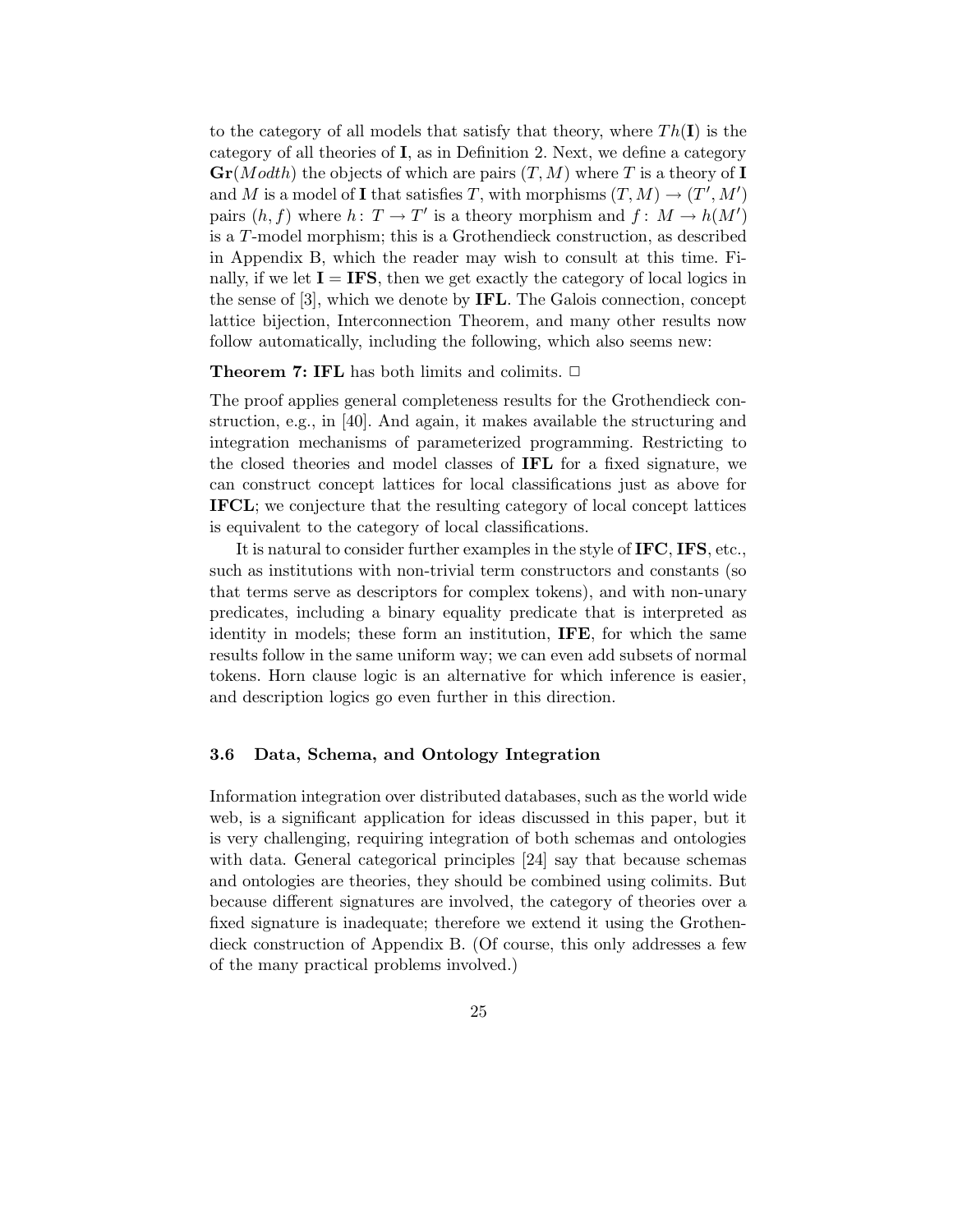We first note that the construction of  $Th(I)$  in Definition 2 extends to a functor  $Th:$  **INS**  $\rightarrow$  **Cat**, sending each institution to its category of theories with heteromorphisms. Next, applying the Grothendieck flattening construction to this functor yields a category GTh with objects  $(I, \Sigma, E)$  where **I** is an institution, and  $(\Sigma, E)$  is a theory of **I**, and with morphisms  $(\mathbf{I}, \Sigma, E) \to (\mathbf{I}', \Sigma', E')$  consisting of an institution morphism  $(F, a, b)$ :  $\mathbf{I} \to \mathbf{I}'$  plus a signature morphism  $f: \Sigma' \to F(\Sigma)$  such that  $E \subseteq a_S(f(E'))^{**}$ . However, **GTh** is an enormous beast, nearly all of which is useless for any particular application. This motivates considering a (small) category  $\bf{O}$  of institutions, on which as before we define a functor Th:  $\mathbf{O} \rightarrow \mathbf{Cat}$ , and then flatten it, just as for GTh, but restricted to institutions and morphisms in O; let the result be denoted  $\mathbf{GTh}(\mathbf{O})$ . ( $\mathbf{GTh}$  and  $\mathbf{GTh}(\mathbf{O})$  can also be obtained from the Grothendieck institution construction of [9].) It is not difficult to show that limits and colimits exist in these categories under reasonable conditions; see [33] for details.

An ontology is a different kind of theory for databases than a schema, because its purpose is to give language for describing entities represented by elements that can appear in databases, rather than to describe the structure of the database. Practical ontologies are often restricted to constants that denote individuals, unary predicates that classify individuals, and binary predicates that relate individuals, while sentences are often restricted to special kinds of Horn clause. However, such restrictions are by no means necessary, and are imposed mainly to ensure efficient decidability. The illustrative examples below use Horn clause logic with equality over order sorted algebra, but in general, an ontology O consists of an arbitrary theory extending a theory  $D$  of a model  $\Omega$ , over an arbitrary institution I such that its model category is concrete;  $O$  is the ontology and  $\Omega$  is the "population" of values that can be used to fill slots in databases. It is convenient to assume that all elements of  $\Omega$  are also constants in  $D$ .

A schema is a theory  $T$  over I that contains  $D$ , but in general only initial models of T are of interest<sup>22</sup>. A **database state** over the schema T is an element of an initial model B of T such that  $B|_D = \Omega$ , and a **query** over  $T$  is an existential sentence over the signature of  $T$ . When both a schema and an ontology are available, existential sentences over the pushout of T and O over D (which we denote TO) can also be used as queries. More concrete definitions of schema, as well as of schema species, schema morphism, database, query, etc. are given in [33].

 $22$  A model is **initial** if there is a unique homomorphism from it to any other model.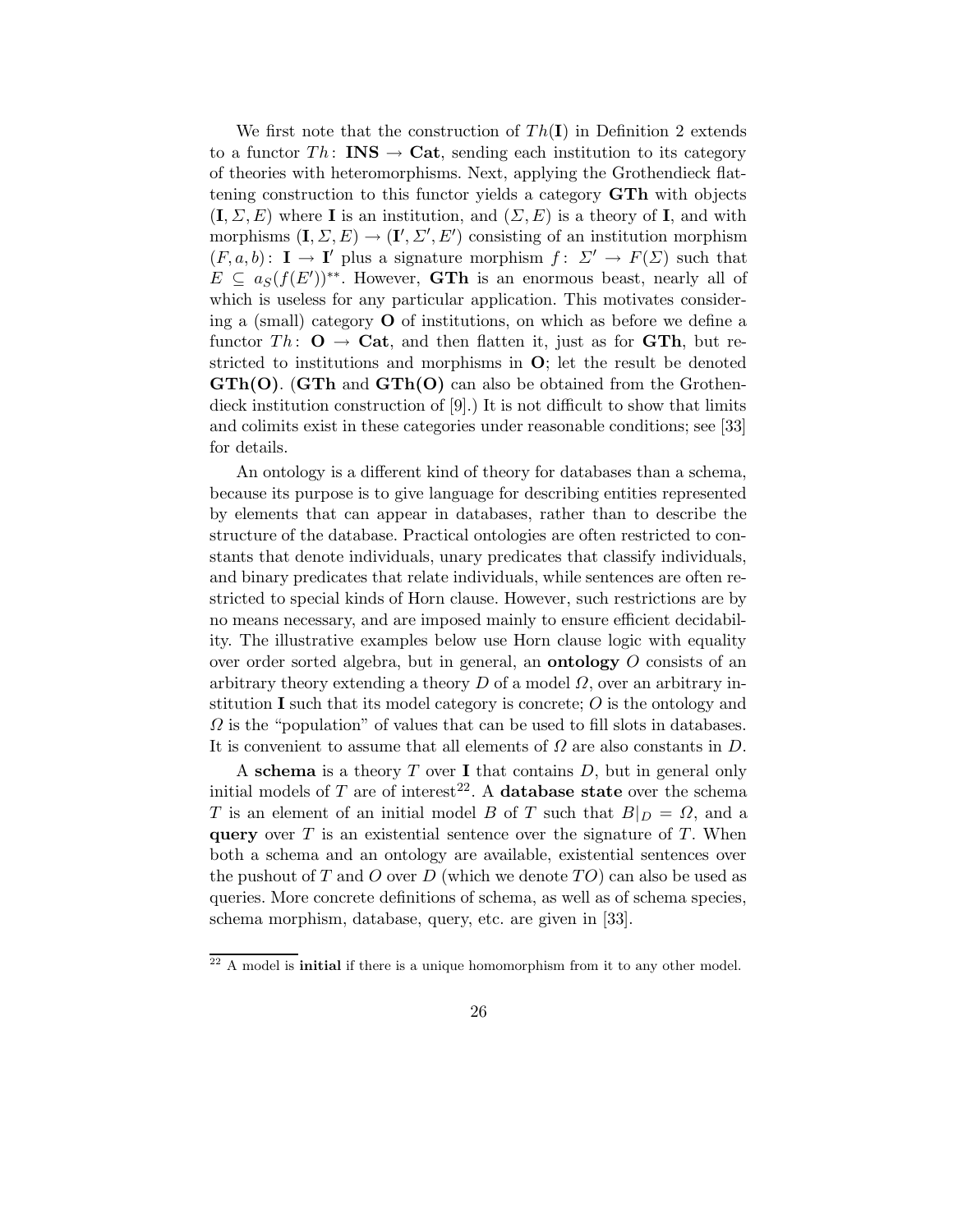Now we have everything needed for our database institution. Its signatures are schemas over I as defined above, with theory morphisms as signature morphisms; the models of a schema  $T$  are the database states for a fixed database  $B$  for  $T$ ; the sentences for a schema  $T$  are queries over T; and satisfaction of a query q by a model B over T holds iff there is a valid instantiation of q in B, i.e., an assignment  $\theta$  of values in B to the existential variables in q such that  $\theta(f) \models B$  in **I**. It is not difficult to check that this setup forms an institution, denoted  $DB(I, O, \Omega)$ .

It is natural to have logic for queries, e.g., a conjunction of queries should satisfy  $f \& f' \models B$  iff  $f \models B$  and  $f' \models B$ , in which case conjunction is associative, commutative, and idempotent. Similar tricks work for other logical operations, including existential quantification in case it is missing from  $\bf{I}$ , although this requires further assumptions on  $\bf{I}$  (see Definition 5.17 of [60]). The following gives another way to institutionalize databases:

Example 4: A Course Database: Let I be Horn clause logic with order sorted equality; let  $D$  be an order sorted theory having 4 sorts, for naturals, reals, booleans, and strings of characters, abbreviated respectively  $N, R, B, C$ , where N is a subsort of R; and let D also have all the usual operations on these sorts. Let  $\Omega$  be the D-algebra where all sorts and operations are interpreted in the usual way.

We define next the theory O. Let CS Course, Math Course, Req Course,  $OptCourse$  be unary predicates in  $O$ , and let

```
RegCourse(X) implies CSCourse(X)MathCourse(X) implies Opt Course(X)
```
be sentences in  $O$ , where X has sort N. Now let O classify items with axioms such as

MathCourse(329 ) ReqCourse(130 ) OptCourse(171 )

Next, define a relational schema T having three relations,  $R1, R2, R3$  as Boolean-valued functions, with respectively 3, 2, 3 fields, with arities (i.e., argument sorts)  $(N, C, R), (N, C), (N, N, R)$ , respectively. Intuitively, the fields of R1 might be for student Id, student name, and GPA; the fields of R2 for course Id and course name; and the fields of R3 for course Id, student Id, and grade. Then a database state over this schema can be represented as three sets of tuples, where each tuple is a ground instance of the corresponding relation; e.g.,  $R2$  might be true of the following 2-tuples: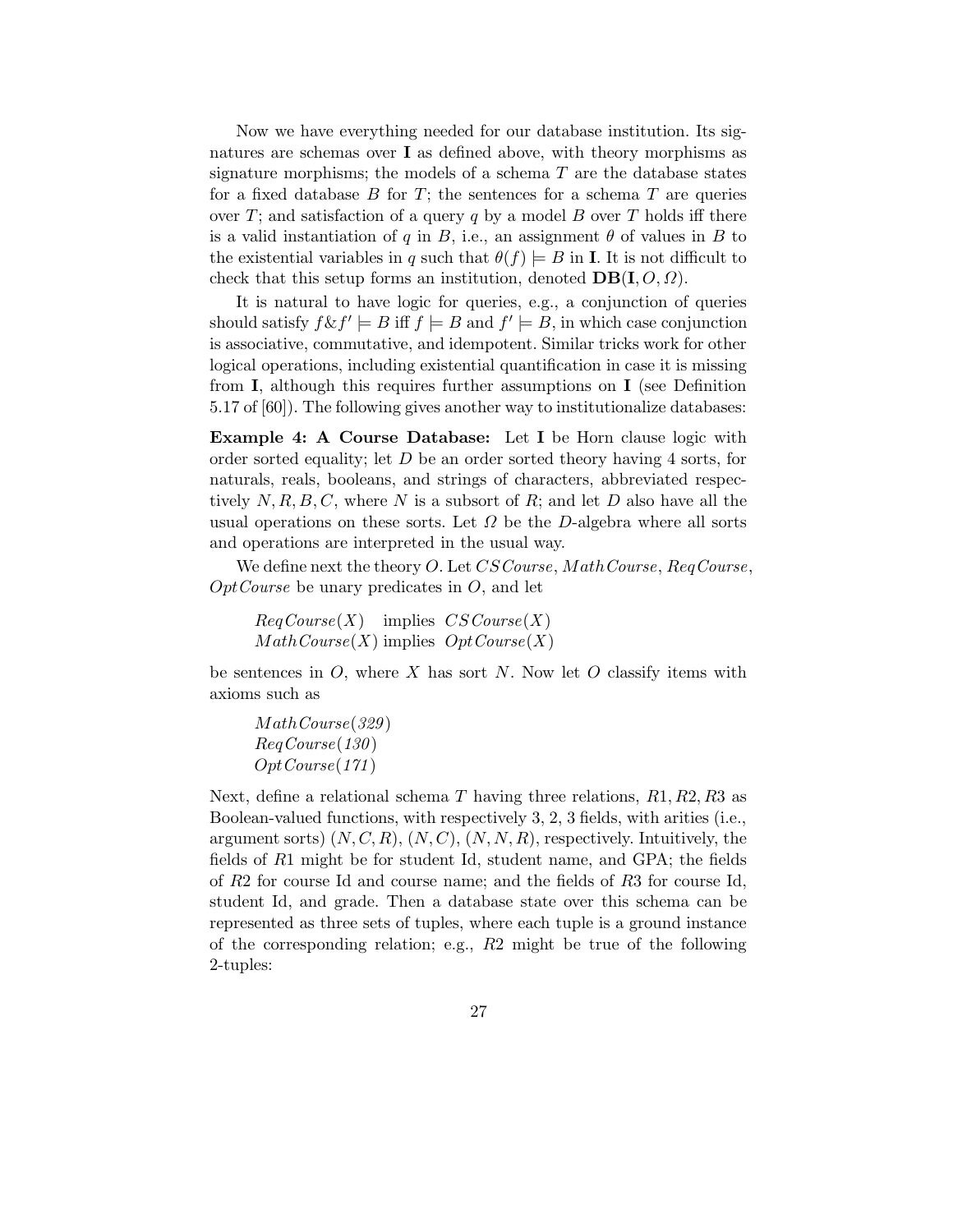(329, Category Theory), (171,User Interface Design), (130, Programming Language Concepts),

and no others.

It is common for databases to include constraints in their schemas. These may be key constraints, which assert that distinct tuples in a relation must have distinct values in certain of their fields, and data integrity constraints, which assert that the values in certain fields must have certain properties. A convenient way to present such assertions is to use names assigned to the fields of relations as "selectors," or projection operations from tuples to data values; more formally, these are inverses to the corresponding constructor operations. For example, R2 might have selectors  $CourseId: R2 \rightarrow \Omega_N$  and  $CourseName: R2 \rightarrow \Omega_C$ . Then the following is a key constraint

 $CourseId(r_1) = CourseId(r'_1)$  $r_1$ ) implies  $r_1 = r_1$ 1

where  $r_1, r'_1$  $'_{1}$  range over the rows (i.e., tuples) of  $R1$ ; however, this should be considered an abbreviation for the conditional equational form

$$
Y = Y' \text{ if } R1(X, Y) = true \& R1(X', Y') = true \& X = X'
$$

where  $X, X'$  range over N, and  $Y, Y'$  range over C. The following is a data integrity constraint

 $0 < \text{CourseId}(R1(X, Y)) < 400$ 

which is again an abbreviation, for

 $0 < X = true$  if  $R1(X, Y) = true$ 

 $X < 400 = true$  if  $R1(X, Y) = true$ 

Key constraints support a weak form of unique identity for entities, a topic much discussed under various names.

A query (i.e., sentence) for this institution is an expression of the form  $(\exists X_1, ..., X_n)\varphi$ , where  $\varphi$  is a Boolean combination of Boolean-valued terms over T and  $\Omega$ , and such a query is **satisfied** by a database B iff there are values  $x_1, ..., x_n$  for  $X_1, ..., X_n$  such that  $\varphi(X_1 \leftarrow x_1, ..., X_n \leftarrow$  $x_n$ ) = true. For example,

 $(\exists X_1, X_2, X_3, X_4) R1(X_1, X_2, X_3) \& R3(329, X_1, X_4) \& X_3 > 3.6$ asks whether there is a student taking course 329 who has a GPA greater than 3.6 (strictly speaking, we should give sorts for  $X_1, ..., X_n$ ). Tool support for inference over a combined database and ontology could convert database entries to Horn clauses.  $\Box$ 

Schema heteromorphisms can be defined (as in the Grothendieck construction) as pairs  $(\overline{\Phi}, f) : (S, T) \to (S', T')$  where  $\Phi : \mathbf{Sign} \to \mathbf{Sign}'$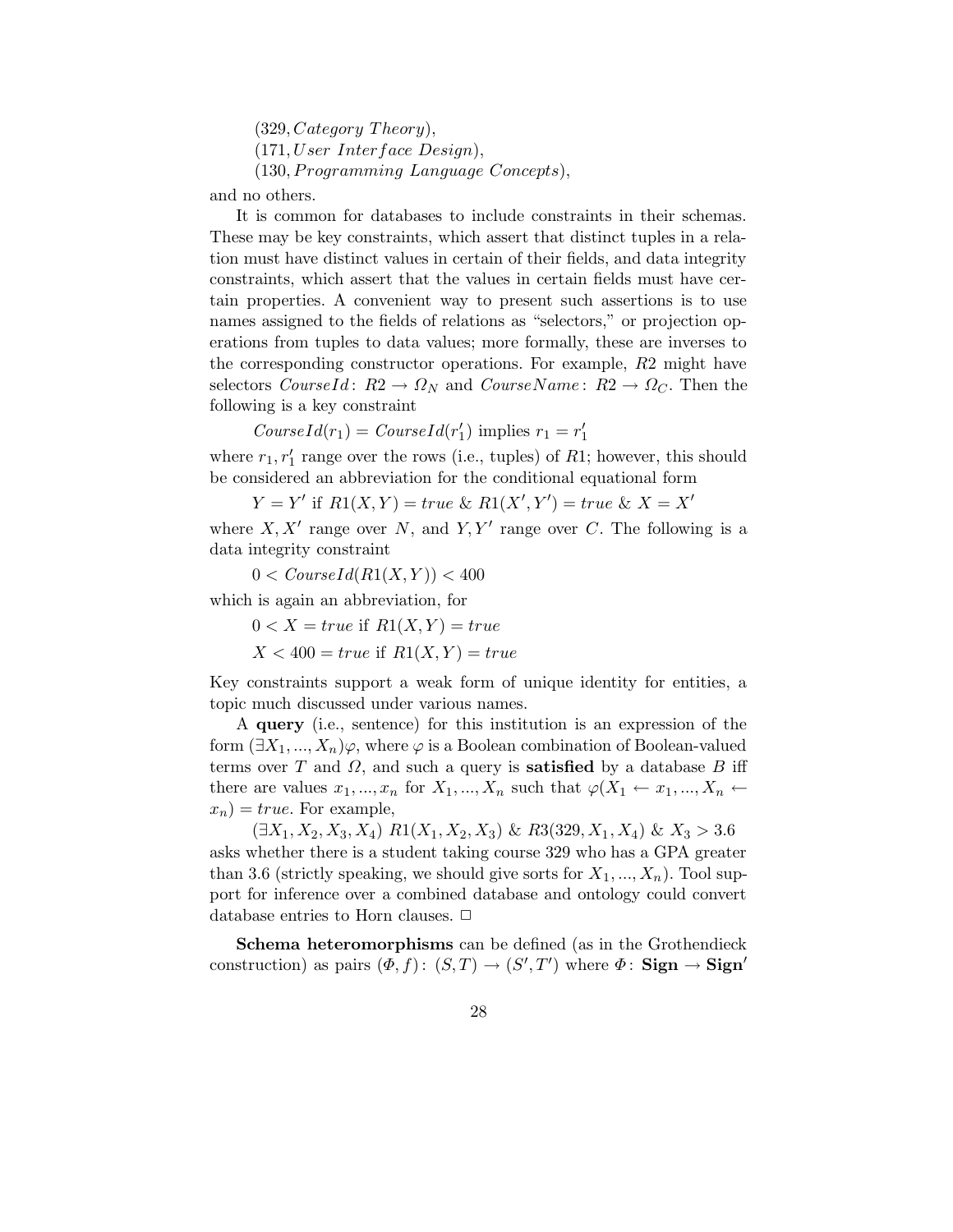is a functor and  $f: \Phi$ ;  $(f) \to S'$  is a schema morphism. These compose in the natural way, and we get a category of schemas with heteromorphisms over an arbitrary institution I. With a little more work, this can be made the category of signatures of an institution with heterogeneous databases as models and queries as sentences, over I.

The above treatment of queries is not fully satisfactory because we can only know whether or not a query has an answer, but not what that answer is. A more sophisticated approach indexes queries by the type of their answer, i.e., by the string of sorts of their existential quantifiers, and then allows the "truth values" of satisfaction to be the answers to the queries; such an application of institutions to databases was first suggested by Mayoh [57], and requires the generalized V -institutions of [34]. However generalized institutions can be avoided by defining an institution  $\overline{\mathbf{DB}'(\mathbf{I}, O, \Omega)}$  like  $\overline{\mathbf{DB}(\mathbf{I}, O, \Omega)}$  except that sentences have the form  $q \vdash \theta$ , and are satisfied by B iff  $\theta(q)$  satisfies B in  $DB(I, O, \Omega)$  with the substitution  $\theta$ , which serves as the answer. It is natural to define  $\theta \& \theta' \vdash B$  iff  $\theta \vdash B$  and  $\theta' \vdash B$ , to extend this to finite sets of substitutions, perhaps even using set notation; similar things can be done for other logical connectives. A still more sophisticated institutionalization of database systems is given in Appendix C.

On the other hand, a less sophisticated approach ignores queries, as in [1], which applies institutions to databases, using the term "schema translation framework" for "institution," "database" for "model," "constraint" for "sentence" and "schema" for "theory"; neither queries nor heteromorphisms are considered, but integration is conceptualized as a corelation over a shared part arising from an initial signature, with colimit as the ideal result if it is defined.

Although Horn clauses are the most common sentences for ontologies and schemas in the literature, it is also interesting to consider the alternative of order sorted algebra for I, since it handles the hierarchical classification of elements in a quite different way from Horn clause logic, where class subsumptions may be encoded as implications between unary predicates that represent classes, and may also be encoded using a binary is-a relation. In order sorted algebra, signatures have a set of types, called sorts, on which a partial subsort order is defined, and models  $\Omega$  are required to respect that ordering, in that if  $s \leq s'$  then  $\Omega_s \subseteq \Omega_{s'}$  so that classification and class subsumption are in signatures rather than theories, an approach which has been found more convenient for many purposes (e.g., see [43]). In addition, order sorted algebra allows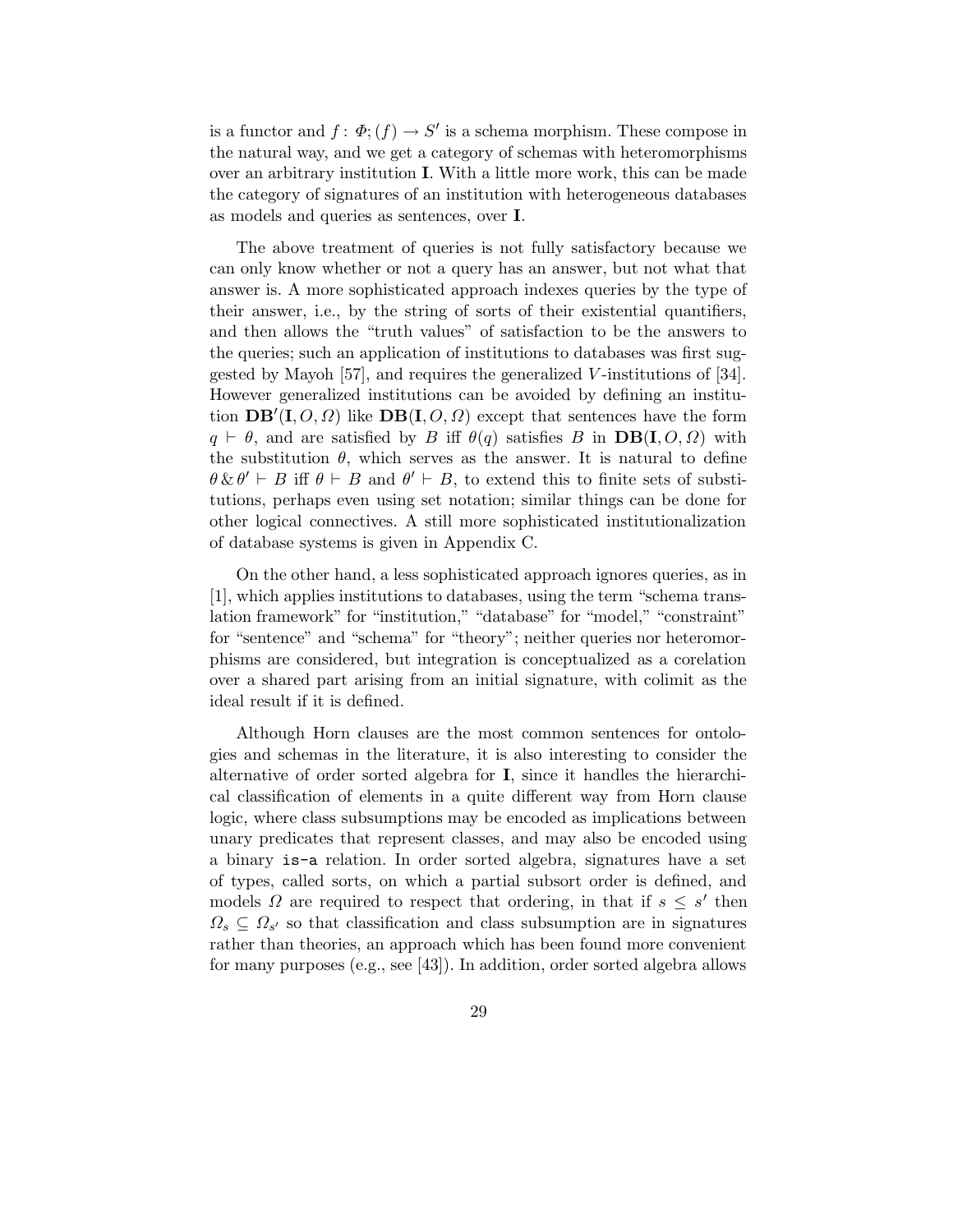overloaded operation symbols, and handles their subtle interactions with subsorting. See [39] for the formal details of order sorted algebra.

It is even more interesting to consider the has-a or part-of relation, because it is so often problematic in real ontologies, for reasons nicely discussed in [45]. Formal mereology is a branch of philosophy that tries to axiomatize this relation; it is a controversial area, with little agreement on what the axioms should be, or even what intuitions should be axiomatized; this is symptomatic of the difficulties involved. In order sorted algebra, as in algebra generally, elements are represented as terms, which are built from constants and other terms, using operations called constructors. For example, if c is a binary constructor and if  $a = c(b_1, b_2)$ , then we can say that  $b1$  and  $b2$  are "parts of"  $a$ , but the formula is actually a more precise and informative statement that avoids the problems of the part-of relation, by explicitly saying how the parts are put together to form the whole. (Although not all real world constituent hierarchies can be formalized using constructors, it seems those that typically arise in ontologies can be.) Moreover, order sorted algebra also nicely axiomatizes the somewhat subtle relations between subsumption and constituency. To me, this approach seems more useful than those based on formal mereology. We now illustrate the order sorted algebra approach on the example given earlier.

Example 5: Course Database Revisited: Let D have sorts CourseID, StudentId, CourseName, StudentName, CourseGrade, GPA, represented in  $\Omega$  as integers for the first two, strings for the second two, and reals for the final two, each with the usual operations. Let D also have complex data sorts Course, Student, Grade, with the constructors:

| course: CourseId CourseName                                 | $\rightarrow$ Course  |
|-------------------------------------------------------------|-----------------------|
| student: StudentId StudentName GPA                          | $\rightarrow$ Student |
| $grade:$ CourseId StudentId CourseGrade $\rightarrow$ Grade |                       |

Let O add the following subsorts to D

 $RegCourse \leq CSCourse \leq CourseId$  $MathCourse < OptCourse < CourseId$ 

plus some "population" classifications, such as

329 : MathCourse 130 : ReqCourse 171 : CSCourse

and finally, let T declare further sorts  $DataBase, R1, R2, R3$ , and further constructors: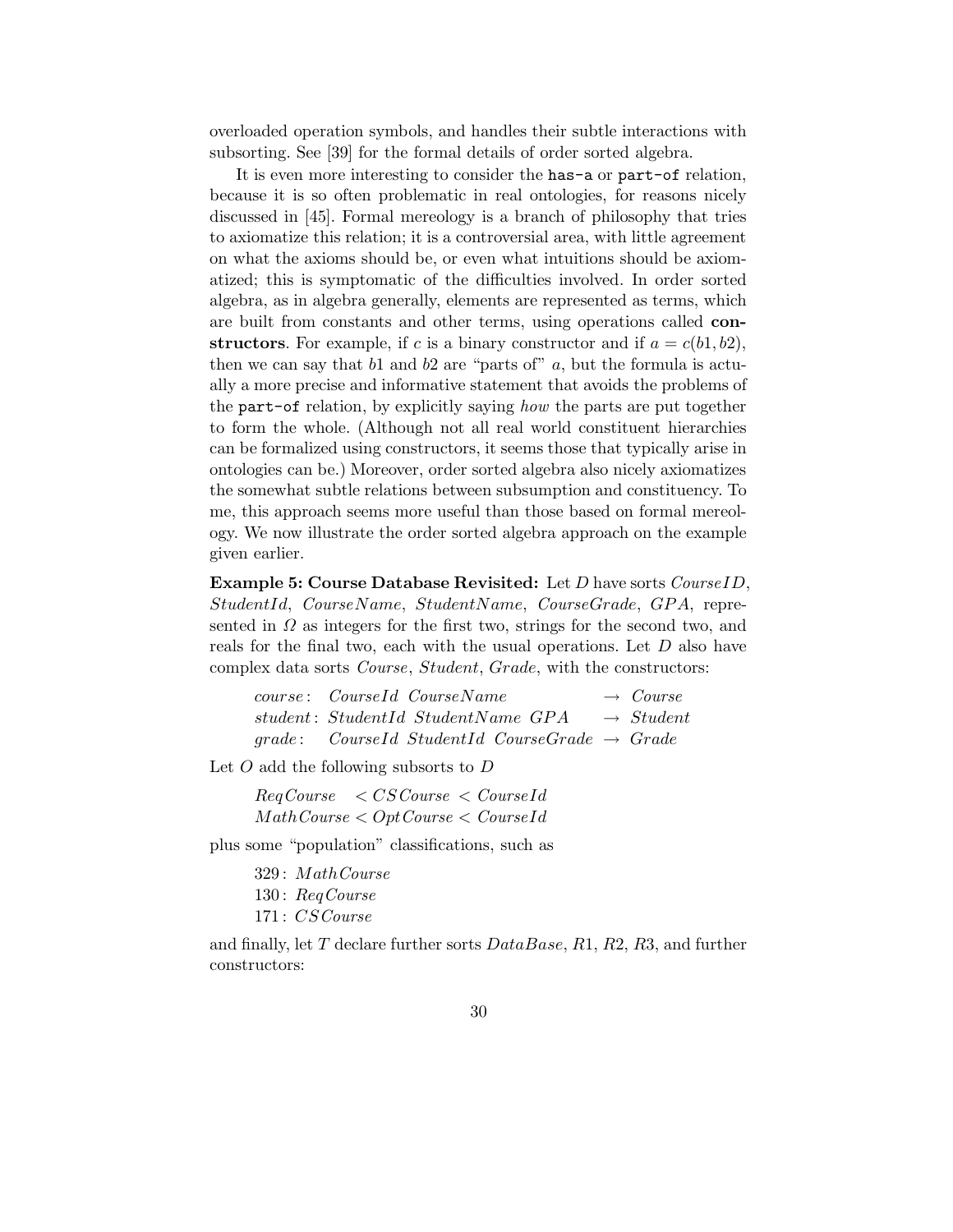| database: R1 R2 R3 $\rightarrow$ Database    |
|----------------------------------------------|
| $R1add:$ $R1 \text{ Course } \rightarrow R1$ |
| $R2add:$ $R2$ Student $\rightarrow R2$       |
| $R3add:$ $R3 Grade \rightarrow R3$           |

with equations such that  $R1, R2, R3$  are sets (or bags) of elements of sorts Course, Student, Grade respectively, with also an empty set (or bag) for each. Then under initial algebra semantics [41], elements of sort DataBase will consists of three relations, and the initial algebra itself will contain all such possible states of this database. Queries can be posed over the combined theory TO, such as, find all students with an average grade more than 3.5 in their required courses. See [33] for a more detailed exposition of ideas related to this algebraic style of database semantics.

We can now see how the subsort relation express an is-a relation, e.g., ReqCourse < CSCourse says that all required courses are CS courses. Also, the subterm relation expresses a part-of relation, e.g., that the course constructor has arguments of sort CourseId and CourseName implies that course Ids and course names are the parts of the individual "records" in the Course relation. As in Example 4, it is interesting to consider tools that answer queries over such systems. For queries involving part-of, unique identifiers for basic parts and contexts of superordinate terms will be important.  $\Box$ 

#### 3.7 Cognitive Semantics

Fauconnier's conceptual spaces [16], originally called mental spaces [15], formalize the important idea that concepts are used in clusters of related concepts, represented in a very simple logic consisting of individual constants and assertions that certain relations (mostly binary) hold among certain of those constants<sup>23</sup>; it is remarkable how much natural language semantics can be encoded in this framework [15, 16]. Figure 5 shows two simple conceptual spaces, the first for "house" and the second for "boat." These do not give all possible information about these concepts, but only the minimal amount needed for a particular application. The "dots" represent the individual constants, and the lines represent true instances of relations among those individuals. Thus, the leftmost line asserts own(owner, house), which means that the relation own holds between these two constants.

 $23$  Thus the word "space" is used metaphorically in these phrases "conceptual space" and "mental space." Our later discussion of triads will make it clearer why it is an appropriate metaphor.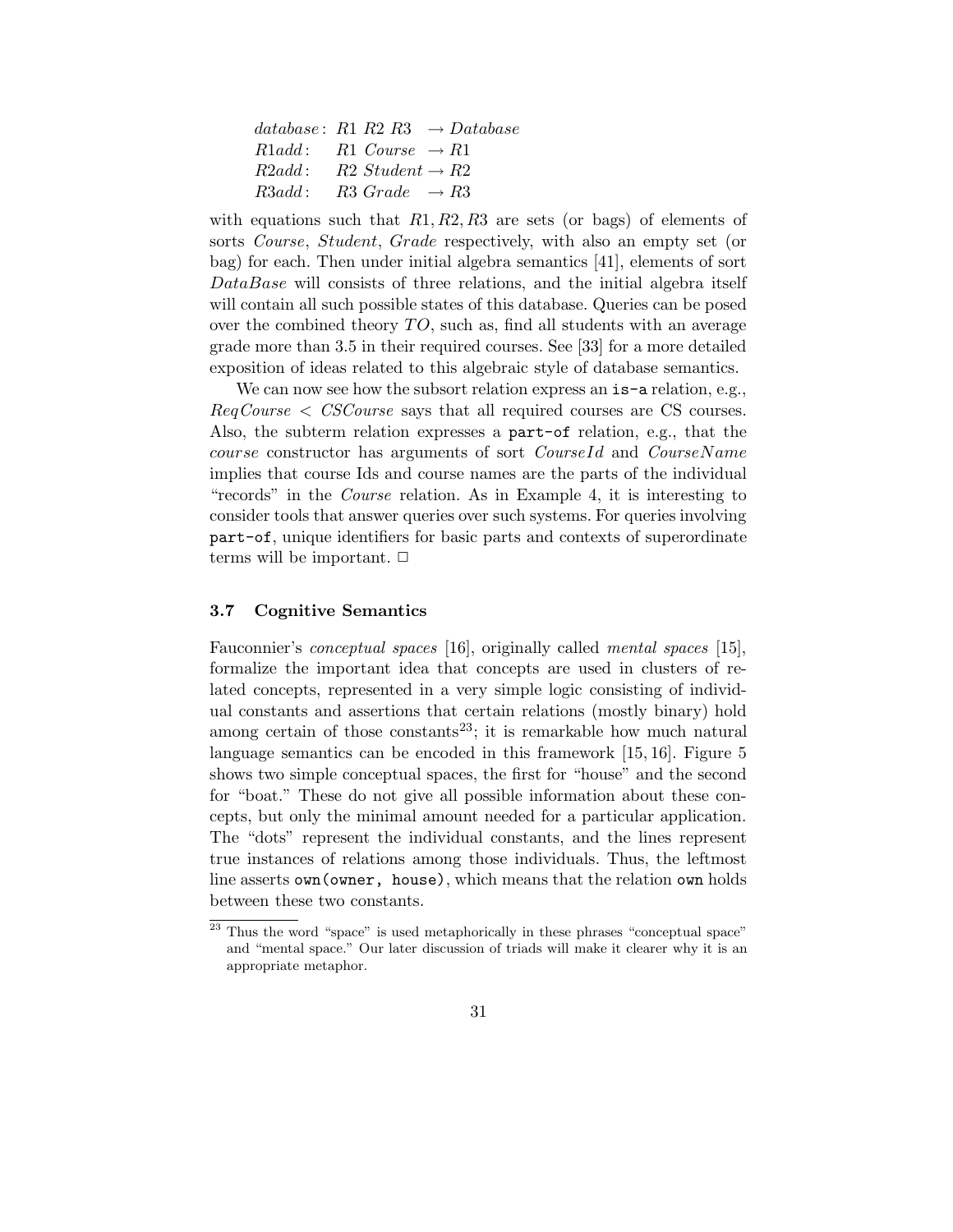

Fig. 5. Two Simple Conceptual Spaces

Algebraic semiotics [28] uses algebraic theories to provide features beyond those of conceptual spaces, that are important for user interface design. These extensions are needed because many signs are complex, i.e., they have parts, and these parts can only be put together in certain ways, e.g., the icons and windows of a PC interface, the words in a sentence, or the visual constituents of the diagram in Figure 5. Semiotic spaces further extend algebraic theories by adding priority relations on sorts and constructors, which express the relative importance of (sub)signs; this information is vital for optimization in user interface design applications [28, 29]. The intended denotation of a semiotic space is not a single sign, but (in the spirit of Saussure [68]) a family of signs, such as all possible displays on a particular digital clock, or on a particular cell phone.



Fig. 6. The Human Color Manifold

Gärdenfors [20] proposes a notion of conceptual space very different from that of Fauconnier, since it is based on geometry rather than logic. For example, a sort color might be interpreted as the set of points in a fixed 3D manifold representing human color space, coordinatized by hue, saturation and brightness values, as shown in Figure 6; this is a precise model that can serve as a basis for reasoning about color properties.

Although [20] says it aims to reconcile its geometric conceptual spaces with symbolic representations like those of Fauconnier, it does not in fact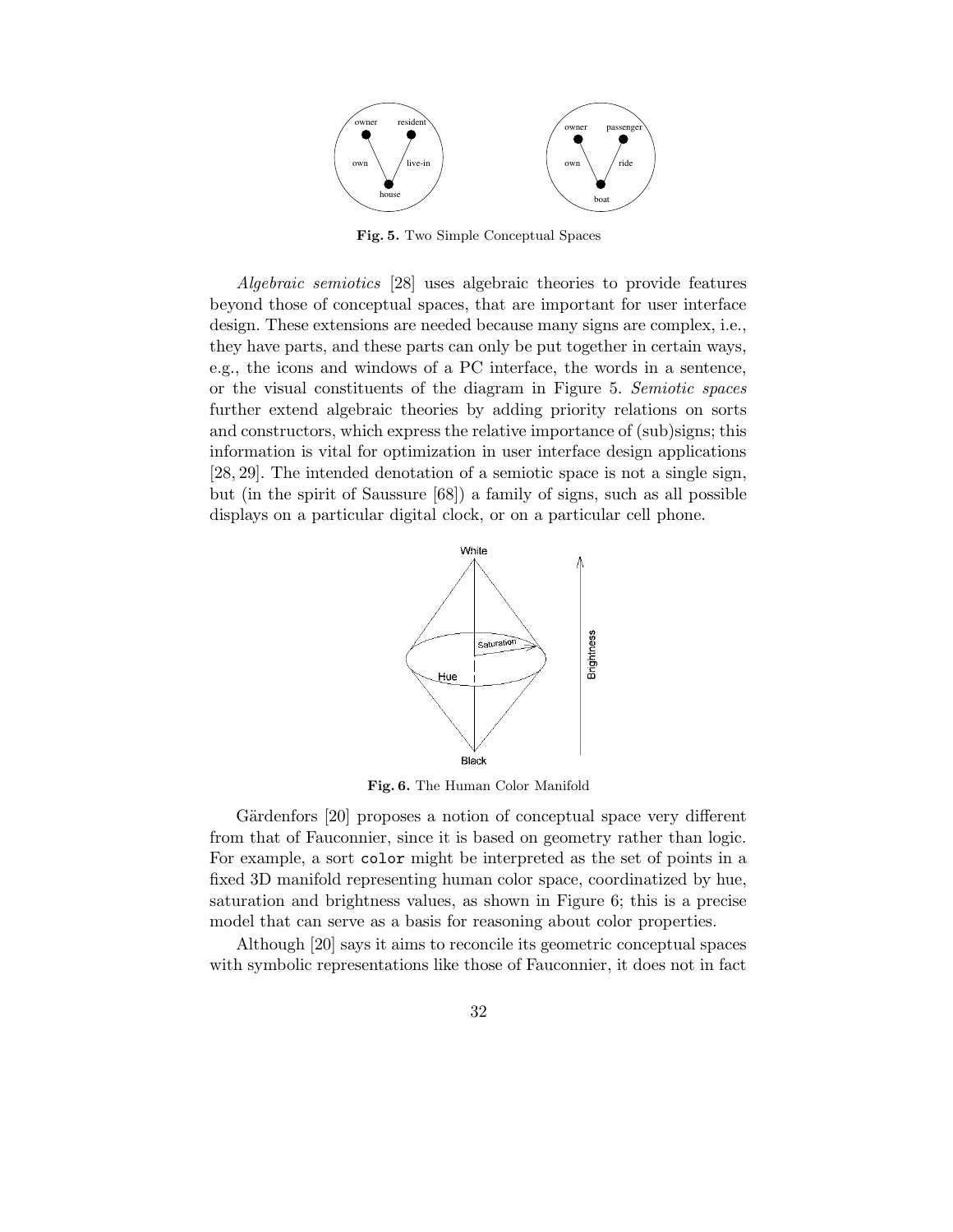provide a unified framework. The Unified Concept Theory (UCT) of [30] uses triads to combine a symbolic space (or theory), a geometrical space (or model), and a relation of satisfaction between them for the given context. The model provides a set of instances for each sort, a function for each function symbol, and a relation for each relation symbol. Triads give a solution to the *symbol grounding problem*<sup>24</sup>, because symbols in conceptual spaces can refer to entities in geometrical spaces, which in turn can be identified with real world entities. This way of combining formal models with concrete interpretations works over any concrete institution, where symbols have sorts and models are many-sorted sets (see e.g. [60] for details of this notion). We should also require that geometrical space morphisms preserve the relevant geometrical structure. One of the most intriguing ideas in [20] is that all geometrical conceptual spaces are convex<sup>25</sup>; it is nicely used in the following:

Example 6: Human Color Manifold: A suggestive example in [20] concerns the (English) terms used to describe human skin tones (red, black, white, yellow, etc.), which have very different meanings in that context than e.g., in a context for describing fabrics. Gärdenfors explains this shift of meaning by embedding the space of human skin tones within the larger color manifold (see Figure 6), and showing that the standard regions for the given color names are the closest fits to the corresponding skin tone names. Gärdenfors does not give a formal treatment of the color terms themselves, but we can view them as belonging to a (logic) theory of color, and view their semantics as a triad between a color theory and a color model [30].

It is technically convenient to view the color manifold and its skin tone submanifold as related by a canonical projection from the color manifold to the submanifold; in fact, the convexity assumption guarantees that such a canonical projection exists. Then the embedding and projection morphisms of the color manifolds give rise to triad morphisms. A suitable variant institution for this example has convex smooth manifolds<sup>26</sup> as models, has sentences built from constants and binary relations, and has satisfaction defined by interpretions of constants and relations as smooth

 $24$  This is the problem in classic logic-based AI, of how abstract computational symbols can be made to refer to entities in the real world [47]. Our approach is also related to the "material anchors" of Hutchins [48].

 $25$  A subset of Euclidean space is **convex** if the straight line between any two points inside the subset also lies inside the subset; this generalizes to non-Euclidean manifolds by using geodesics instead of straight lines.

<sup>&</sup>lt;sup>26</sup> Smooth is usually taken to mean that the space has continuous derivatives of all orders at every point.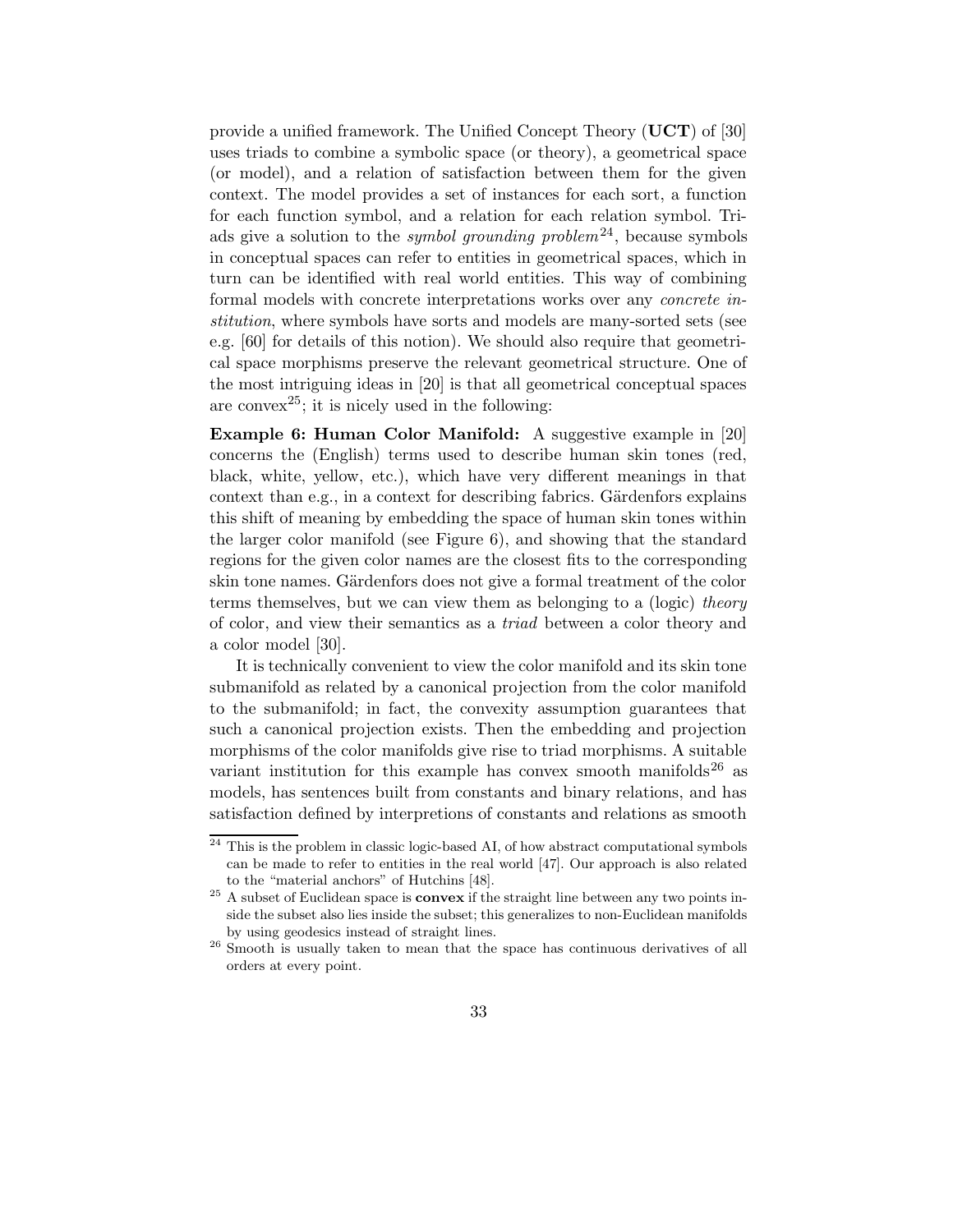convex submanifolds and relations; satisfaction even can be multi-valued if desired.  $\Box$ 

An important recent development in current cognitive semantics is conceptual blending, claimed in [16] to be a (previously unrecognized, and unconsiously operating) fundamental cognitive operation, which combines different conceptual spaces into a unified whole. The simplest case is as in Figure 2, where  $I_1, I_2$  might be mental spaces for "house" and "boat" (as in Figure 5), with  $G$  containing so-called "generic" elements such that the maps  $G \to I_i$  indicate which individuals should be identified. In contrast to the categorical notion of colimit, blends are not determined uniquely up to isomorphism; for example, B could be "houseboat," or "boathouse," or some other combination of the two input spaces  $I_i$  (see [37] for a detailed discussion of this example<sup>27</sup>). The  $\frac{3}{2}$ -categories discussed in Section 3.3 address this problem.

Several "optimality principles" are given in Chapter 16 of [16] for judging the quality of blends, and hence determining which blends are most suitable, although these distillations of common sense are far from being formal. Unfortunately, it does not seem, as suggested in [16], that any single set of optimality criteria can be appropriate for all situations, but rather that different criteria are needed for different situations. For example, [36] examined metaphors in the poetry of Neruda and Rilke, and found that especially creative blends often used criteria opposite to the common sense criteria of [16]; one such blend is the phrase "water of beginnings and ashes" in the first stanza of Neruda's "Walking Around" [64]. Thus, much recent poetry requires what we call "disoptimality principles" to explain such metaphors; one such principle is casting a type to another very distant type [36].

Blending theory [16] refines the metaphor theory of Lakoff, by proposing that a metaphorical mapping from  $I_1$  to  $I_2$  is a kind of "side effect" of a blend  $B$  of  $I_2$  and  $I_2$ , because a metaphor really constructs a new space in which only certain parts of  $I_1$  and  $I_2$  appear, and in which some "emergent" structure found in neither  $I_1$  nor  $I_2$  may also appear; the usual formulation of metaphor as a "cross space mapping"  $m: I_1 \rightarrow I_2$ reflects the identifications made in B, i.e., if  $i_1, i_2$  are constants in  $I_1, I_2$ respectively, that map to the same constant in B, then we set  $m(i_1) = i_2$ . For example, in the metaphor "the sun is a king," the constants "sun" and "king" from the input spaces are identified in the blend, so "sun"

<sup>&</sup>lt;sup>27</sup> The discussion in [37] can be extended to triads and truad blending by providing prototypes and examplars for the concepts and relations in the logical theories shown in Figure 5.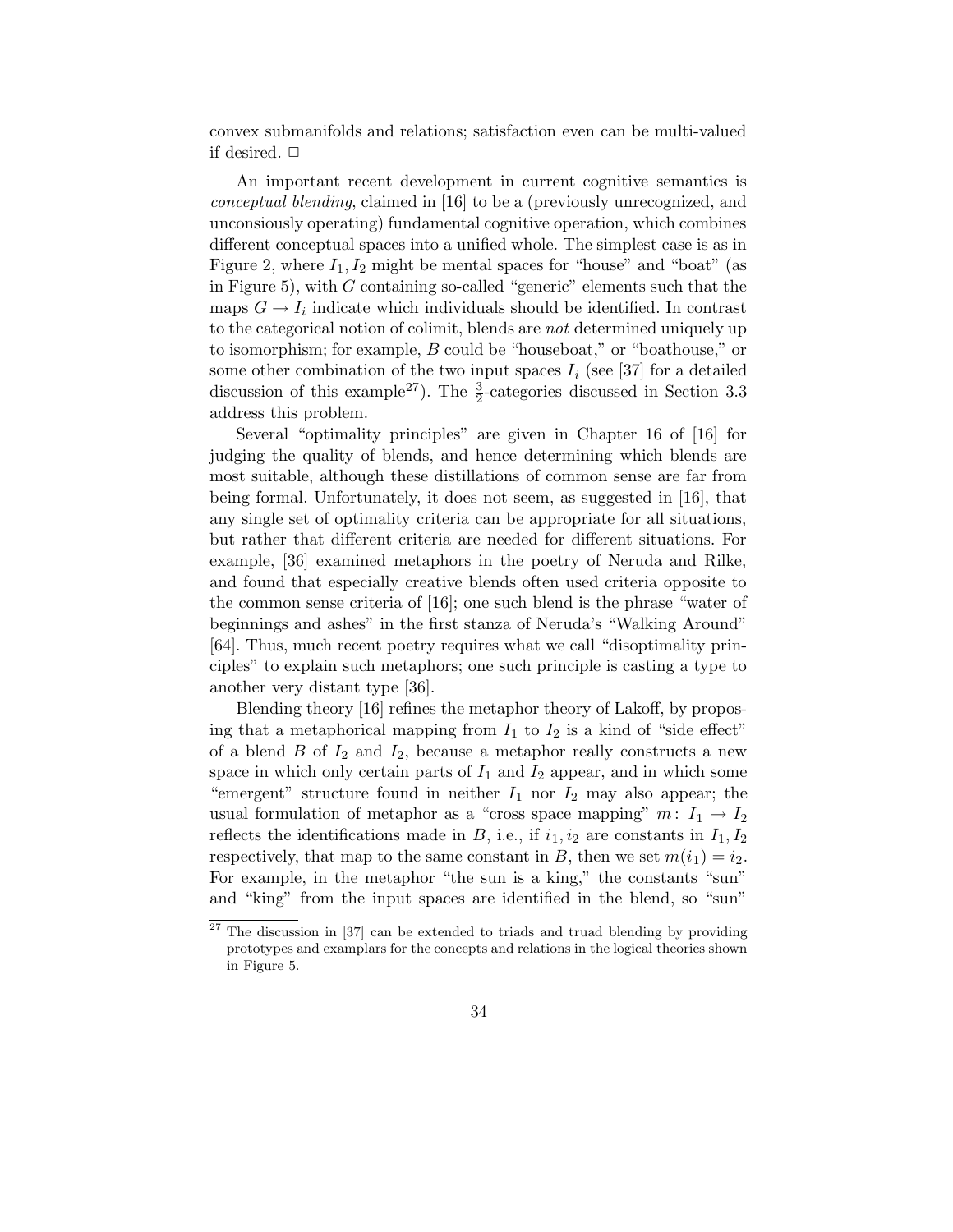maps to "king," but the hydrogen in the sun is (probably) not mapped up or across; similarly, the fact that kings may collect taxes is probably not mapped up to B. But if we add the clause "the corona is his crown," then another element is added to the cross space map.

Our formalization of blending theory is tested against some simple examples in [28], and has been implemented in a blending algorithm called Alloy [37, 36], which generates novel metaphors on the fly as part of a poetry generation system (called Griot) implemented by Fox Harrell. The optimality principles used are purely formal (since they could not otherwise be implemented); they measure the degree to which the injection morphisms  $I_i \rightarrow B$  in Figure 2 preserve structure, including constants, relation instances, and types. We are currently extending the system to blend and display multimedia objects.

Example 7: Ontology Alignment: A new idea from [30] is to integrate triads instead of just theories. We illustrate this using a simple example from Sowa [70], elaborated in [69] to illustrate "ontology alignment" and "ontology merging," where the former refers to how concepts relate, and the latter refers to creating a joint ontology. The present exposition extends [30] by explicitly using a pushout of triads to integrate populated ontologies; these triads have models on one side, and theories with their signatures on the other. Besides its clarity and rigor, the approach has the advantage of making it clear how to generalize to examples that use less trivial models and logics. The informal semantics behind this example is explained in the following from [70]:

In English, size is the feature that distinguishes "river" from "stream"; in French, a "fleuve" is a river that flows into the sea, and a "riviére" is a river or a stream that runs into another river.

| English     | river stream | French  | fleuve riviére |
|-------------|--------------|---------|----------------|
| Mississippi |              | Rhône   |                |
| Əhio        |              | Saône   |                |
| Captina     |              | Roubion |                |

This example has 2 triads, each with 3 objects and 2 attributes:

This information is not enough to recover the informal relations between concepts in the quotation above, but if we can align the objects, a surprising amount of insight can be obtained. So we further suppose it is known that the corresponding rows of the two tables have the same conceptual properties, e.g., that the Mississippi is a fleuve but not a rivière, that the Saône is a river but not a stream, etc.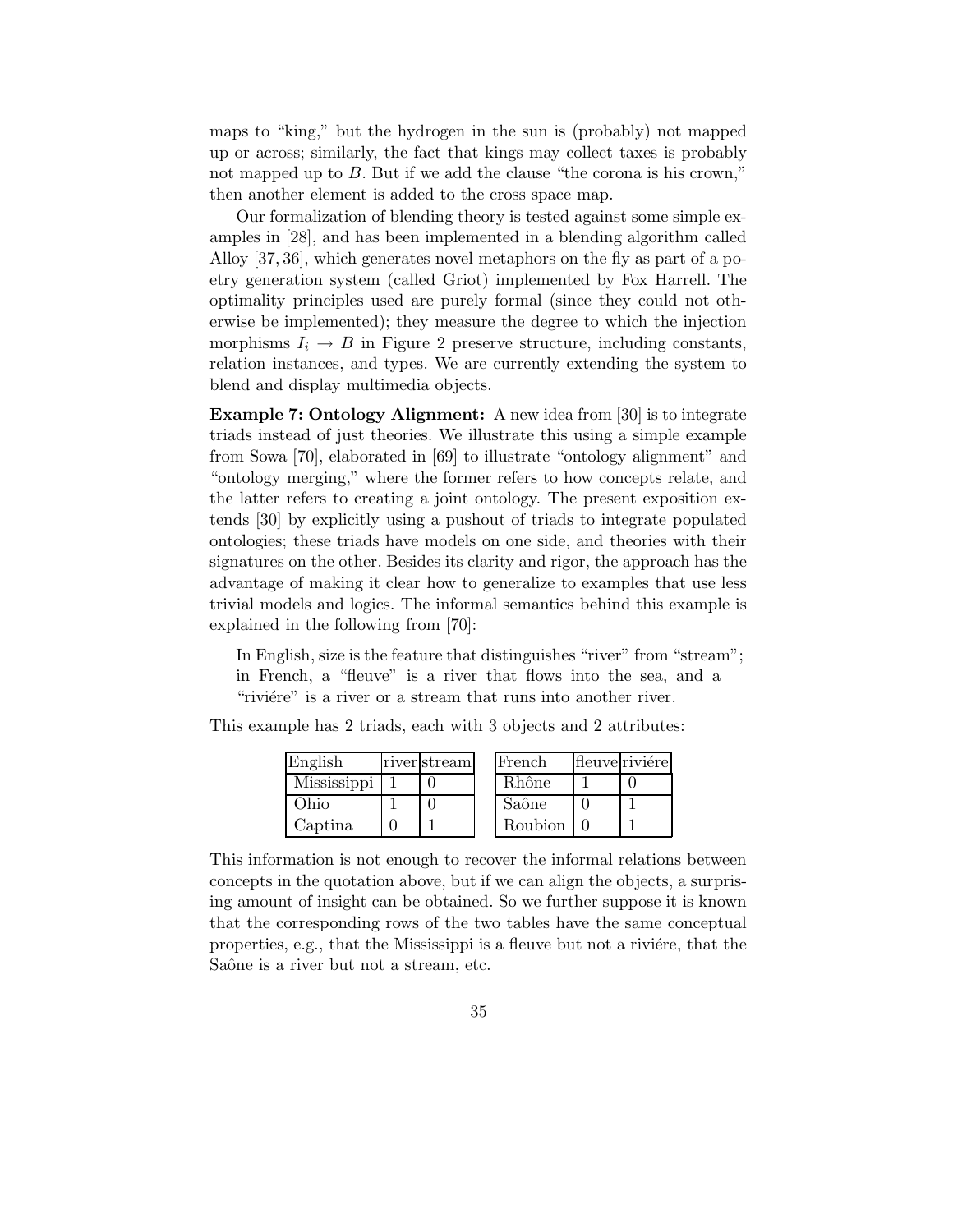The underlying logic for this example is very simple: Its signatures are sets of unary predicates. Its sentences over a signature  $\Sigma$  are the nullary predicate *false*, and the unary predicates in  $\Sigma$ . Signature morphisms are maps of unary predicate names. A model for  $\Sigma$  is a one point set, with some subset of predicates in  $\Sigma$  designated as being satisfied; the satisfaction relation for model is then given by this designation. The resulting institution is really **IFC** in disguise, for which  $Th(\Sigma)$  has as its objects the set of all sets of  $\Sigma$ -sentences. But since this example uses triads where satisfaction relates models to theories instead of just sentences, we use the derived institution  $Der(IFC)$ , where the *Σ*-sentence for triads are sets of predicates, interpreted as their conjunction.

The English signature  $\Sigma^E$  in this example is {river, stream} and the French signature is  $\Sigma^F = \{\text{fluence}, \text{riviere}\}.$  The tables above define two triads, one over each signature. We will use a pushout to blend them, as in Figure 2. Since the entities corresponding to the three rows of the two tables have the same properties, we can merge them in the blend; on the other hand, none of the attributes should be merged. Therefore the base triad for the blend has three generic objects that map to the models to be identified in the blend, and the logic component is the empty theory. Denoting the merged entities by MR, OS and CR, the pushout triad is given by the following:

|    | river stream fleuve riviére |  |
|----|-----------------------------|--|
| МR |                             |  |
| ΩS |                             |  |
|    |                             |  |

Note that triad pushouts compute the limit (pullback) of models and the colimit of theories with their signatures. In particular, the signature for the blend theory is  $\Sigma^B = \Sigma^E \cup \Sigma^F$ .

Figure 7 shows the formal concept lattice of this merged triad over the merged signature  $\Sigma^B$ , with its nodes labeled by the model sets and theories to which they correspond. A minimal set of generators for this lattice gives a canonical formal vocabulary for classifying the given models. Although in this case there are  $2^3 = 8$  possible sets of models, only 7 appear in the concept lattice and a subset of 3 is sufficient to generate the lattice, namely fleuve, stream, and river & rivière. (The reason there are only 7 elements is that there is no model that both is small and flows into the sea.)  $\Box$ 

The Buddhist monk example in [30], which formalizes and analyzes the version in [16], can also be seen as a blend of triads.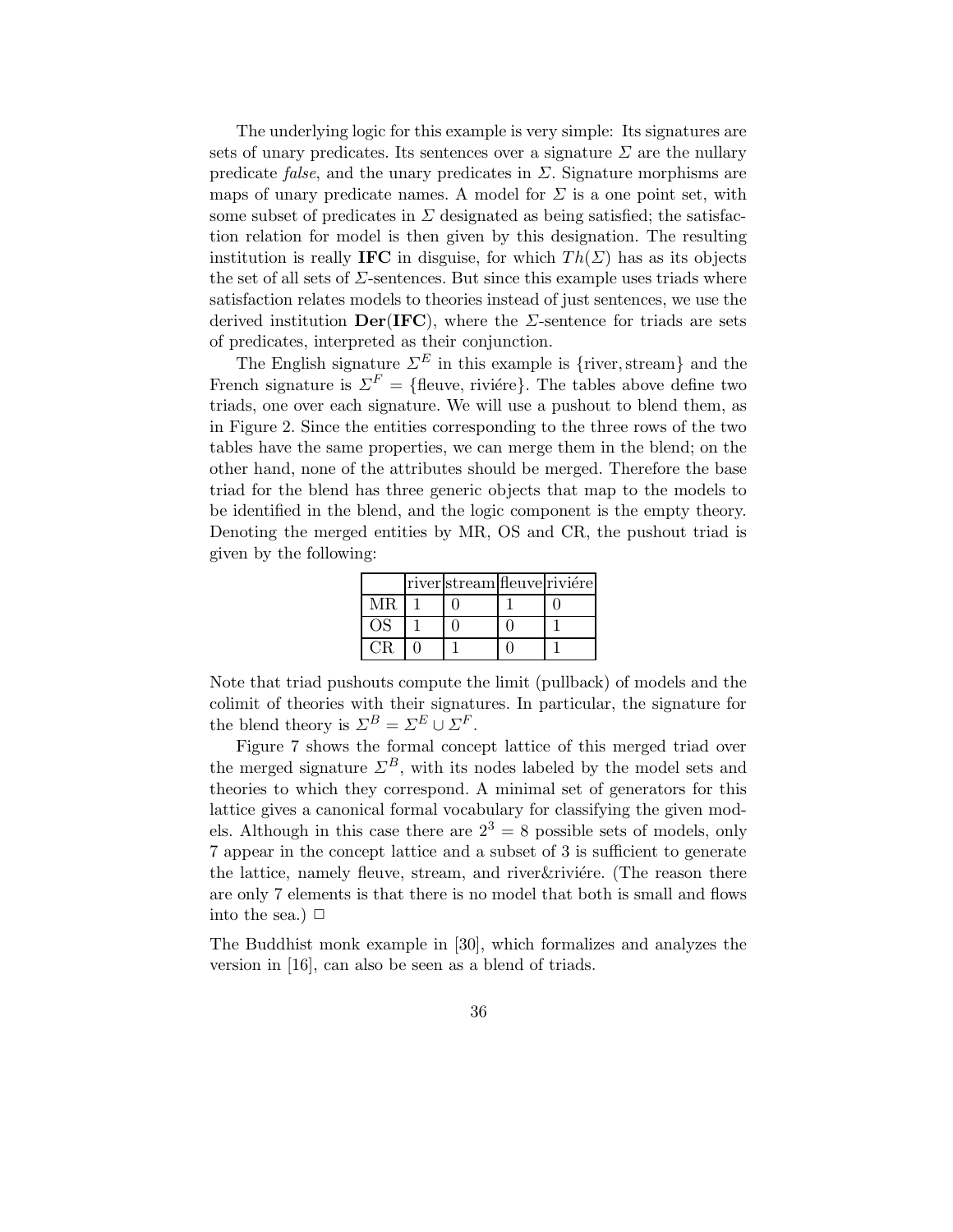

Fig. 7. A formal concept lattice

Most schema and ontology mapping tools seek to construct a correspondence between two input spaces<sup>28</sup>; see [50, 67]. The above example shows that this process can be non-trivial, and it also suggests a way, extending prior work of Shorlemmer and Kalfoglou [49, 69], to achieve partial automation, based on our very general theory of information integration using colimits of triads over arbitrary institutions.

#### 4 Conclusions

The main contribution of this paper is to unify and greatly generalize IF, FCA, IFF, LOT and BT to arbitrary logical systems, including the use of heterogeneous triads for integration in situations that involve multiple logical systems, such as populated ontologies in different description logics, with no restriction to unary predicates. Triads also unify and generalize conceptual spaces in the senses of Fauconnier and of Gärdenfors. The Grothendieck construction uses heteromorphisms to support heterogeneity at multiple levels, including the integration of multiple ontologies, and even multiple ontologies over multiple logics; it also supports the integration of databases over multiple schemas. Triads also make it easier to explain institutions, especially their variant and multivalued generalizations, and triads. The flexability of using abstract categories allows exotic models that can handle change of types and tokens over time. These are all issues that standard IF has left open. Some novel formalizations of databases as institutions provide very general ways to connect databases and ontologies. Other new ideas include using order sorted algebra to unify inheritance (is-a) and constituency (part-of) relations in databases and ontologies, generalizing FCA to the concept lattice institution, and using this construction in an institutional version of the Curry-Howard isomorphism.

Rising above details, some interesting patterns emerge. Each classification logic (IFC, IFS, IFCL, IFL) gives rise to institutions at two

<sup>28</sup> Among the many terms used for this are alignment, articulation, fusion, coordination, merge, and reconciliation.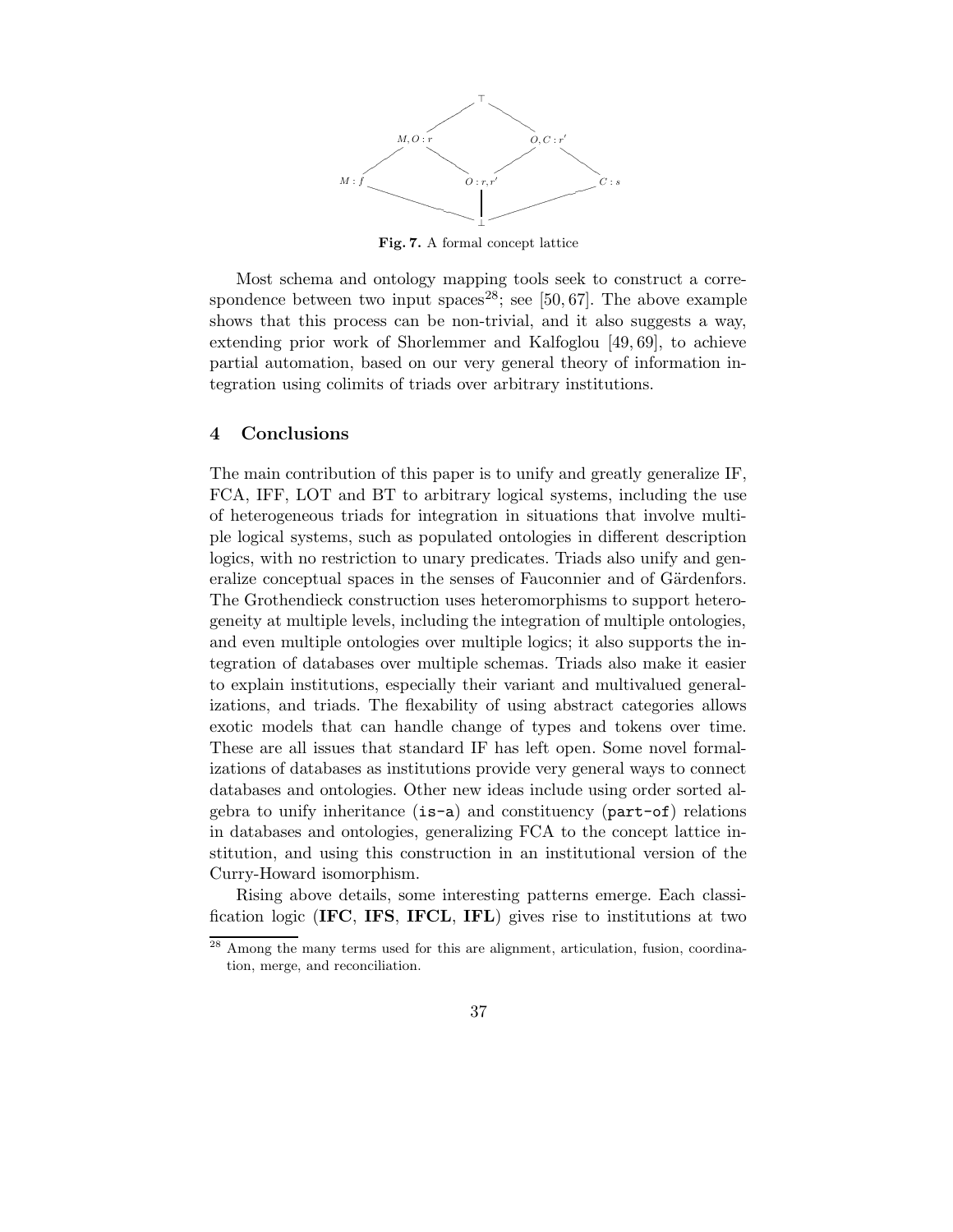levels: (1) classifications are institutions of the simplest non-trivial kind, 1-institutions, i.e., triads; and (2) these simple institutions form the model categories of other institutions with non-trivial sentences. The institutional formulations yield very general results in a uniform way using established methods, and many are new for at least one of IF, FCA and LOT, including the Galois connection between models and theories, several (co-)completeness results, the Interconnection Theorem, and the concept lattice institution.

In addition, over any of these institutions, channels are corelations (or cocones), distributed systems are diagrams, and behaviors are colimits, and the same applies for many other formalisms for information integration, including databases, conceptual blending, and areas of user interface design and software engineering. Therefore ideas from IF, FCA, IFF, LOT and BT can be applied in these aspects, supported by a precise and very general theoretical framework.

There are many other directions that seem worth exploring, including parts of [3], [19] and [70] that are not yet institutionalized; the categorical formulations of Kent [51] are very relevant here. It would be useful to extend the Galois connection between theories and model classes to an indexed family of adjunctions for variant institutions, e.g., where the sentence and model functors yield categories (with sentence morphisms for deduction in the style of categorical logic [55] as in [60]). It would also be interesting to further explore the use of sheafs as space- and timevarying tokens and types in classification systems, following [26]. Tools based on methods in this paper to support query answering, inference, and ontology alignment over a combined ontology and database would be useful; triads should be important here. Finally, it seems necessary for theory and tools to cope with the multiple forms of uncertainty inherent in the real world (e.g., see [27] for a discussion of some sources of such uncertainty). Further development of  $\frac{3}{2}$ -categories seems promising in this respect, and perhaps some ideas from fuzzy logic could help.

Our generalization and unification of IF, FCA, LOT, IFF, and BT does not detract from the practical and philosophical achievements of these works, nor does it detract from the expository simplicity of the originals, part of which is due to avoiding category theory. In particular, it is fascinating to consider material systems from the viewpoint of information flow, e.g., what events in one component tell about events in another. Similarly, even though many ideas about systems may be more general and elegant in CGST, this does not detract from the particular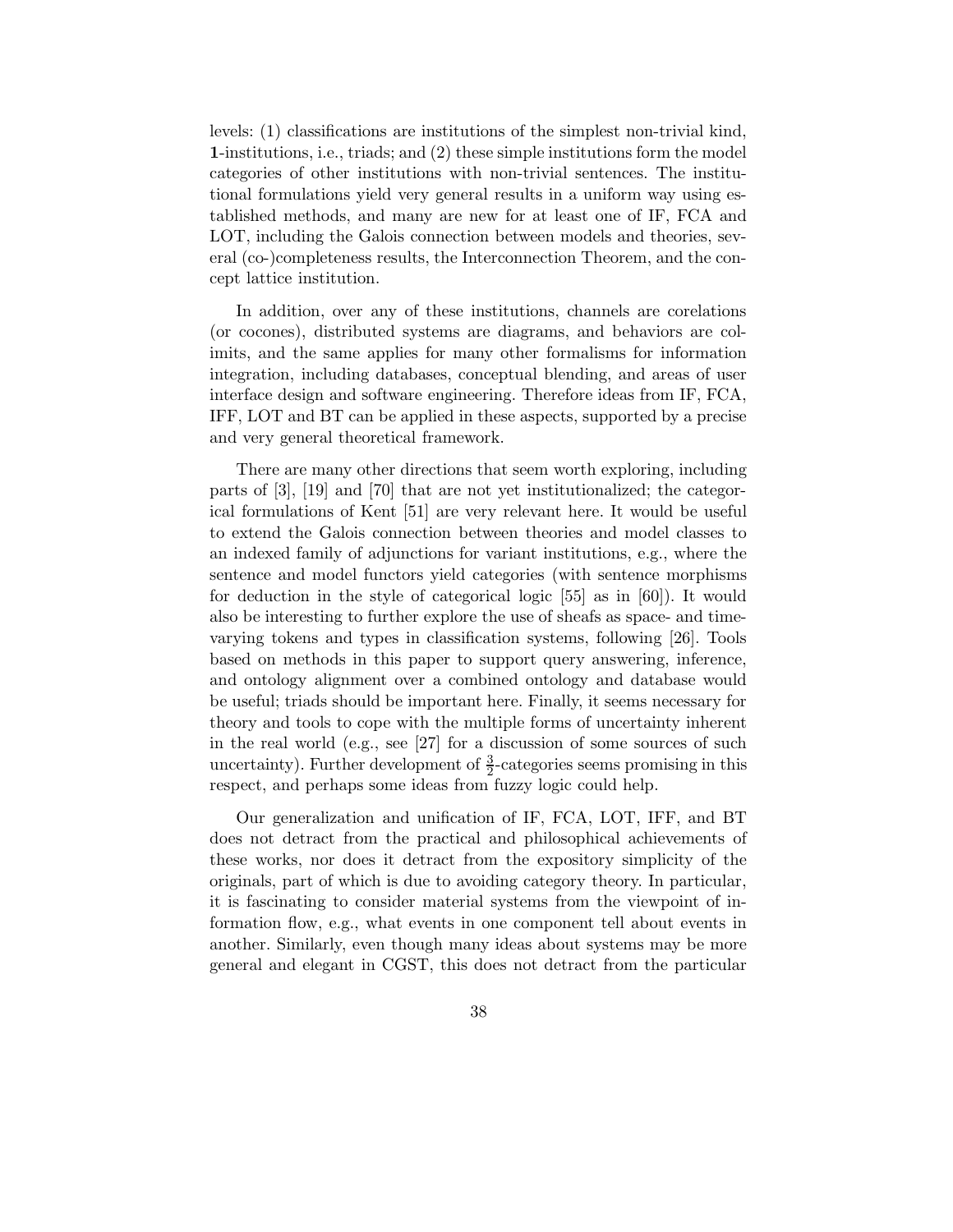application of [3] to information flow; in particular, [21, 22] do not treat inference.

But my admiration for these works does not mean that I always agree with their philosophical views. In particular, I do not accept the implicit philosophical realism of [3] and [19], which seems to me to take too little account of the social and cognitive aspects of information, and of the many practical difficulties that can be traced to these aspects. There also seems to be an implicit Aristotelean view that concepts are given as conjunctions of attribute, although this is inconsistent with the experimental results of Rosch and others in cognitive semantics (e.g., see [54, 30]).

My own views on the nature of information [27] are consistent with the Peircean pragmatism advocated by Sowa [70], but are more explicitly social (though not essentially more social) than Pierce. But philosophical debates often have little effect on applicability, and I have no doubt that ideas of IF, FCA, LOT, IFF and BT can have significant applications in many areas of information technology and cognitive science. Nevertheless, the enormous variety of data formats in use on the web, and the range of different logics used for ontologies, suggest that institutional formulations have advantages over less general approaches.

Finally, I wish to express my hope that some day, computer scientists (and philosophers) will be sufficiently familiar with concepts like category, colimit, and even institution, that these can be freely used without alienating large parts of the potential audience, and that authors will no longer feel it necessary to camouflage their use of such concepts with idiosyncratic "user friendly" terminology.

## References

- 1. Suad Alagic and Philip Bernstein. A model theory for generic schema management. In Giorgio Ghelli and Gosta Grahne, editors, Proc. Database Programming Languages 2001, pages 228–246. Springer, 2002. Lecture Notes in Computer Science, volume 2397.
- 2. Michael Barr.  $\star$ -autonomous categories and linear logic. *Mathematical Structures* in Computer Science, 1:159–178, 1991.
- 3. Jon Barwise and Jerry Seligman. Information Flow: Logic of Distributed Systems. Cambridge, 1997. Tracts in Theoretical Computer Science, vol. 44.
- 4. Trevor Bench-Capon and Grant Malcolm. Formalising ontologies and their relations. In Proceedings of the 16th International Conference on Database and Expert Systems Applications (DEXA '99), pages 250–259. Springer, 1999. Lecture Notes in Computer Science, volume 1677.
- 5. Garrett Birkhoff. Lattice Theory. American Mathematical Society, 1948. Colloquium Publications, Volume XXV (revised edition, 1960).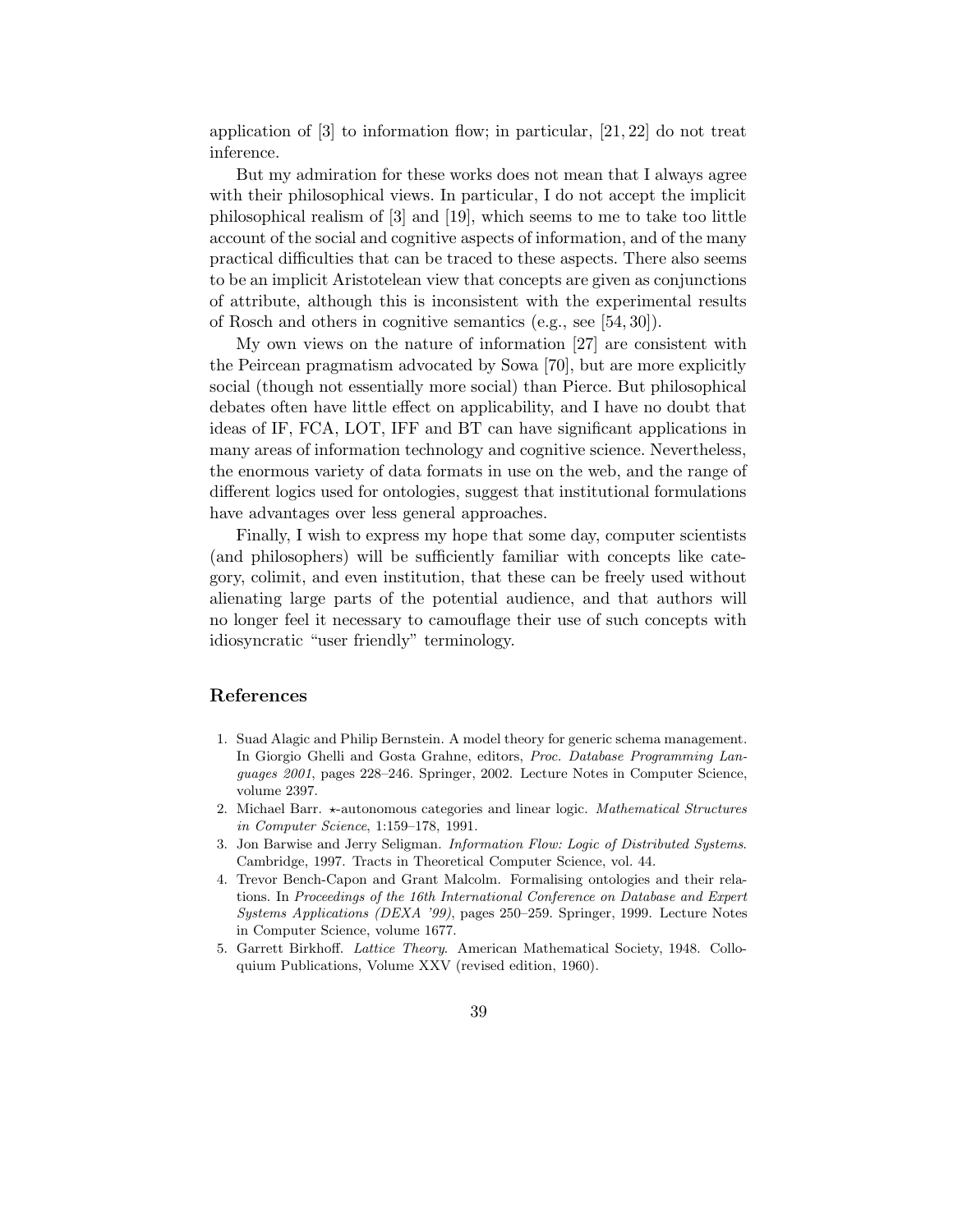- 6. Rod Burstall and Joseph Goguen. The semantics of Clear, a specification language. In Dines Bjorner, editor, Proceedings, 1979 Copenhagen Winter School on Abstract Software Specification, pages 292–332. Springer, 1980. Lecture Notes in Computer Science, Volume 86; based on unpublished notes handed out at the Symposium on Algebra and Applications, Stefan Banach Center, Warsaw, Poland, 1978.
- 7. Manuel Clavel, Francisco Durán, Steven Eker, Patrick Lincoln, Narciso Martí-Oliet, Jos´e Meseguer, and Jos´e F. Quesada. Maude: Specification and programming in rewriting logic. Theoretical Computer Science, 2001.
- 8. Manuel Clavel, Steven Eker, Patrick Lincoln, and José Meseguer. Principles of Maude. In José Meseguer, editor, *Proceedings, First International Workshop on* Rewriting Logic and its Applications. Elsevier Science, 1996. Volume 4, Electronic Notes in Theoretical Computer Science.
- 9. Răzvan Diaconescu. Grothendieck institutions. Applied Categorical Structures, 10:383–402, 2002.
- 10. Răzvan Diaconescu. Institution-independent ultraproducts. Fundamenta Informaticae, 55(3–4):321–348, 2003.
- 11. Răzvan Diaconescu. Herbrand theorems in arbitrary institutions. Information Processing Letters, 90:29–37, 2004.
- 12. Răzvan Diaconescu. Interpolation in Grothendieck institutions. Theoretical Computer Science, 311:439–461, 2004.
- 13. Răzvan Diaconescu and Kokichi Futatsugi. CafeOBJ Report: The Language, Proof Techniques, and Methodologies for Object-Oriented Algebraic Specification. World Scientific, 1998. AMAST Series in Computing, Volume 6.
- 14. Răzvan Diaconescu. An institution-independent proof of Craig interpolation theorem. Studia Logica, 77:59–79, 2002.
- 15. Gilles Fauconnier. Mental Spaces: Aspects of Meaning Construction in Natural Language. Bradford: MIT, 1985.
- 16. Gilles Fauconnier and Mark Turner. The Way We Think. Basic, 2002.
- 17. Sebastien Ferré and Olivier Ridoux. A logical generalization of formal concept analysis. In Guy Mineau and Bernhard Ganter, editors, Proceedings, Int. Conf. Conceptual Structures, pages 371–384. Springer, 2000. LNCS 1867.
- 18. José Luiz Fiadeiro. Categories for Software Engineering. Springer, 2004.
- 19. Bernhard Ganter and Rudolf Wille. Formal Concept Analysis: Mathematical Foundations. Springer, 1997.
- 20. Peter Gärdenfors. Conceptual Spaces: The Geometry of Thought. Bradford, 2000.
- 21. Joseph Goguen. Mathematical representation of hierarchically organized systems. In E. Attinger, editor, Global Systems Dynamics, pages 112–128. S. Karger, 1971.
- 22. Joseph Goguen. Categorical foundations for general systems theory. In Franz Pichler and Robert Trappl, editors, Advances in Cybernetics and Systems Research, pages 121–130. Transcripta Books, 1973.
- 23. Joseph Goguen. Principles of parameterized programming. In Ted Biggerstaff and Alan Perlis, editors, Software Reusability, Volume I: Concepts and Models, pages 159–225. Addison Wesley, 1989.
- 24. Joseph Goguen. A categorical manifesto. Mathematical Structures in Computer Science, 1(1):49–67, March 1991.
- 25. Joseph Goguen. Types as theories. In George Michael Reed, Andrew William Roscoe, and Ralph Wachter, editors, Topology and Category Theory in Computer Science, pages 357–390. Oxford, 1991.
- 26. Joseph Goguen. Sheaf semantics for concurrent interacting objects. Mathematical Structures in Computer Science, 11:159–191, 1992.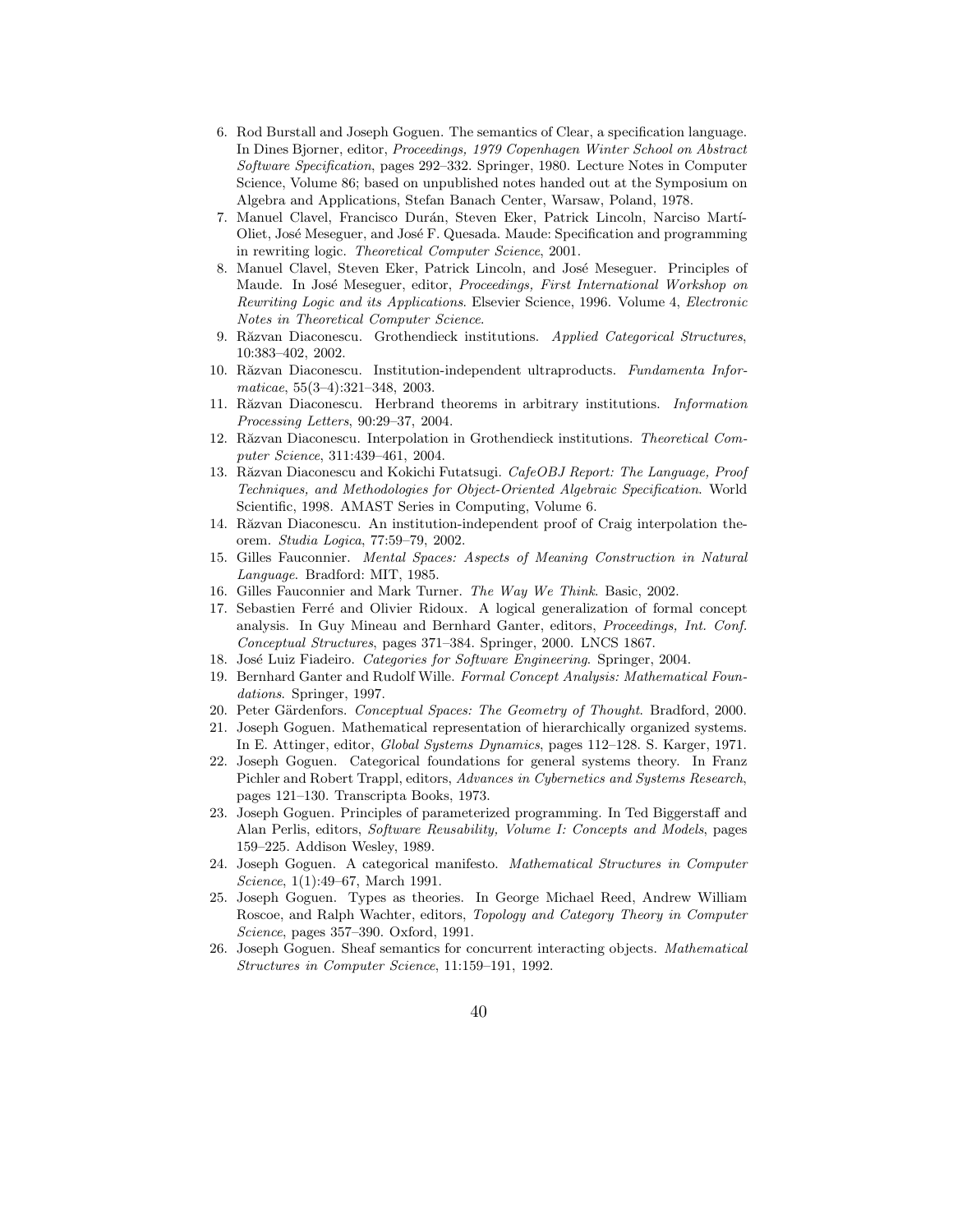- 27. Joseph Goguen. Towards a social, ethical theory of information. In Geoffrey Bowker, Leigh Star, William Turner, and Les Gasser, editors, Social Science, Technical Systems and Cooperative Work: Beyond the Great Divide, pages 27–56. Erlbaum, 1997.
- 28. Joseph Goguen. An introduction to algebraic semiotics, with applications to user interface design. In Chrystopher Nehaniv, editor, Computation for Metaphors, Analogy and Agents, pages 242–291. Springer, 1999. Lecture Notes in Artificial Intelligence, Volume 1562.
- 29. Joseph Goguen. Semiotic morphisms, representations, and blending for interface design. In Proceedings, AMAST Workshop on Algebraic Methods in Language Processing, pages 1–15. AMAST Press, 2003.
- 30. Joseph Goguen. What is a concept? In Frithjof Dau and Marie-Laure Mungier, editors, Proceedings, 13th Conference on Conceptual Structures, volume 3596 of Lecture Notes in Artificial Intelligence, pages 52–77. Springer, 2005. Kassel, Germany.
- 31. Joseph Goguen. Mathematical models of cognitive space and time. In Mitsu Okada and Daniel Andler, editors, Reasoning and Cognition. To appear, 2006.
- 32. Joseph Goguen. Ontotheology, ontology, and society. Int. J. Human Computer Studies, page to appear, 2006. Special issue on ontology, ed. by Christopher Brewster and Kieron O'Hara.
- 33. Joseph Goguen. Data, schema, ontology and logic integration. In Paulo Mateus and Walter Carnielli, editors, Combinination of Logics. Kluwer, to appear 2006.
- 34. Joseph Goguen and Rod Burstall. A study in the foundations of programming methodology: Specifications, institutions, charters and parchments. In David Pitt, Samson Abramsky, Axel Poigné, and David Rydeheard, editors, *Proceedings, Con*ference on Category Theory and Computer Programming, pages 313–333. Springer, 1986. Lecture Notes in Computer Science, Volume 240.
- 35. Joseph Goguen and Rod Burstall. Institutions: Abstract model theory for specification and programming. Journal of the Association for Computing Machinery, 39(1):95–146, January 1992.
- 36. Joseph Goguen and Fox Harrell. Style as a choice of blending principles. In Shlomo Argamon, Shlomo Dubnov, and Julie Jupp, editors, Style and Meaning in Language, Art Music and Design, pages 49–56. AAAI Press, 2004.
- 37. Joseph Goguen and Fox Harrell. Foundations for active multimedia narrative: Semiotic spaces and structural blending, to appear. Interaction Studies: Social Behaviour and Communication in Biological and Artificial Systems.
- 38. Joseph Goguen and Kai Lin. Behavioral verification of distributed concurrent systems with BOBJ. In Hans-Dieter Ehrich and T.H. Tse, editors, Proceedings, Conference on Quality Software, pages 216–235. IEEE Press, 2003.
- 39. Joseph Goguen and Jos´e Meseguer. Order-sorted algebra I: Equational deduction for multiple inheritance, overloading, exceptions and partial operations. Theoretical Computer Science, 105(2):217–273, 1992. Drafts exist from as early as 1985.
- 40. Joseph Goguen and Grigore Roşu. Institution morphisms. Formal Aspects of Computing, 13:274–307, 2002.
- 41. Joseph Goguen, James Thatcher, Eric Wagner, and Jesse Wright. Initial algebra semantics and continuous algebras. Journal of the Association for Computing Machinery, 24(1):68–95, January 1977.
- 42. Joseph Goguen and William Tracz. An implementation-oriented semantics for module composition. In Gary Leavens and Murali Sitaraman, editors, Foundations of Component-based Systems, pages 231–263. Cambridge, 2000.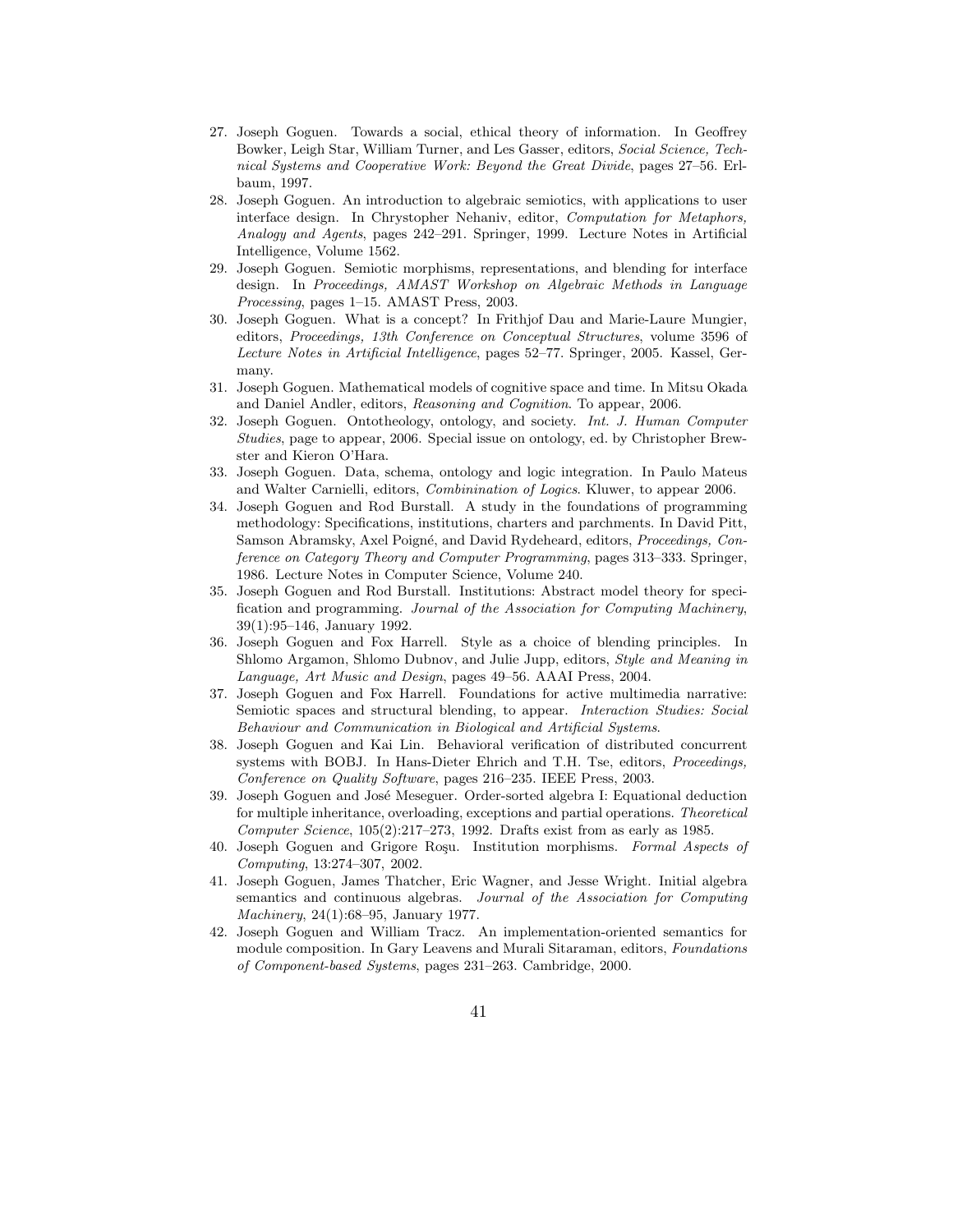- 43. Joseph Goguen, Timothy Winkler, José Meseguer, Kokichi Futatsugi, and Jean-Pierre Jouannaud. Introducing OBJ. In Joseph Goguen and Grant Malcolm, editors, Software Engineering with OBJ: Algebraic Specification in Action, pages 3–167. Kluwer, 2000.
- 44. Robert Goldblatt. Topoi, the Categorial Analysis of Logic. North-Holland, 1979.
- 45. Nicolo Guarino and Christopher Welty. An overview of OntoClean. In Steffan Staab and Rudi Studer, editors, Handbook on Ontologies, pages 151–159. Springer, 2004.
- 46. Yuri Gurevich. Evolving algebra 1993: Lipari guide. In Egon Börger, editor, Specification and Validation Methods, pages 9–36. Oxford, 1995.
- 47. Stevan Harnad. The symbol grounding problem. Physica D, 42:335–346, 1990.
- Edwin Hutchins. Cognition in the Wild. MIT, 1995.
- 49. Yannis Kalfoglou and Marco Schorlemmer. Information-flow-based ontology mapping. In Robert Meersman and Zahir Tari, editors, Proc. Intl. Conf. on Ontologies, DataBases, and Applications of Semantics for Large Scale Information Systems, volume 2519 of Lecture Notes in Computer Science, pages 1132–1151. Springer, 2002.
- 50. Yannis Kalfoglou and Marco Schorlemmer. Ontology mapping: the state of the art. Knowledge Engineering Review, 18(1):1–31, 2003.
- 51. Robert Kent. Distributed conceptual structures. In Harre de Swart, editor, Sixth International Workshop on Relational Methods in Computer Science, pages 104– 123. Springer, 2002. Lecture Notes in Computer Science, volume 2561.
- 52. Robert Kent. Formal or axiomatic semantics in the IFF, 2003. Available at suo.ieee.org/IFF/work-in-progress/.
- 53. Robert Kent. The IFF foundation for ontological knowledge organization. In Giorgio Ghelli and Gosta Grahne, editors, Knowledge Organization and Classification in International Information Retrieval. Haworth, 2003.
- 54. George Lakoff and Mark Johnson. Philosophy in the Flesh: The Embodied Mind and its Challenge to Western Thought. Basic, 1999.
- 55. Joachim Lambek and Phil Scott. Introduction to Higher Order Categorical Logic. Cambridge, 1986. Cambridge Studies in Advanced Mathematics, Volume 7.
- 56. Saunders Mac Lane. Categories for the Working Mathematician. Springer, 1998. Second Edition.
- 57. Brian Mayoh. Galleries and institutions. Technical Report DAIMI PB-191, Aarhus University, 1985.
- 58. Robin Milner, Mads Tofte, Robert Harper, and David MacQueen. The Definition of Standard ML (Revised). MIT, 1997.
- 59. Till Mossakowski. Heterogeneous specification and the heterogeneous tool set, 2005. Habilitation thesis, University of Bremen.
- 60. Till Mossakowski, Joseph Goguen, Razvan Diaconescu, and Andrzej Tarlecki. What is a logic? In Jean-Yves Beziau, editor, Logica Universalis, pages 113–133. Birkhauser, 2005. Selected papers from the First World Conference on Universal Logic.
- 61. Till Mossakowski, Florian Rabe, Valeria De Paiva, Lutz Schröder, and Joseph Goguen. An institutional view on categorical logic and the Curry-Howard-Tait isomorphism, 2005. Submitted for publication.
- 62. Peter Mosses, editor. CASL Reference Manual. Springer, 2004. Lecture Notes in Computer Science, Volume 2960.
- 63. Young-Kwang Nam, Joseph Goguen, and Guilian Wang. A metadata tool for retrieval from heterogeneous distributed XML documents. In P.M.A. Sloot et al.,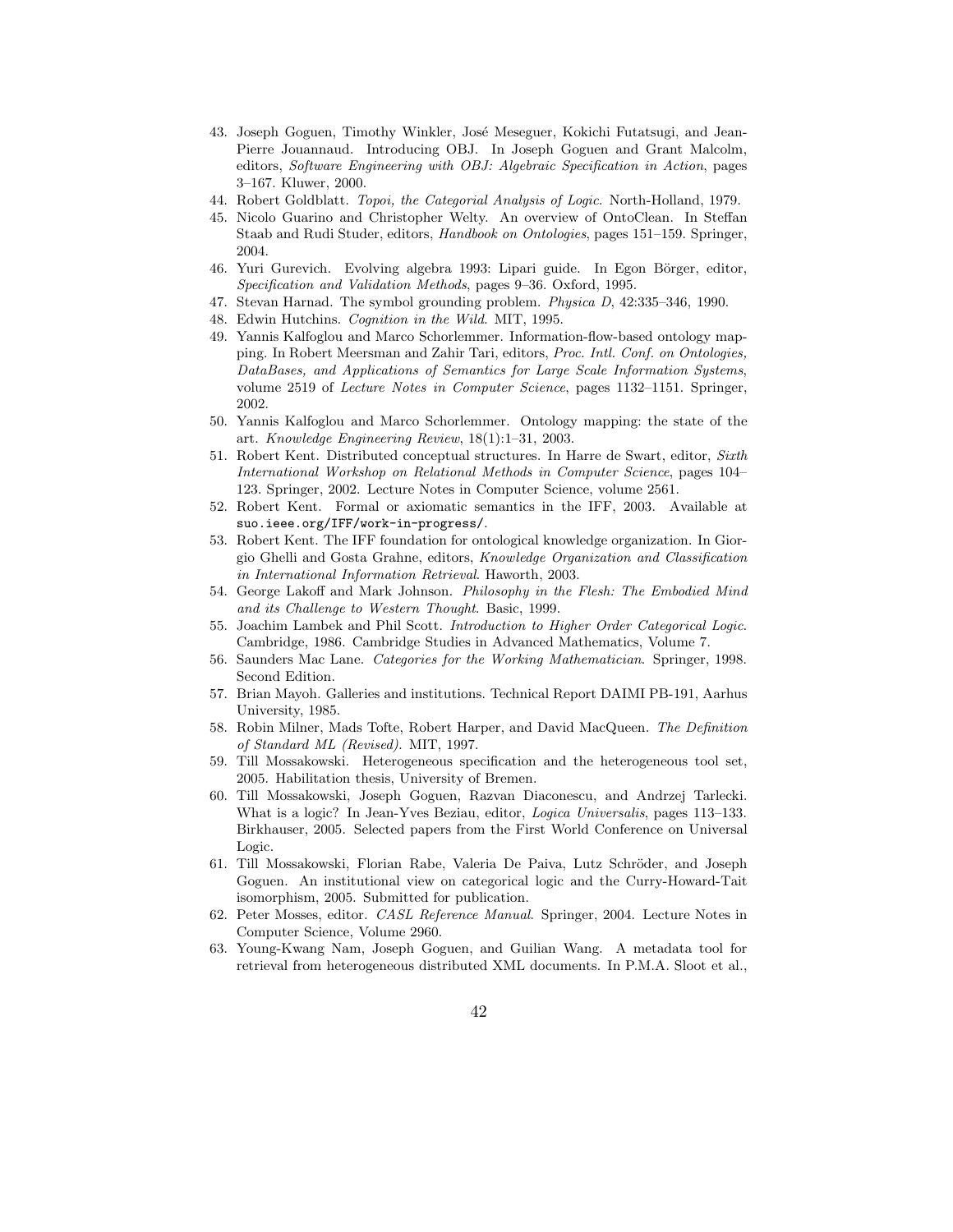editors, Proceedings, International Conference on Computational Science, pages 1020–1029. Springer, 2003. Lecture Notes in Computer Science, volume 2660.

- 64. Pablo Neruda. Windows that Open Inward (Images of Chile). White Pine, 1999. With photographs by Milton Rogovin.
- 65. Charles Saunders Peirce. Collected Papers. Harvard, 1965. In 6 volumes; see especially Volume 2: Elements of Logic.
- 66. Benjamin C. Pierce. Basic Category Theory for Computer Scientists. MIT, 1991.
- 67. Erhard Rahm and Philip Bernstein. A survey of approaches to automatic schema matching. VLDB Journal, 10(4):334–350, 2001.
- 68. Ferdinand de Saussure. Course in General Linguistics. Duckworth, 1976. Translated by Roy Harris.
- 69. Marco Schorlemmer and Yannis Kalfoglou. A channel-theoretic foundation for ontology coordination. In Second Eruopean Workshop on Multi-Agent Systems. 2004. Barcelona, Spain.
- 70. John Sowa. Knowledge Representation: Logical, Philosophical and Computational Foundations. Brooks/Coles, 2000.
- 71. Andrzej Tarlecki, Rod Burstall, and Joseph Goguen. Some fundamental algebraic tools for the semantics of computation, part 3: Indexed categories. Theoretical Computer Science, 91:239–264, 1991.
- 72. Alfred Tarski. The semantic conception of truth. Philos. Phenomenological Research, 4:13–47, 1944.
- 73. Simon Thompson. Type Theory and Functional Programming. Addison-Wesley, 1991. Available online in postscript.
- 74. William Tracz. Formal Specification of Parameterized Programs in lilleanna. PhD thesis, Stanford University, 1997.
- 75. Rudolf Wille. Restructuring lattice theory: an approach based on hierarchies of concepts. In Ivan Rival, editor, Ordered Sets, pages 445–470. Reidel, 1982.

## A Institutions and Categories

For those who are less than fully comfortable with category theory, we first explicate the notion of institution [35], without any explicit use category theory; this is followed by a brief exposition of some basic categorical concepts. Institutions axiomatize the possible kinds of theory and model that can be used for UCT. This is important because the examples we have worked out (e.g., here and in [31]) use several different kinds of logic and model, and other applications will no doubt require still other logics and models. First, we assume there are  $contexts^{29}$ , and context morphisms, which have a (partially defined) composition operation (if  $\phi: C \to C'$  and  $\psi: C' \to C''$  then  $\phi: \psi: C \to C''$  denotes their composition) that is associative (i.e.,  $(\phi; \psi); \xi = \phi; (\psi; \xi)$  whenever these compositions are defined)

<sup>&</sup>lt;sup>29</sup> Most institution literature uses the term "signature," but "context" is more appropriate for the wider range of applications now being explored for institutions, many of which exhibit similarity to Peirce's triadic semiotics [65], in which the context of a sign is important for its interpretation.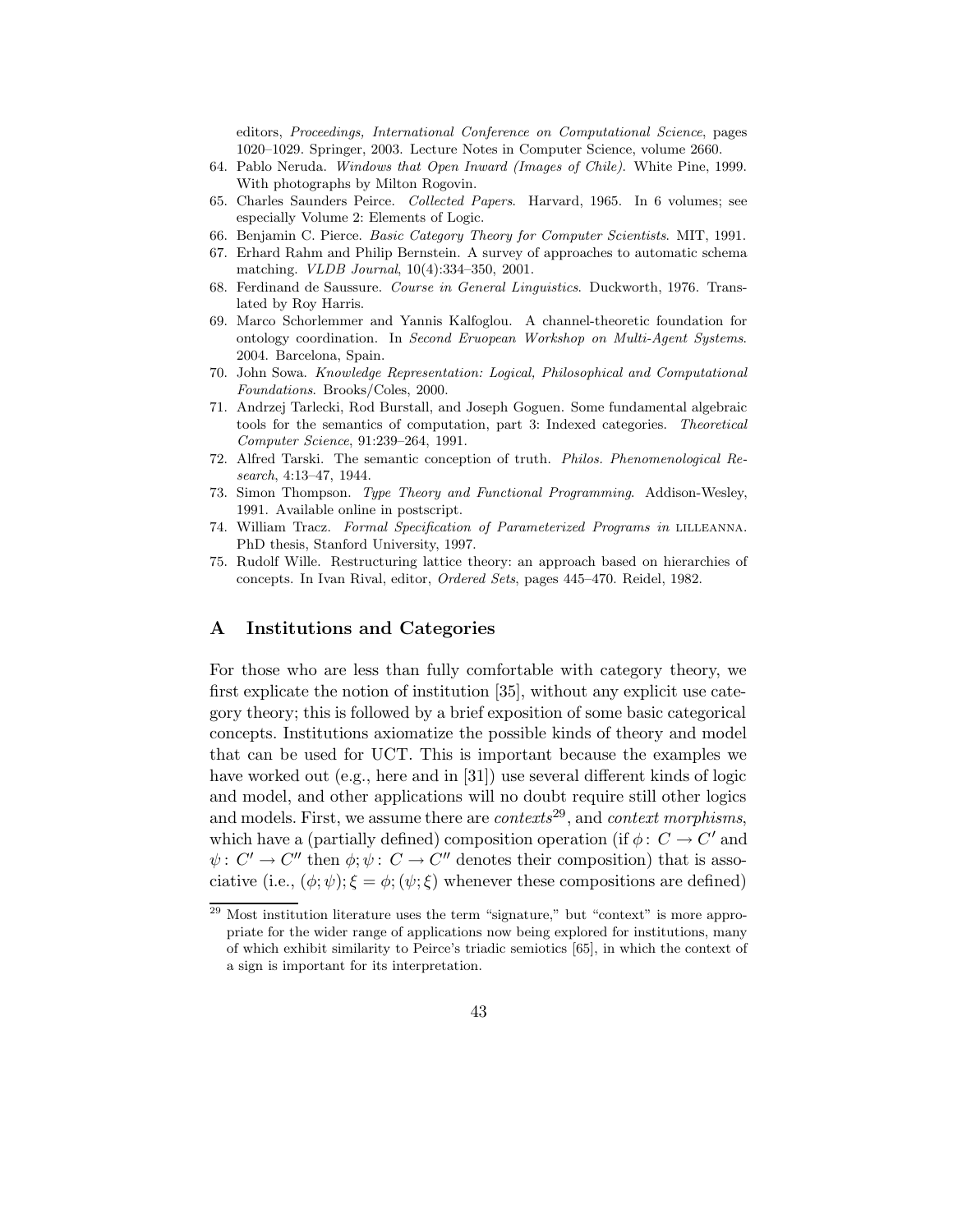and has identities (i.e., given a context  $C$ , there is a context morphism  $1<sub>C</sub>$  such that  $1<sub>C</sub>; \phi = \phi$  and  $\psi; 1<sub>C</sub> = \psi$  whenever these compositions are  $\text{defined})^{30}.$ 

Next, we describe how context changes affect theories and models; this also is done axiomatically<sup>31</sup>: We assume that for each context C, there is a given set  $Sen(C)$  of axioms (or sentences) for that context, and a given set<sup>32</sup> Mod(C) of models for that context. If a is an axiom for context C and if  $\phi: C \to C'$ , then we let  $\phi(x)$  or  $\mathit{Sen}(\phi)(x)$  denote the result of translating  $x$  to the context  $C'$ , and we assume that  $1_C(x)=x$  and  $\phi; \psi(x)=\psi(\phi(x))$  for  $\psi\colon\thinspace C'\to C''.$  Similarly, given a model  $M'$  for  $C'$ , let  $\phi(M')$  or  $\text{Mod}(\phi)(M')$  denote the  $C$ model that results from the change of context (notice that this translation is "contravariant" rather than "covariant"), and we assume that  $1_C(M') = M'$  and that  $\psi; \phi(M') = \psi(\phi(M'))$ . Finally, given  $\phi: C \to C'$ , we assume the satisfaction condition, that

 $M' \models_{C'} \phi(x)$  iff  $\phi(M') \models_C x$ 

for all  $C'$ -models  $M'$  and all  $C$ -axioms x. It seems that any logic (that has a notion of model) is an institution in this sense; a detailed argument for this is given in [60], which also shows that a great deal of metamathematics can be done at the level of institutions. (We mention that institutions can be generalized in various ways: one is to let the satisfaction relation take values other than true and false, e.g., in a lattice; another is to let model and sentence classes have more structure, such as a category; see [40] for details.)

A C-theory is a set of C-axioms. We now define a triad over an institution I to be a triple  $(M, C, T)$  where M is a set<sup>33</sup> of C-models and T is a C-theory such that  $\mathcal{M} \models_{C} T$ . Then a triad morphism from  $(M, C, T)$  to  $(M', C', T')$  is a pair of maps  $\Phi: T \to T'$ and  $\Psi: \mathcal{M}' \to \mathcal{M}$  such that

 $M' \models_{C'} \Phi(x)$  iff  $\Psi(M') \models_C x$ 

for all models  $M' \in \mathcal{M}'$  and all axioms  $x \in T$ ; this condition is similar to the satisfaction condition. An equivalent form is

 $M' \models_{C'} \Phi(T)$  iff  $\Psi(M') \models_C T$ 

for all M' in M', where  $\Phi(T) = {\Phi(x) | x \in T}$ . It is easy to see that every context morphism induces a triad morphism; but

 $30$  More technically, we are assuming a given *category* of contexts.

 $31$  More technically, we assume two *functors* on the category of contexts.

 $32$  More technically, a class, in the sense of Gödel-Bernays set theory.

<sup>&</sup>lt;sup>33</sup> This is more general than the definition in the body of the paper.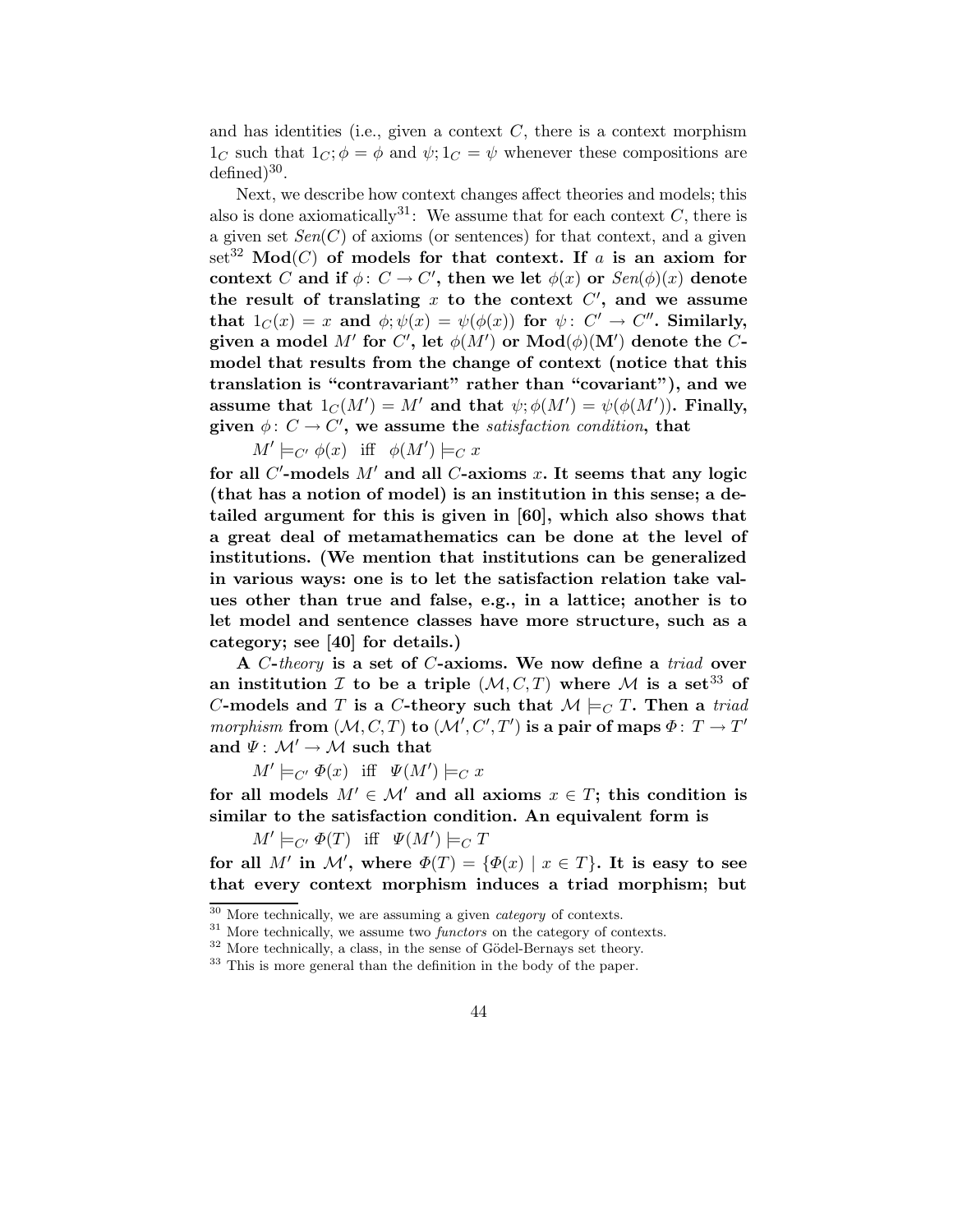triad morphisms are more general, as is shown by the skin color example. In the special of just unary predicates and just one context, triad morphisms degenerate to the infomorphisms of [3].

Categories represent structures, such as automata (with their homomorphisms), groups (with their homomorphisms), and vector spaces (with linear transformation). The description of contexts and their morphisms im the first paragraph actually constitutes a precise definiton of the category notion. For example, in Definition 1, Set denotes the category of set, and Cat denotes the the category of (small) categories. Similarly, functors represent constructions on structures, such as the formal language accepted by an automaton, or the lattice of normal subgroups of a group; and the description of how context changes sentences and models constitutes precise definitions for covariant and contravariant functors. Finally, natural transformations represent relations between functors, such as that one constructs less structured objects than another. The natural transformation a in Definition 4, express the relation between  $Sen'(F(\Sigma))$  and  $Sen(\Sigma)$ , and similarly the natural transformation b expresses the relation between the two model functors; the vertical arrows in the diagram enforce the mutual consistency of the relationships  $a_{\Sigma}$  and the relationship  $b_{\Sigma}$ . Many other intuitions and examples can be found in [24], and many other places.

#### B Grothendieck Constructions

Situations in which one kind of structure is indexed by another are rather common in mathematics, computer science, and their applications, and are the essence of many information integration problems. Alexander Grothendieck developed a very general way of dealing with this kind of structural heterogeneity, as part of his brilliant reformulation of algebraic geometry into the language of category theory, in order to solve a number of then outstanding problems. The word "structure" in the first sentence of this paragraph is formalized as the mathematical concept of category, in which the structure-preserving morphisms play a central role, and the indexing is then given by a functor  $F\colon \mathrm{I}^{op}\to \mathrm{Cat}$  (the original formulation of Grothendieck assumes a weaker coherence than that given by functoriality, but this complex extra generality is not needed for our applications).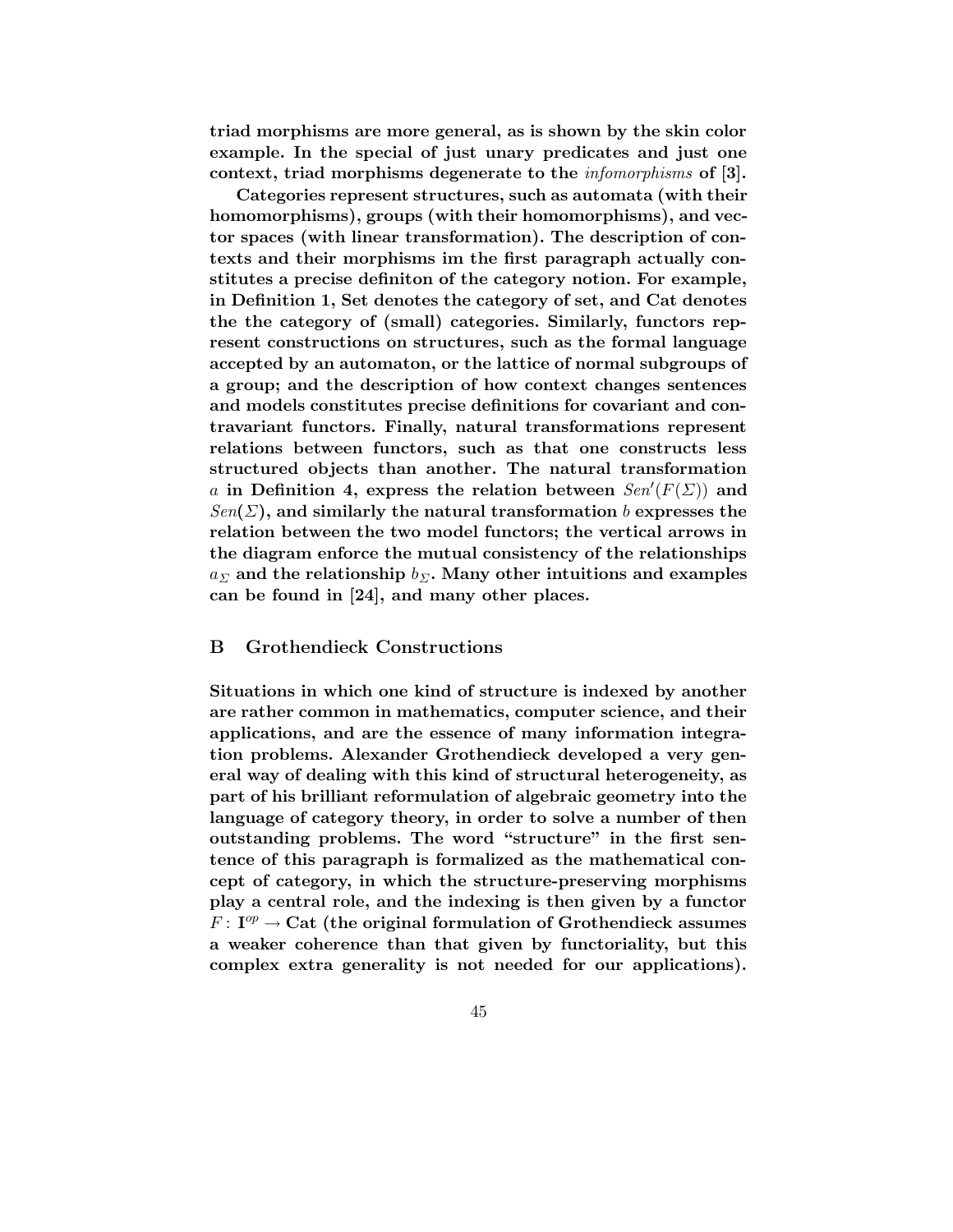The Grothendieck construction "flattens" this indexed family of categories into a single category. This is important because it supports combining objects from different categories in the single flattened category using colimits, in which morphisms describe sharing and translations among objects. Typical objects of practical interest are ontologies and schemas (see [33] for some detail), both of which are special cases of the Grothendieck construction on theories given in Definition 2.

Now some details: The Grothendieck category  $\mathbf{Gr}(F)$  of an indexed family<sup>34</sup>  $F: I^{op} \to \textbf{Cat}$  has as its objects pairs  $(i, A)$ where i is an object in I and A is an object in  $F(i)$ , and has as its morphisms  $(i, A) \rightarrow (i', A')$  pairs  $(f, h)$  where  $\overrightarrow{f} : i \rightarrow i'$  in I (i.e.,  $f: i' \rightarrow i$  in  $I^{op}$ ), and  $h: A \rightarrow F(f)(A')$  in the category  $F(i)$ , noting that  $F(f)$ :  $F(i') \rightarrow F(i)$ ; such morphisms have also been called "heteromorphisms," "cryptomorphisms" and several other things. Given also  $(f',h')$ :  $(i',A') \rightarrow (i'',A'')$ , define the composition  $(f, h); (f', h') : (i, A) \rightarrow (i'', A'')$  to be  $(f; f', h; F(f)(h')).$ It is easy to check that this gives a category.

Several useful results about colimits and limits in Grothendieck categories are given in [71], but a better exposition appears in Section 2.1 of [40]. It is worth mentioning an alternative approach to the same phenomena based on fibered categories, though in our opinion, its greater technical complexity does not yield corresponding benefit for our applications.

The Grothendieck institution construction of [9] applies the same idea to indexed families of institutions. The result is not just a single category, but a single institution, the signature category of which is the Grothendieck flattening of the indexed family of signature categories, and similarly for the sentences and the models. Moreover, logical properties of the individual institutions tend to lift to the whole flattened Grothendieck institution under suitable assumptions, e.g., Craig interpolation [12].

## C A Novel Database Institution

This section illustrates the power of the triadic satisfaction relation of institutions with a novel database formalization. As

<sup>&</sup>lt;sup>34</sup> Here,  $I^{op}$  is the **opposite category** of **I**, obtained by reversing the direction of all arrows in I.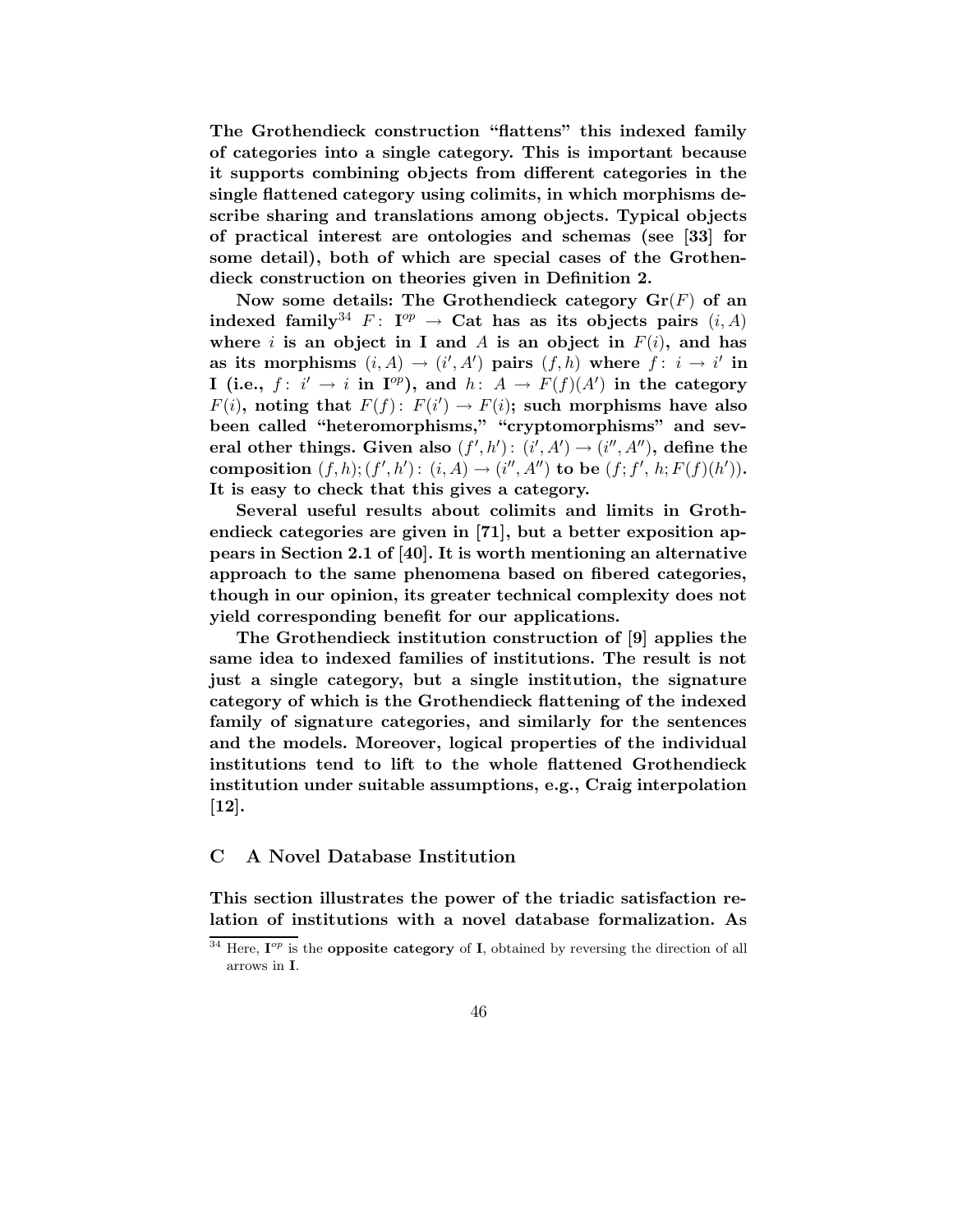in Section 3.6, we let I be many sorted Horn clause logic, so that relation symbols really denote relations, which are represented in models by appropriate sets of tuples, rather than by Boolean-valued binary functions. The novel twist is to take these database states as the objects of the category of signatures; it may seem strange to call them "signatures," but it makes good sense if we think of them as contexts that relate queries and answers. Although the term "context" is less suggestive of the original examples from logic, it has the advantage of better reflecting Peirce's semiotics. Let morphisms of database states be 3-tuples of inclusions of the three sets of tuples.

Example 8: Fix a set  $X_1, X_2, ..., X_n$  of variable symbols, each having a fixed sort from among those of  $\Omega$ , and let the queries in  $Sen(\Sigma)$  be formulae of the form  $P_1 \&... \& P_q$  where each  $P_j$  is of the form  $R(t_1, ..., t_m)$  for some relation R in the schema, where each  $t_k$  is either some  $X_i$  or else some constant from  $\Omega$ , and where  $(t_1, ..., t_m)$  has the arity required by R. Since  $Sen(\Sigma)$  does not actually depend on  $\Sigma$ , we may as well write just  $Sen$  for this set of formulae, and given  $i : \Sigma \to \Sigma'$ , we can let  $Sen(i)$  be the identity on Sen. These queries should be thought of as implicitly existentially quantified by the variables  $X_1, ..., X_n$ . We could certainly consider more complex queries, but these are sufficient for our present illustrative purpose.

The models in  $Mod(\Sigma)$  are possible answers to queries over  $\Sigma$ , by which we mean sets of tuples  $(d_1, ..., d_n)$  where each  $d_i$  is an element of  $\Omega$  having the same sort as  $X_i$ , where each tuple has an associated "witness"  $(r_1, ..., r_p)$ , where each  $r_j$  is a tuple in the set of instances belonging to  $\Sigma$ . Given an inclusion  $i: \Sigma \to \Sigma'$ , let  $Mod(i)$ :  $Mod(\Sigma') \rightarrow Mod(\Sigma)$  be the map that sends  $M'$  to the  ${\bf set \ of \ pairs \ } ((d_1,...,d_n),(r_1,...,r_p)) {\bf \ in \ } M' {\bf \ such \ that \ each \ } r_j {\bf \ is \ among}$ the instances belonging to  $\Sigma$ . It is not hard to check that this is a functor, which restricts  $M'$  to  $\Sigma$ . Finally, given a query  $Q$ and an answer A over a state  $\Sigma$ , let  $A \models_{\Sigma} Q$  hold iff for each  $((d_1, ..., d_n), (r_1, ..., r_p)) \in A$ , substituting  $d_i$  for  $X_i$  in  $P_i$  yields the tuple  $r_j$ , for each j. We can now check the satisfaction condition.  $\Box$ 

Of course, it is also desirable to allow different sets of variables, but this can be accomplished with a Grothendieck construction; and another Grothendieck construction gives a database